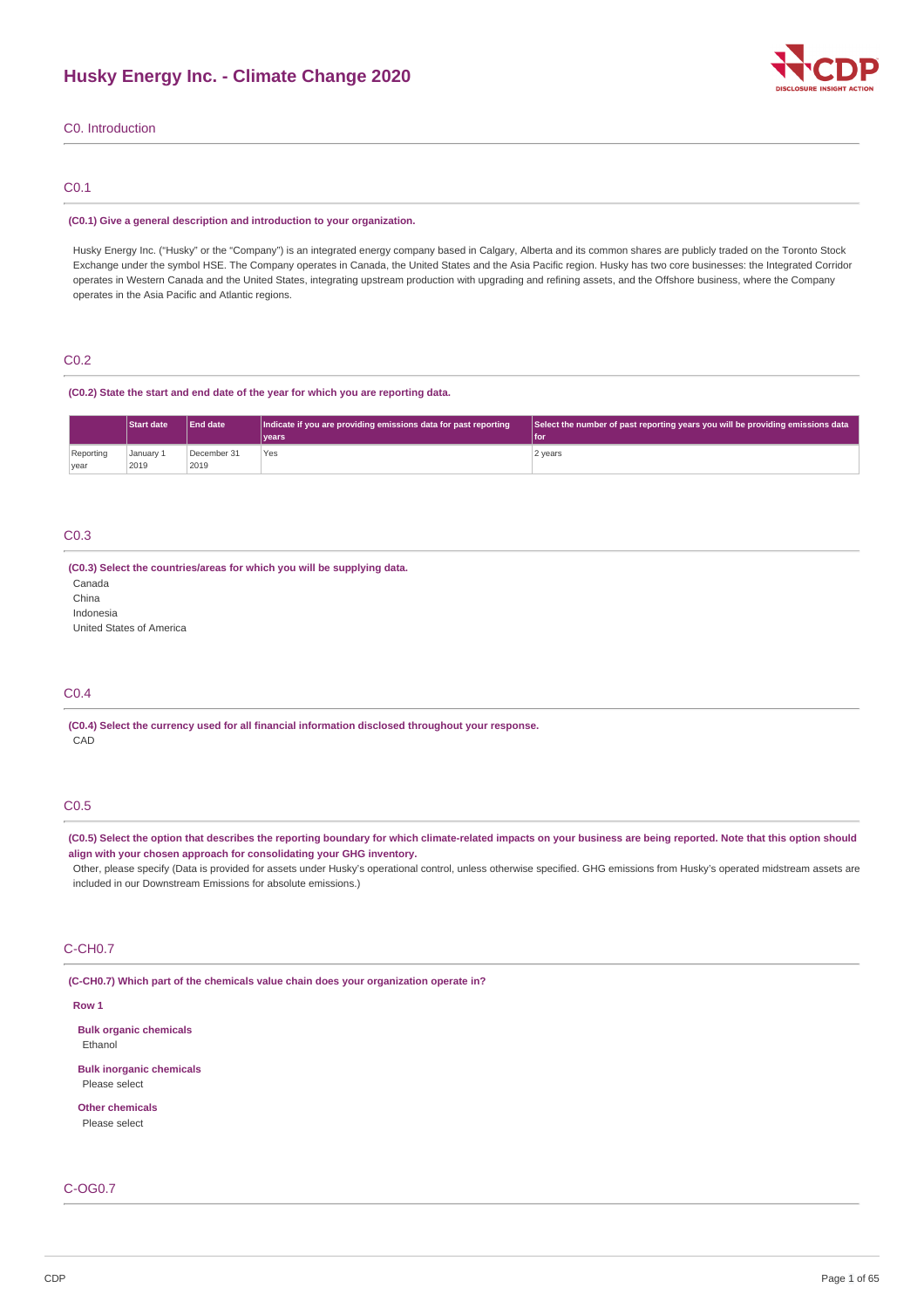### (C-OG0.7) Which part of the oil and gas value chain and other areas does your organization operate in?

# **Row 1**

**Oil and gas value chain** Upstream Downstream

### **Other divisions**

Carbon capture and storage/utilization

# C1. Governance

# C1.1

**(C1.1) Is there board-level oversight of climate-related issues within your organization?** Yes

# C1.1a

### (C1.1a) Identify the position(s) (do not include any names) of the individual(s) on the board with responsibility for climate-related issues.

| <b>Position of</b><br>individual(s) | Please explain                                                                                                                                                                                                                                                                                                                                                                                                                                                                                                                                                                                                                                                                                                                        |
|-------------------------------------|---------------------------------------------------------------------------------------------------------------------------------------------------------------------------------------------------------------------------------------------------------------------------------------------------------------------------------------------------------------------------------------------------------------------------------------------------------------------------------------------------------------------------------------------------------------------------------------------------------------------------------------------------------------------------------------------------------------------------------------|
| Director on<br>board                | Husky's Board of Directors (the "Board"), in consultation with the committees of the Board, has oversight of the identification of the principal risks of the Company's business and is responsible for<br>using reasonable steps to ensure the implementation of appropriate systems to manage such risks. The Board receives updates with respect to Husky's enterprise risk matrix ("Enterprise Risk<br>Matrix"), which is maintained by the Compliance and Risk Committee and includes climate change as a critical risk. In November 2019, the Board: o received an information session on<br>environmental, social and governance ("ESG") performance and disclosure. In 2020, the Board approved Husky's GHG emissions target. |
| Board-level<br>committee            | The Health, Safety and Environment Committee of the Board (HS&E Committee) has oversight of the operational aspects of climate-related issues. The HS&E Committee reviews elements of<br>Husky's Enterprise Risk Matrix, which includes climate change as a critical risk, at least semi-annually. The HS&E Committee meets at least semi-annually and reports to the Board and the Board on<br>a regular basis as is responsibly appropriate. In 2019, the HS&E Committee: o Received and discussed updates on environmental, social and governance matters. o Received updates on air<br>emissions and carbon regulations. o Received updates on the Corporation's environmental audit programs.                                    |
| Board-level<br>committee            | The Audit Committee of the Board provides oversight of the financial aspects of Husky's ESG strategy. The Audit Committee reviews elements of Husky's Enterprise Risk Matrix, which includes<br>climate change as a critical risk, every quarter. The Audit Committee meets at least quarterly and reports to the Board and the Board on a reqular basis as is appropriate. In 2019, the Audit<br>Committee: o Received and discussed updates on the financial aspects of these risks.                                                                                                                                                                                                                                                |
| Board-level<br>committee            | The Chair of the Company's Environment, Social and Governance Steering Committee (the SVP Corporate Affairs and Human Resources) reports to the Corporate Governance Committee of the<br>Board on ESG matters, including climate. The Corporate Governance Committee of the Board provides oversight responsibility related to Husky's general approach to these matters. The Corporate<br>Governance Committee meets at least three times per year. In 2019, the Corporate Governance Committee: o Received and discussed updates on environmental, social and qovernance matters.                                                                                                                                                   |

# C1.1b

**(C1.1b) Provide further details on the board's oversight of climate-related issues.**

| with<br>which<br>climate-<br>related<br>issues are lissues are<br>a<br>scheduled<br>agenda<br>item | mechanisms board-<br>l into which<br>climate-<br>related<br>integrated                                                                                                                                      | l level<br> oversight     | Frequency Governance Scope of Please explain                                                                                                                                                                                                                                                                                                                                                                                                                                                                                                                                                                                                                                                                                                                                                                                                                                                                                                                                                                                                                                                                                                                                                                                                                                                                                                                                                                                                                                                                                                                                                                                                                                                                                                                                                                                                                                                                                                                                                                                                                                                                                                                                                                                                                                                                                                                                                                                                                                                                                                                                                                                                                                                                                                                                                                                                                                                                                                                                                                |
|----------------------------------------------------------------------------------------------------|-------------------------------------------------------------------------------------------------------------------------------------------------------------------------------------------------------------|---------------------------|-------------------------------------------------------------------------------------------------------------------------------------------------------------------------------------------------------------------------------------------------------------------------------------------------------------------------------------------------------------------------------------------------------------------------------------------------------------------------------------------------------------------------------------------------------------------------------------------------------------------------------------------------------------------------------------------------------------------------------------------------------------------------------------------------------------------------------------------------------------------------------------------------------------------------------------------------------------------------------------------------------------------------------------------------------------------------------------------------------------------------------------------------------------------------------------------------------------------------------------------------------------------------------------------------------------------------------------------------------------------------------------------------------------------------------------------------------------------------------------------------------------------------------------------------------------------------------------------------------------------------------------------------------------------------------------------------------------------------------------------------------------------------------------------------------------------------------------------------------------------------------------------------------------------------------------------------------------------------------------------------------------------------------------------------------------------------------------------------------------------------------------------------------------------------------------------------------------------------------------------------------------------------------------------------------------------------------------------------------------------------------------------------------------------------------------------------------------------------------------------------------------------------------------------------------------------------------------------------------------------------------------------------------------------------------------------------------------------------------------------------------------------------------------------------------------------------------------------------------------------------------------------------------------------------------------------------------------------------------------------------------------|
| Scheduled<br>- some<br>meetings                                                                    | Reviewing<br>and quiding<br>strategy<br>Reviewing<br>and guiding<br>major plans<br>of action<br>Reviewing<br>and quiding<br>risk<br>management<br>policies<br>Reviewing<br>and guiding<br>annual<br>budgets | $<$ Not<br>Applicabl<br>e | The Board meets at least four times per year with stewardship responsibilities to: 1. oversee the conduct of the business of the Corporation; 2. provide supervising leadership<br>and direction to the President and Chief Executive Officer and senior management of the Corporation; 3. assess the President and Chief Executive Officer's performance; 4.<br>approve policies appropriate for the business of the Corporation; 5. approve corporate strategies and goals of the Corporation; and 6. be accountable to the Corporation's<br>shareholders to establish procedures for good governance and to enhance shareholder value. In November 2019, the Board: o received an information session on<br>environmental, social and governance ("ESG") performance and disclosure. In 2020, the Board approved Husky's GHG emissions target. The HS&E Committee of the Board<br>meets at least semi-annually with the mandate to assist the Board by reviewing, reporting and making recommendations on the Corporation's policies, management systems<br>and programs with respect to HS&E issues. Husky includes climate-related issues as part of its definition of HS&E. In 2019, the HS&E Committee: o Received and discussed<br>updates on environmental, social and governance matters. o Received updates on air emissions and carbon regulations. o Received updates on the Corporation's<br>environmental audit programs. The Audit Committee meets at least quarterly with the mandate to assist the Board in carrying out its responsibilities with respect to: 1. the<br>quarterly and annual financial statements and quarterly and annual MD&A, which are to be provided to shareholders and the appropriate requlatory agencies; 2. earnings<br>press releases before the Corporation publicly discloses this information; 3. the system of internal controls that management has established; 4. the internal and external audit<br>process; 5. the appointment of external auditors; 6. the appointment of qualified reserves evaluators or auditors; 7. the filing of statements and reports with respect to the<br>Corporation's oil and gas reserves; and 8. the identification, management and mitigation of major financial risk exposures of the Corporation. In 2019, the Audit Committee: o<br>Received and discussed updates on the financial aspects of risks, including climate. The Corporate Governance Committee meets at least semi-annually with the mandate to<br>assist the Board in carrying out its responsibilities with respect to the development and implementation of principles and systems for the management of corporate<br>governance, among other things, In 2019, the Corporate Governance Committee: o Received and discussed updates on environmental, social and governance matters. The<br>committees' mandates, which each lay out specific duties, are publicly available on Husky's website: https://huskyenergy.com/about/board-mandates.asp |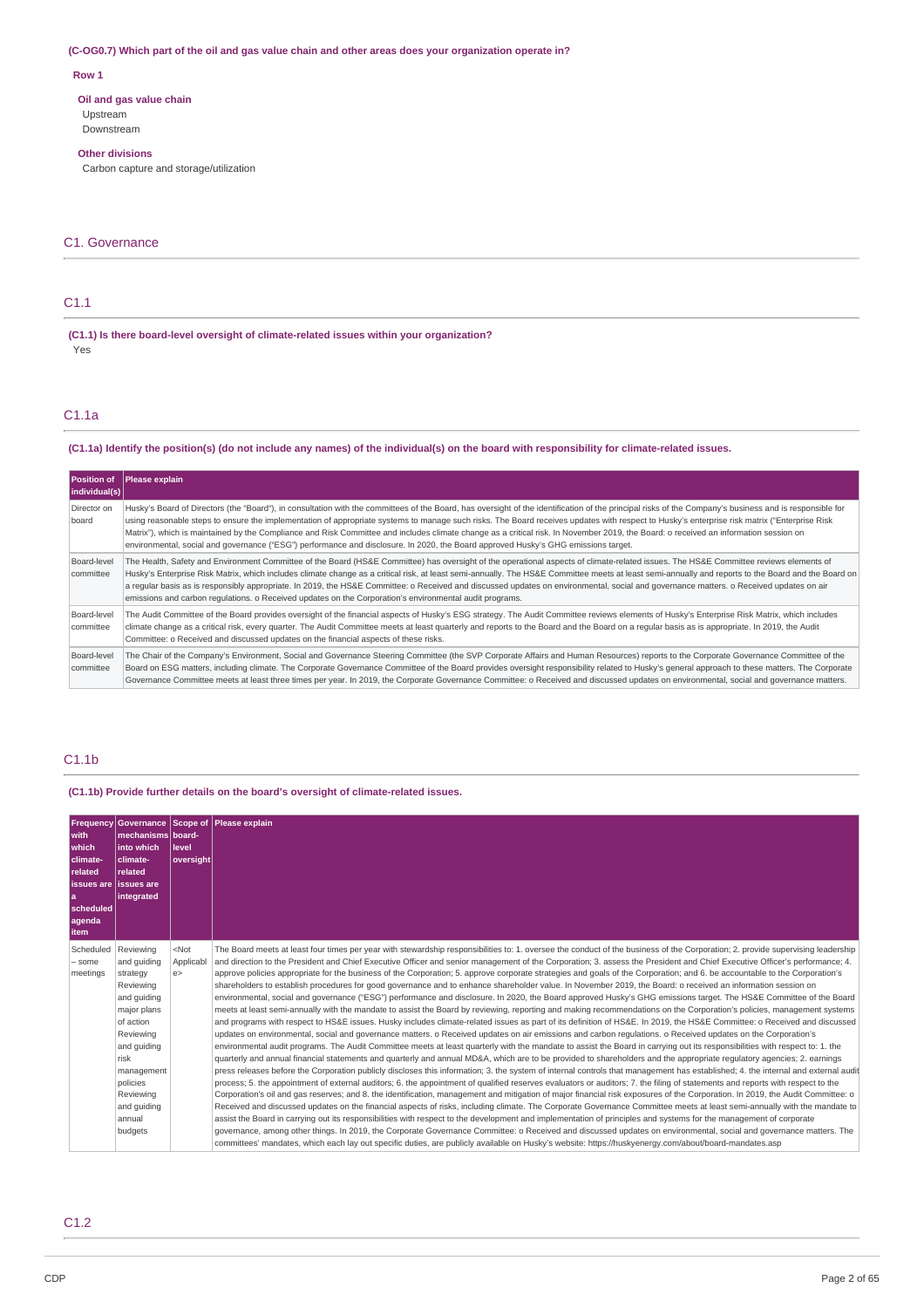#### **(C1.2) Provide the highest management-level position(s) or committee(s) with responsibility for climate-related issues.**

| Name of the position(s) and/or committee(s)                                           | <b>Reporting</b><br>line. | <b>Responsibility</b>                                                  | Coverage of<br>responsibility | <b>Frequency of reporting to the board on climate-</b><br><b>related issues</b> |
|---------------------------------------------------------------------------------------|---------------------------|------------------------------------------------------------------------|-------------------------------|---------------------------------------------------------------------------------|
| Chief Executive Officer (CEO)                                                         | $<$ Not<br>Applicable>    | Both assessing and managing climate-related risks<br>and opportunities | <not applicable=""></not>     | Half-yearly                                                                     |
| Other committee, please specify (Executive Health, Safety &<br>Environment Committee) | $<$ Not<br>Applicable>    | Both assessing and managing climate-related risks<br>and opportunities | <not applicable=""></not>     | Half-yearly                                                                     |
| Other committee, please specify (ESG Steering Committee)                              | $<$ Not<br>Applicable>    | Both assessing and managing climate-related risks<br>and opportunities | <not applicable=""></not>     | Half-yearly                                                                     |

# C1.2a

(C1.2a) Describe where in the organizational structure this/these position(s) and/or committees lie, what their associated responsibilities are, and how climate**related issues are monitored (do not include the names of individuals).**

Authority for overall management of the ESG strategy, including climate, is the responsibility of Husky's Chief Executive Officer, who has delegated management of the Company's ESG vision and goals to the Chair of the ESG Steering Committee, the Senior Vice-President of Corporate Affairs and Human Resources. The ESG Steering Committee is comprised of the ESG topic owners at the Director level and above. The ESG Steering Committee is also responsible for the Company's ESG disclosure strategy and ensuring compliance with Husky's governance model, including providing ESG information to the Board via the Compliance and Risk Committee. The Chair of the Company's Environment, Social and Governance Steering Committee (the SVP Corporate Affairs and Human Resources) reports to the Corporate Governance Committee of the Board on ESG matters, including climate.

Husky's HS&E strategy and objectives are set by the Executive Health, Safety and Environment Committee (EHSEC), which maintains oversight of the elements of the Enterprise Risk Matrix related to HS&E, including Climate-Related Risks and Air Emissions. The EHSEC is the highest-level management committee with a mandate to provide executive level oversight and strategic direction for all critical HS&E issues, including regulatory and operational compliance relating to HS&E matters. This includes climate-related issues, as these have been identified as a critical risk in the Enterprise Risk Matrix. This committee consists of members of senior management (Vice-President and above), and is chaired by the Senior Vice-President of Safety, Operations Integrity and Environment, who holds accountability for management of, and reporting on, climate-related issues to the Board. Husky's ESG strategy is integrated with its business plans and Enterprise Risk Matrix, and is aligned with the Husky Operational Integrity Management System (HOIMS).

The Company's Enterprise Risk Matrix is maintained by the Compliance and Risk Committee, which reports the matrix on a quarterly basis to the Audit Committee of the Board, at least semi-annually to the HS&E Committee of the Board, and annually to the Board.

# C1.3

### (C1.3) Do you provide incentives for the management of climate-related issues, including the attainment of targets?

|       | Provide incentives for the management of climate-related issues<br><b>Comment</b> |  |
|-------|-----------------------------------------------------------------------------------|--|
| Row 1 | Yes:<br>.                                                                         |  |

# C1.3a

#### (C1.3a) Provide further details on the incentives provided for the management of climate-related issues (do not include the names of individuals).

| <b>Entitled to incentive</b>                                                                                       | Type of<br>incentive l     | <b>Activity inventivized</b>                                                                                                                                         | <b>Comment</b>                                                                                                                                                                                                                                                                                                                                                                                            |
|--------------------------------------------------------------------------------------------------------------------|----------------------------|----------------------------------------------------------------------------------------------------------------------------------------------------------------------|-----------------------------------------------------------------------------------------------------------------------------------------------------------------------------------------------------------------------------------------------------------------------------------------------------------------------------------------------------------------------------------------------------------|
| Executive officer                                                                                                  | Monetary<br>reward         | Emissions reduction target                                                                                                                                           | Husky has set a target to reduce its Scope 1 greenhouse gas emissions intensity by 25% by 2025, from 2015 levels.<br>Carbon management plans to support Husky's carbon target are part of operational Executive Vice President and Senior<br>Vice President 2020 performance contracts. Husky's CEO holds ultimate accountability for achievement of ESG-related<br>targets, including the carbon target. |
| Corporate executive team                                                                                           | Monetary<br>reward         | Emissions reduction target                                                                                                                                           | Husky has set a target to reduce its Scope 1 greenhouse gas emissions intensity by 25% by 2025, from 2015 levels.<br>Carbon management plans to support Husky's carbon target are part of operational Executive Vice President and Senior<br>Vice President 2020 performance contracts.                                                                                                                   |
| All employees                                                                                                      | Monetary<br>reward         | Efficiency project                                                                                                                                                   | Employees contributing to efficiency projects may set related individual goals, for which they receive financial incentives,<br>as part of Husky's performance management process.                                                                                                                                                                                                                        |
| Other, please specify<br>(Individuals nominated for<br>HS&E awards for major<br>sustainability<br>accomplishments) | Non-<br>monetary<br>reward | Other (please specify) (Recognition for specific<br>projects that address climate change and other<br>environmental issues through the CEO's<br>Award of Excellence) |                                                                                                                                                                                                                                                                                                                                                                                                           |

# C2. Risks and opportunities

# C<sub>2.1</sub>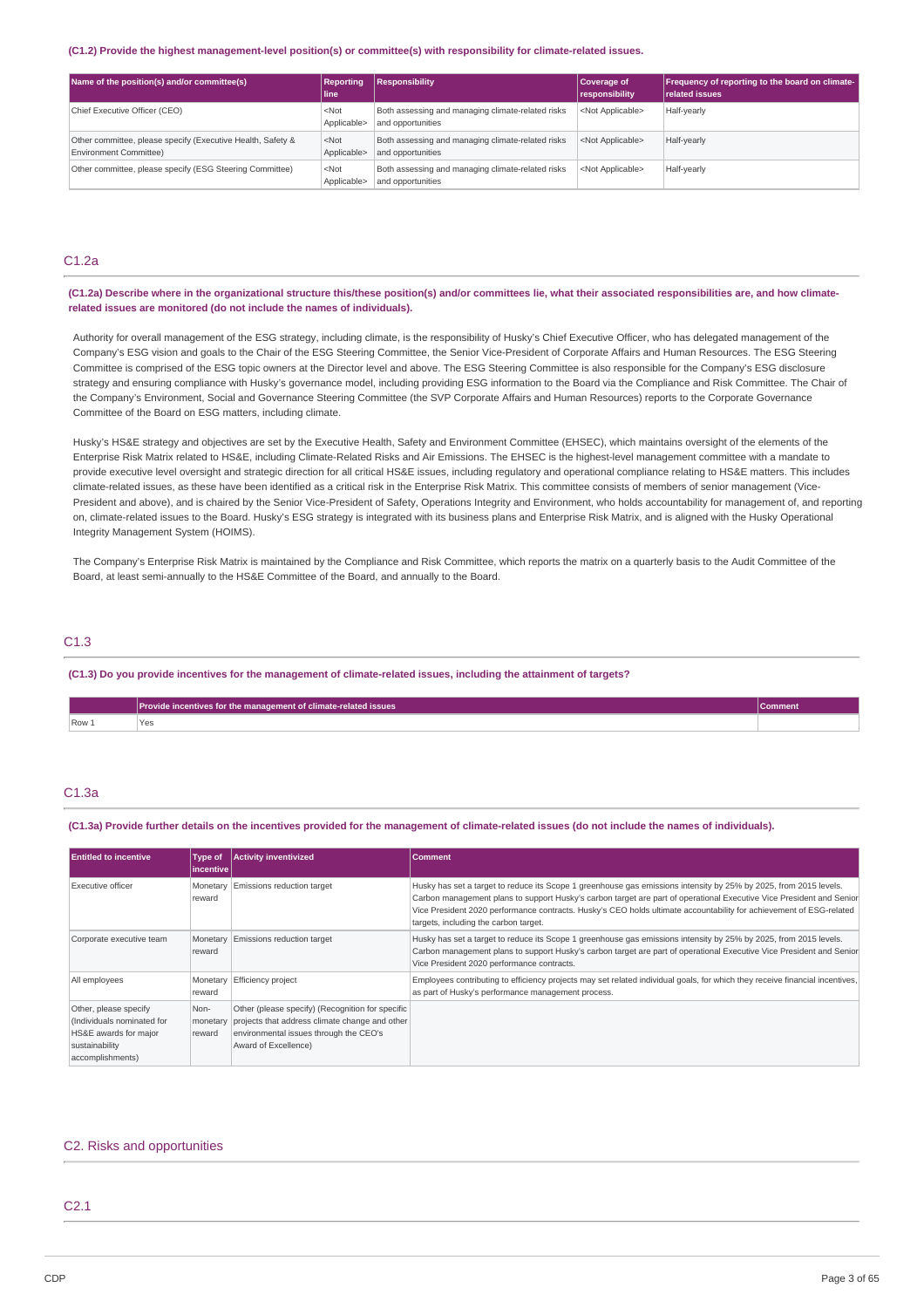# C2.1a

**(C2.1a) How does your organization define short-, medium- and long-term time horizons?**

|             | From (years) | To (years) | <b>Comment</b> |
|-------------|--------------|------------|----------------|
| Short-term  |              |            |                |
| Medium-term |              |            |                |
| Long-term   |              | 15         |                |

# C2.1b

#### **(C2.1b) How does your organization define substantive financial or strategic impact on your business?**

A substantive financial impact to Husky would be any incident or tax that would cause a material financial impact and affect its ability to operate effectively and to have sufficient cash flow to fund both current operations and growth. As per Husky's enterprise risk management framework, any climate-related risks with a financial impact greater than \$10 million would require additional scrutiny.

# C2.2

**(C2.2) Describe your process(es) for identifying, assessing and responding to climate-related risks and opportunities.**

**Value chain stage(s) covered** Direct operations Upstream Downstream

### **Risk management process**

Integrated into multi-disciplinary company-wide risk management process

#### **Frequency of assessment**

More than once a year

#### **Time horizon(s) covered**

Short-term Medium-term Long-term

### **Description of process**

Owners of risks identified on Husky's Enterprise Risk Matrix review the risks regularly. Risk owners are Vice President level or above. Updates on Husky's Enterprise Risk Matrix are provided quarterly to the Audit Committee of the Board, and (for HS&E risks), semi-annually to the Health, Safety and Environment Committee of the Board, and annually to the Board of Directors. Husky's evaluation of climate-related risks considers both physical and transition risk. Risks are evaluated using Husky's Enterprise Risk Matrix, based on likelihood and severity of the risk. Severity of risk includes whether a given risk may have a substantive financial impact, i.e. more than \$10 million. Mitigations for each risk are identified and updates on implementation of those mitigations are provided as part of the regular risk review. For example, a low carbon transition may imply increasing carbon costs to Husky. This risk is evaluated annually based on the use of sensitivity analysis for carbon pricing in Husky's long-range plan. As a mitigation, an update on this analysis is provided at least annually to senior management, including options to reduce carbon costs over the short to medium term.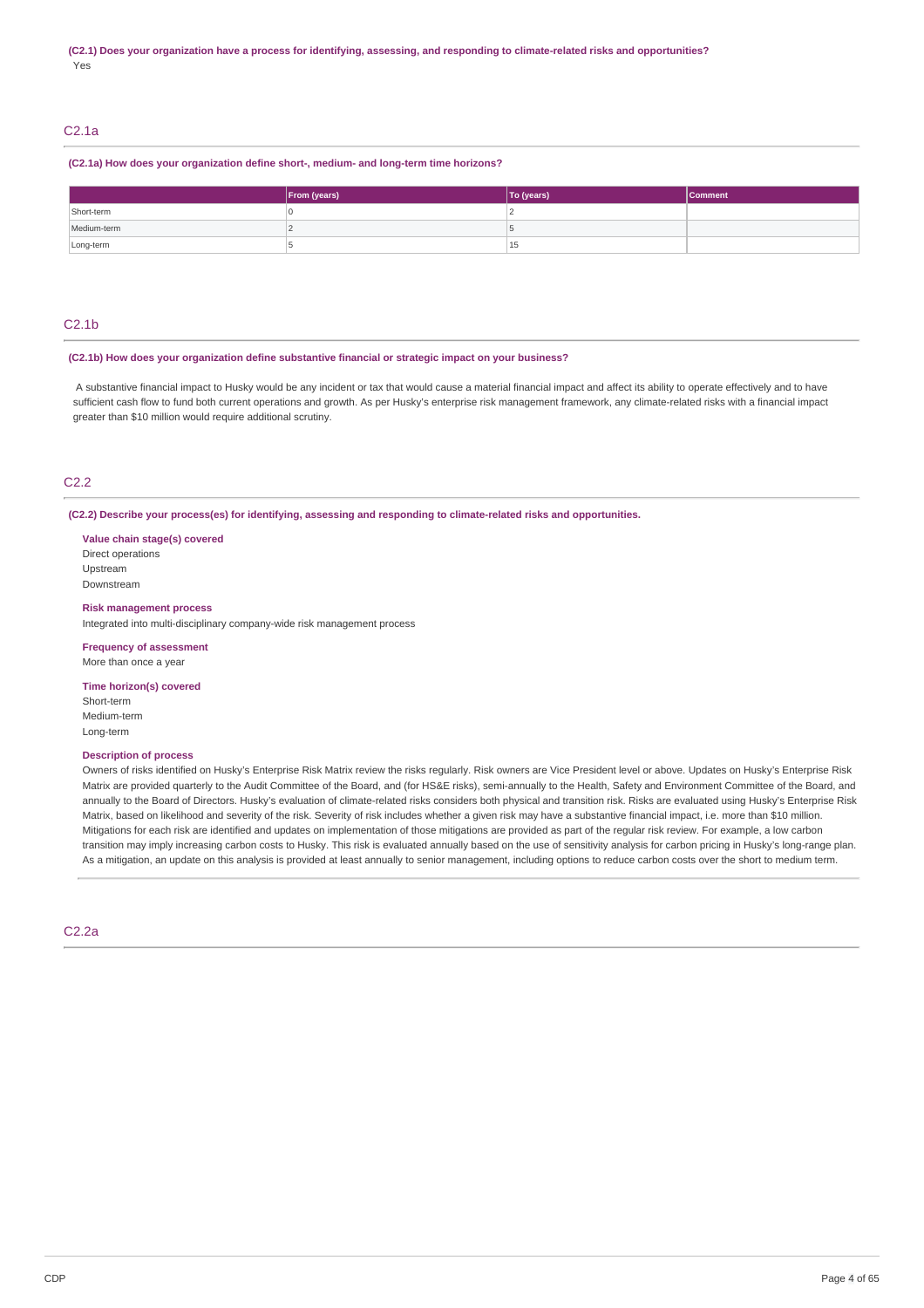#### **(C2.2a) Which risk types are considered in your organization's climate-related risk assessments?**

|                        | &<br>inclusion                  | Relevance   Please explain                                                                                                                                                                                                                                                                                                                                                                                                                                                                                                                                                                                                                                                                                                                                                                                                                                                                                                                                                                                                                                                                                                                                                                                                                                                                                                                                                                                                                                                                                                                         |  |
|------------------------|---------------------------------|----------------------------------------------------------------------------------------------------------------------------------------------------------------------------------------------------------------------------------------------------------------------------------------------------------------------------------------------------------------------------------------------------------------------------------------------------------------------------------------------------------------------------------------------------------------------------------------------------------------------------------------------------------------------------------------------------------------------------------------------------------------------------------------------------------------------------------------------------------------------------------------------------------------------------------------------------------------------------------------------------------------------------------------------------------------------------------------------------------------------------------------------------------------------------------------------------------------------------------------------------------------------------------------------------------------------------------------------------------------------------------------------------------------------------------------------------------------------------------------------------------------------------------------------------|--|
| Current<br>regulation  | Relevant,<br>always<br>included | Husky's GHG management framework includes an Environmental Performance Reporting System (EPRS) for inventory, quantification, reporting and verification of GHG emissions. The Air<br>Team uses the outputs of EPRS to quantify and manage exposure to current regulatory risk. Husky includes carbon pricing in its long-range planning and budgeting cycle completed<br>annually for subsequent years. For example, Husky facilities under federal or provincial government carbon pricing policies use pricing of \$30/tonne in 2020, \$40/tonne in 2021 and<br>\$50/tonne in 2022 and beyond to forecast carbon compliance obligations.                                                                                                                                                                                                                                                                                                                                                                                                                                                                                                                                                                                                                                                                                                                                                                                                                                                                                                        |  |
| Emerging<br>regulation | Relevant,<br>always<br>included | The Air Team works with Corporate Strategy and Planning to incorporate carbon costs in the Company's Long-Range Plan (LRP). Facility production and energy use forecasts provided by<br>business units are entered into jurisdiction-specific models to quantify, forecast and manage exposure to risks associated with emerging regulation from Canadian and U.S. governments,<br>as well as provincial and state governments in jurisdictions where the Company operates. For example, Husky evaluates the cost impacts of emerging policies such as Provincial<br>Aggregate Facility models during the policy development phase and includes the best approximation of the impacts as part of the planning and budgeting process. By estimating its current<br>and projected future emissions and understanding forthcoming regulations that may impact its business, the Company determines the areas of its operations that may face future<br>compliance obligations or additional costs from regulation. Husky's Enterprise Risk Management program supports decision making via comprehensive and systematic identification and<br>assessment of risks that could materially impact the results of the Company. It builds risk management and mitigation into strategic planning and operational processes for its business<br>units. Husky has developed an Enterprise Risk Matrix to identify risks to its people, the environment, its assets and its reputation, and to systematically mitigate these risks to an<br>acceptable level. |  |
| Technology             | Relevant,<br>always<br>included | Husky's GHG management framework includes a process for climate-related technology assessment, including new innovations that can reduce the Company's emissions intensity, and<br>innovations that could disrupt Husky's business strategy. As new technologies are identified by subject matter experts across the Company, they are shared as appropriate, and are<br>incorporated into regular updates to the Executive Health, Safety and Environment Committee and business unit leadership. For example, since 2017 Husky has prepared a greenhouse<br>gas management plan for the Sunrise Energy Project that includes updates on various carbon policy and new technologies being considered to reduce GHG emissions. This is also<br>reviewed with the joint-venture partner for alignment on this asset's greenhouse gas management strategy.                                                                                                                                                                                                                                                                                                                                                                                                                                                                                                                                                                                                                                                                                           |  |
| Legal                  | Relevant,<br>always<br>included | Husky's Legal group monitors developments in climate-related litigation that could impact Husky's business. As potential risks are identified, Husky evaluates its exposure to similar risks,<br>and adjusts corporate policies, strategies and/or practices as deemed appropriate. For example, Husky's review of U.S. litigation against energy companies related to their public disclosure<br>of climate-related risk informed its own public disclosure of climate-related risk.                                                                                                                                                                                                                                                                                                                                                                                                                                                                                                                                                                                                                                                                                                                                                                                                                                                                                                                                                                                                                                                              |  |
| Market                 | Relevant<br>always<br>included  | As climate-related risks associated with shifts in supply and demand for commodities are identified, they are evaluated and incorporated into regular reports to the Executive Health, Safety<br>and Environment Committee and business unit leadership. For example, changes in lower-carbon and clean fuels regulations across Canada have the potential to change the market for<br>Husky's fuel products sold in its 553 (2019 average) retail locations in Canada. The Air, Downstream Regulatory and Government Relations groups supported Husky's assessment of<br>these market risks and ensured this knowledge was shared across the organization.                                                                                                                                                                                                                                                                                                                                                                                                                                                                                                                                                                                                                                                                                                                                                                                                                                                                                        |  |
| Reputation             | Relevant,<br>always<br>included | Performance and communication of performance determines a company's reputation, and the Corporate Affairs business unit leads understanding and helps manage issues that affect<br>Husky reputation. Climate-related impacts to reputation, resulting from changing consumer, investor, government or community perceptions of Husky, or the broader Canadian energy<br>industry, are evaluated and strategies are developed and incorporated into reports to the Executive Committee. In 2019, Husky's CEO established a Climate Strike Force to manage and<br>communicate climate-related risk at Husky. The Climate Strike Force was chaired by the SVP Corporate Affairs and Human Resources. Climate-related impacts to reputation resulting from<br>changing consumer or community perceptions of Husky, or the broader Canadian energy system context, were evaluated and strategies developed and incorporated into a report to the<br>Executive Committee in September 2019. Climate Strike Force actions and activities include: portfolio scenario analysis, corporate target setting, and business unit carbon management<br>plans have commenced under the direction of the Climate Strike Force.                                                                                                                                                                                                                                                                                                                                     |  |
| Acute<br>physical      | Relevant,<br>always<br>included | Event-driven, acute physical climate-related risks are identified as part of the hazardous operations planning process used by Husky. For example, Husky facilities such as well sites,<br>pipeline infrastructure or retail stations that are exposed to flood risk incorporate mitigation measures as part of the design and engineering process, as well as response measures into<br>their emergency response plans.                                                                                                                                                                                                                                                                                                                                                                                                                                                                                                                                                                                                                                                                                                                                                                                                                                                                                                                                                                                                                                                                                                                           |  |
| Chronic<br>physical    | Relevant,<br>always<br>included | Climate-related risks from longer-term shifts in climate patterns are incorporated into operational risk assessments that influence production and facilities planning processes. For example,<br>Husky employs a water risk assessment process that identifies exposure to drought for facilities that require access to fresh-water supply for production operations. This risk assessment<br>process has been incorporated into facility planning for thermal facilities relying on water from the North Saskatchewan River basin.                                                                                                                                                                                                                                                                                                                                                                                                                                                                                                                                                                                                                                                                                                                                                                                                                                                                                                                                                                                                              |  |

#### C2.3

(C2.3) Have vou identified any inherent climate-related risks with the potential to have a substantive financial or strategic impact on your business? Yes

#### C2.3a

(C2.3a) Provide details of risks identified with the potential to have a substantive financial or strategic impact on your business.

# **Identifier**

Risk 1

#### **Where in the value chain does the risk driver occur?** Direct operations

#### **Risk type & Primary climate-related risk driver**

**Current regulation** Current regulation Current regulation control of the carbon pricing mechanisms

# **Primary potential financial impact**

#### Increased indirect (operating) costs

#### **Climate risk type mapped to traditional financial services industry risk classification** <Not Applicable>

#### **Company-specific description**

Risk Description: Compliance costs associated with regulations of GHG emissions at Husky operations. Risk examples: Policies that put a price on greenhouse gas (GHG) emissions are in place across Canada. As of January 1, 2018, carbon pricing regulations have been enacted throughout Canada. Commonly referred to as "carbon pricing systems," the carbon pricing system varies between jurisdictions. An example of this policy: As of 2019, the federal Output-Based Pricing System applies in Manitoba, affecting Husky's Minnedosa ethanol plant. Prior to 2019, emissions costs were not applied to Husky's Minnedosa ethanol plant. The federal carbon policy has two key elements: a carbon levy applied to fossil fuels (\$20 per tonne starting on April 1, 2019 and increasing by \$10 annually to \$50 per tonne in 2022), and an output-based pricing system for industrial facilities emitting GHG above 50,000 tonnes per year. Risk Effects: As costs increase, the risks associated with new developments are considered as part of the project's economics and integrated into long-range planning. Energy efficiency and new technology are evaluated and considered as part of the risk mitigation.

**Time horizon** Short-term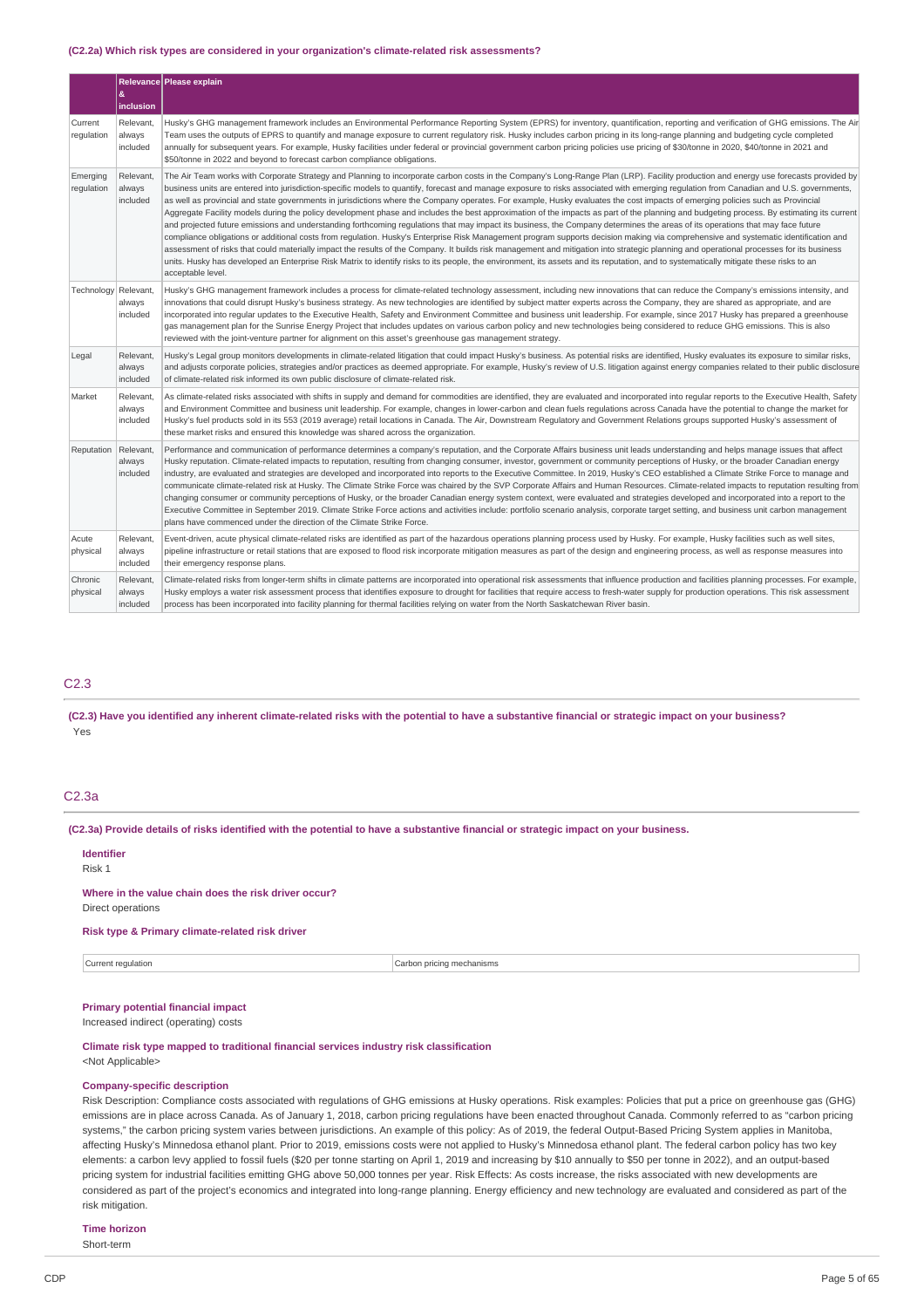# **Likelihood**

Virtually certain

#### **Magnitude of impact** Low

# **Are you able to provide a potential financial impact figure?**

Yes, a single figure estimate

**Potential financial impact figure (currency)** 19112300

**Potential financial impact figure – minimum (currency)** <Not Applicable>

# **Potential financial impact figure – maximum (currency)**

<Not Applicable>

#### **Explanation of financial impact figure**

Husky makes carbon-related payments in British Columbia, Alberta, Saskatchewan, Manitoba and Newfoundland and Labrador. These payments totaled \$19,112,300 in 2019. This figure was calculated by aggregating total costs from the Alberta fuel levy, Alberta Carbon Competitiveness Incentive Regulation, British Columbia carbon fees upstream assets, Saskatchewan output-based performance standards, Newfoundland and Labrador Carbon Tax, Federal Fuel Levy and the Federal Output-Based Pricing System. The Company's current financial exposure to fees associated with carbon emissions is approximately 0.1% of Husky's 2019 gross revenue (including marketing and other income as listed in Husky's 2019 Annual Report). With increased regulation, there will be increased costs associated with greenhouse gas emissions. Husky incorporates costs of existing and pending regulations in its long-range plan to budget for carbon pricing impacts on an annual cycle and to inform internal stakeholders of future costs as well as mitigation opportunities.

#### **Cost of response to risk** 22600000

# **Description of response and explanation of cost calculation**

Husky manages its exposure to uncertainty in new regulation through strategic investments that focus on positive return on investment (ROI), reduced operating costs and lower emissions intensity. Husky participates in direct and joint industry engagement with policy makers to stay abreast of emerging trends in regulation and advocate for regulatory certainty. During the past year, Husky has actively participated in the technical working groups for the development of aggregated facility programs for conventional oil and gas production in Alberta and Saskatchewan. Husky continues to engage the Saskatchewan government on their Methane Action Plan and on the development of the Technology Fund and Offset Frameworks to ensure emissions reduction targets set by the province are achieved. Husky continues to monitor international and domestic efforts to address climate change, including developments through the UN Conference of the Parties process and emerging regulations in the jurisdictions in which the Company operates. Performance improvement may be achieved through technology. Husky invests in technology and participates in industry knowledge-sharing initiatives that will help it drive operational improvements. The total cost of implementation for emissions reduction initiatives implemented in 2019 as per the projects listed in C4.3b was \$22.6 million.

#### **Comment**

**Identifier**

Risk 2

#### **Where in the value chain does the risk driver occur?** Direct operations

**Risk type & Primary climate-related risk driver**

Acute physical Other, please specify (Increased severity of extreme weather conditions and adverse ice conditions )

#### **Primary potential financial impact**

Decreased revenues due to reduced production capacity

#### **Climate risk type mapped to traditional financial services industry risk classification** <Not Applicable>

# **Company-specific description**

Risk Description: Husky operates in some of the harshest environments in the world, including the offshore Atlantic region at the White Rose field. Climate change is expected to increase severe weather conditions, including winds and variable temperatures that are contributing to the melting of northern ice and increased iceberg activity. The Company has a number of policies to protect people, equipment, and the environment in the event of extreme weather conditions and adverse ice conditions. Risk Effects: Icebergs and pack ice off the coast of Newfoundland and Labrador may affect Husky's offshore facilities, necessitating temporary operational shut downs, or potentially causing damage to equipment, spills, asset damage and human impacts.

### **Time horizon**

Long-term

**Likelihood** Very unlikely

**Magnitude of impact** Medium

### **Are you able to provide a potential financial impact figure?** Yes, a single figure estimate

**Potential financial impact figure (currency)** 63792720

# **Potential financial impact figure – minimum (currency)** <Not Applicable>

**Potential financial impact figure – maximum (currency)** <Not Applicable>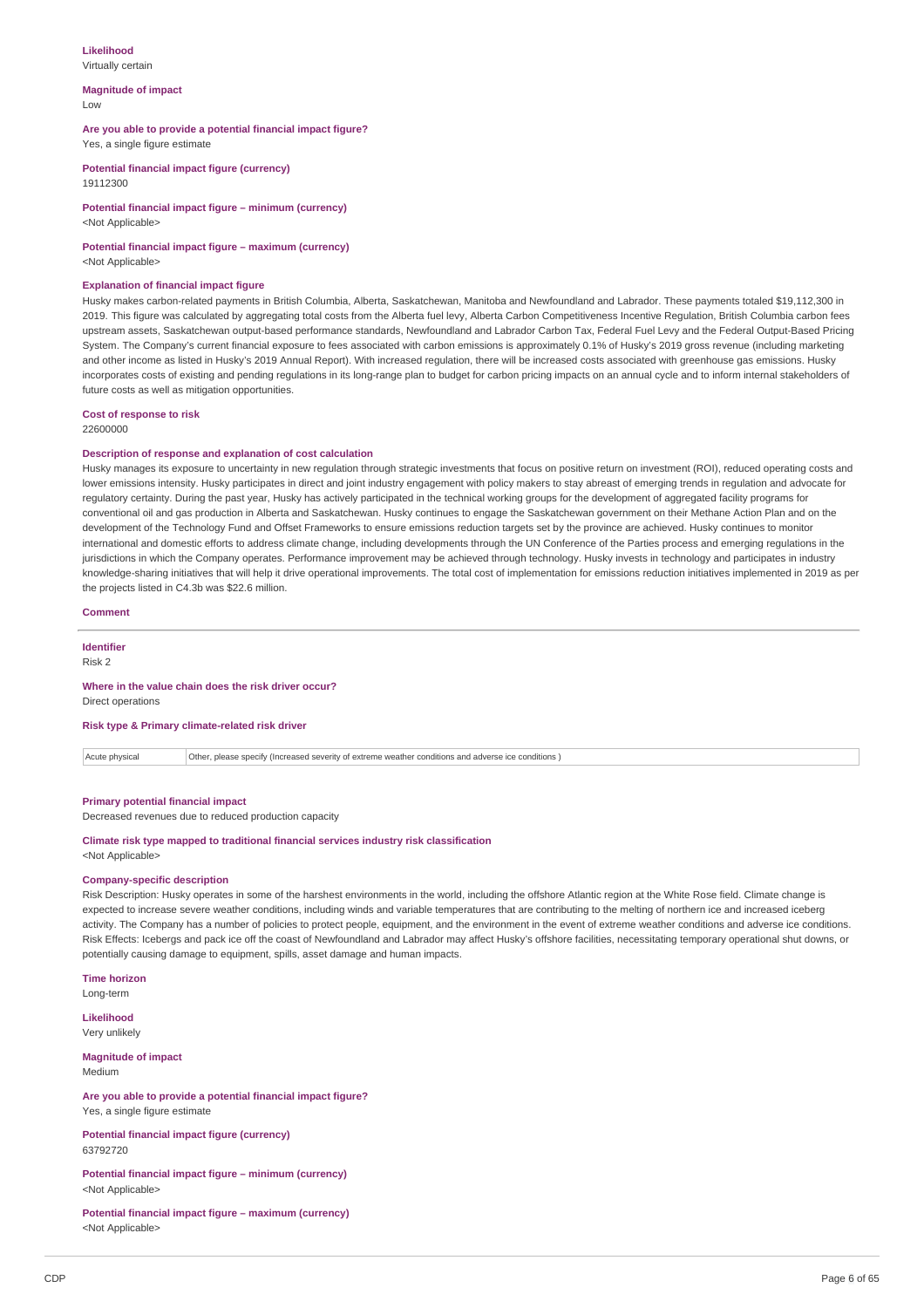#### **Explanation of financial impact figure**

The potential consequences of a severe weather or ice related event to Husky's offshore operations include possible production disruptions, spills, asset damage and human impacts. While this is mitigated through the methods described in this table, the potential production disruption from a two-month period of disconnection due to ice for the SeaRose Floating Production, Storage and Offloading (FPSO) vessel could result in \$63,792,720 in reduced revenues. This estimate is based on 2019 average daily production numbers of 12,300 boe (net equity share) and 2019 average gross revenue per barrel of \$86.44, as published in Husky's 2019 Annual Report. (12,300 boe x 60 days x \$86.44/boe = \$63,792,720).

#### **Cost of response to risk**

4700000

#### **Description of response and explanation of cost calculation**

Husky's Atlantic region business unit has an ice management program that uses a range of resources, including advanced detection, monitoring and management. Ice monitoring is facilitated through fixed-wing flight reconnaissance, satellite imagery processing and offshore supply vessel reconnaissance. Monitoring data is processed in georeferenced format and ice drift is predicted using established software developed by the National Research Council and the Canadian Ice Service. Supply vessels alter the trajectory of icebergs through various methods as needed. During ice season, Husky owned, operated and/or contracted offshore facilities are assigned ice observers, providing 24-hour coverage. Regular ice surveillance flights usually commence in February and continue throughout iceberg season. Husky maintains a series of ad-hoc relationships with contractors, providing for the quick mobilization of additional resources as required. The cost of the Company's ice monitoring and management activities was approximately \$4.7 million in 2019.

#### **Comment**

# **Identifier**

Risk 3

#### **Where in the value chain does the risk driver occur?** Direct operations

### **Risk type & Primary climate-related risk driver**

Market **Changing customer behavior** 

#### **Primary potential financial impact**

Decreased revenues due to reduced demand for products and services

### **Climate risk type mapped to traditional financial services industry risk classification**

<Not Applicable>

### **Company-specific description**

Risk Description: Societal and consumer pressure to reduce GHG emissions from the transportation sector could affect the composition of the basket of fuels available to the consumer as well as improved vehicle performance, as noted in the Canadian Fuels Association's "Fuels for Life" report. Risk Effects: Increased transportation fuel prices due to carbon pricing could result in increased demand for improved vehicle performance leading to increased fuel efficiency, which may reduce demand for gasoline and diesel at Husky's 553 (2019 average) retail locations in North America and/or the refined products produced at the Company's North American facilities.

#### **Time horizon**

Long-term

#### **Likelihood**

About as likely as not

#### **Magnitude of impact**

Low

#### **Are you able to provide a potential financial impact figure?** Yes, a single figure estimate

#### **Potential financial impact figure (currency)** 1100000

**Potential financial impact figure – minimum (currency)** <Not Applicable>

# **Potential financial impact figure – maximum (currency)**

<Not Applicable>

# **Explanation of financial impact figure**

If Husky were to experience a 1.4% decrease in annual fuel sales, corresponding to the EIA's largest estimated decline in energy demand for any mode of transport through 2050 in its 2020 Annual Energy Outlook, the scale of potential financial impacts to the Company are estimated at \$1.1 million per year based on an average of Canadian Marketing earnings of -\$5 million in 2019 and \$158 million in 2018. This figure is considered immaterial compared to net earnings of -\$1,370 million in 2019, and \$1,457 million in 2018.

#### **Cost of response to risk**

0

#### **Description of response and explanation of cost calculation**

As regulations develop and markets for its products change, Husky continues to manage the risk using the enterprise risk management process. Through this process Husky monitors emerging regulations, advises management and lead officers of any developments, and advocates the Company's position with the regulators. Additionally, Husky's Executive Health, Safety, and Environment Committee reviews and approves compliance and emission reduction strategies and allocates resources as appropriate. This includes allocating resources as appropriate to growth opportunities in natural gas, enhanced oil production using CO2, and ethanol-blended transportation fuels. Husky is currently reducing emissions through increased renewable fuel blending to address this risk. The use of this technology allows us to produce some of the lowest carbon intensity ethanol in Canada. Husky has integrated its Climate Change GHG Management Framework into daily business operations at a corporate-services level. There are no additional material costs to manage the risks described in this response at this time. If any of these risks are determined to be more pressing or impactful, a reassessment of management plans and costs will be performed.

#### **Comment**

**Identifier**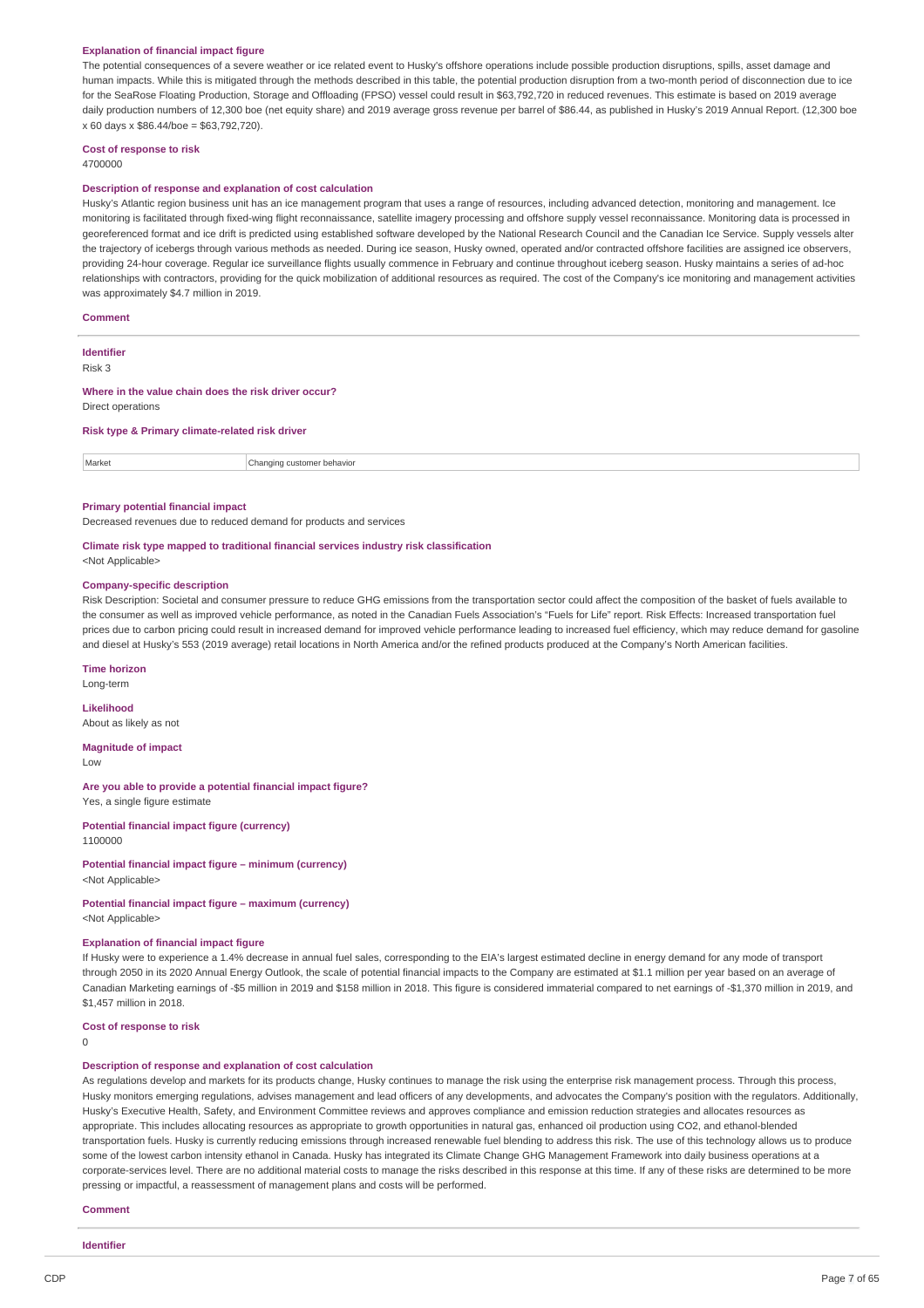# **Where in the value chain does the risk driver occur?**

Direct operations

#### **Risk type & Primary climate-related risk driver**

Acute physical Increased severity and frequency of extreme weather events such as cyclones and floods

#### **Primary potential financial impact**

Decreased revenues due to reduced production capacity

**Climate risk type mapped to traditional financial services industry risk classification** <Not Applicable>

#### **Company-specific description**

Risk Description: Where Husky has operations in flood-prone areas, extreme weather events can expose the Company to increased risk of disruption to operations. Risk Effects: Flooding and extreme weather has the potential to disrupt operations in the field as well as at Husky's head office in Calgary. In June 2013, Calgary experienced a flood event that prevented access to the entire downtown core, including Husky's head office, for a week. In May of 2016, Husky shut down the Sunrise facility due to wildfires. The project was restarted in June. At the time, Sunrise was producing about 30,000 barrels gross per day of bitumen. Sunrise is 50% owned by JV partners, amounting to an approximate production loss net to Husky of 15,000 barrels per day during the outage.

**Time horizon**

Long-term **Likelihood**

Likely

#### **Magnitude of impact** Please select

#### **Are you able to provide a potential financial impact figure?**

No, we do not have this figure

#### **Potential financial impact figure (currency)** <Not Applicable>

**Potential financial impact figure – minimum (currency)**

<Not Applicable>

#### **Potential financial impact figure – maximum (currency)** <Not Applicable>

**Explanation of financial impact figure**

Husky's business continuity plan and processes resulted in no financial losses from the head office closure during the 2013 flood.

#### **Cost of response to risk**

 $\Omega$ 

### **Description of response and explanation of cost calculation**

Readiness for potential emergencies is strengthened through exercises, established processes and Emergency Response Plans (ERPs) designed to guide a consistent and effective response to any event which could affect employees, contractors, the community, the environment and/or the Company's assets and reputation. Additionally, Husky develops contingency plans and measures to mitigate the impacts should a business-interrupting event occur. There is no additional cost of management for this beyond Husky's existing Emergency Response planning process.

#### **Comment**

# $C<sub>2</sub>$  4

(C2.4) Have you identified any climate-related opportunities with the potential to have a substantive financial or strategic impact on your business? Yes

#### C2.4a

(C2.4a) Provide details of opportunities identified with the potential to have a substantive financial or strategic impact on your business.

**Identifier**

Opp1

**Where in the value chain does the opportunity occur?** Direct operations

#### **Opportunity type** Energy source

**Primary climate-related opportunity driver** Use of supportive policy incentives

#### **Primary potential financial impact**

Returns on investment in low-emission technology

### **Company-specific description**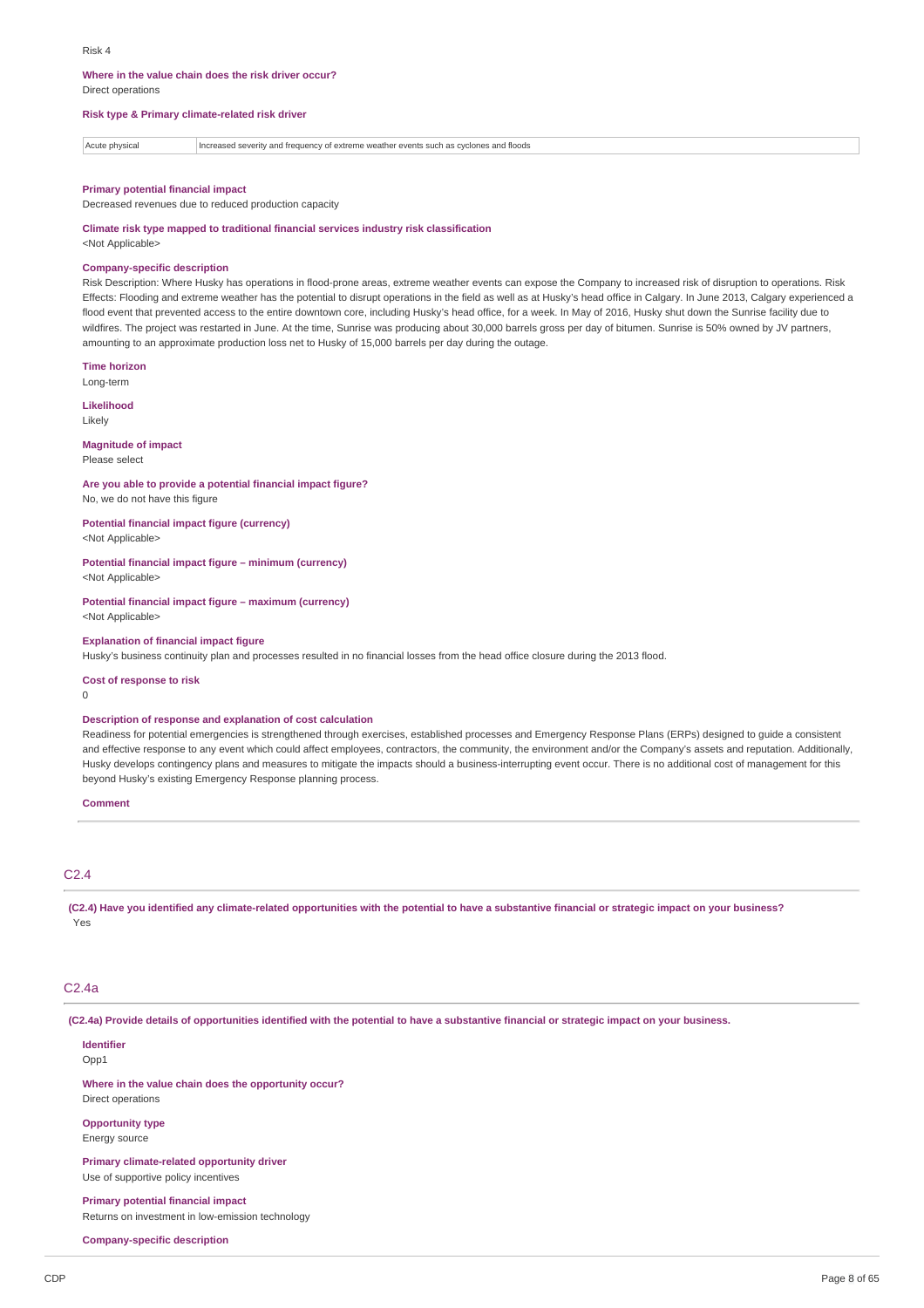Husky has a number of CO2 sources where it may be feasible to capture emissions. These sources include ethanol plants, hydrogen plants and other post-combustion sources. There is currently no widespread infrastructure in place to transport captured CO2 for other uses. Regulations will influence the construction and operation of CO2 capture and transport infrastructure. Husky operates a pilot plant at the Pikes Peak South thermal project at Lashburn, Sask. that captures up to 30 tonnes a day of CO2 from once-through steam generators for use at the Pikes Peak South enhanced oil recovery (EOR) facility. Multiple low-emission technologies are under consideration for future application at thermal projects. Opportunity Effects: The CO2 sources available for carbon capture will provide opportunities for Husky to respond to requlatory changes influencing carbon capture and storage.

**Time horizon**

Long-term

**Likelihood** Likely

**Magnitude of impact** Low

**Are you able to provide a potential financial impact figure?** Yes, a single figure estimate

**Potential financial impact figure (currency)** 3200000

**Potential financial impact figure – minimum (currency)**

<Not Applicable>

**Potential financial impact figure – maximum (currency)** <Not Applicable>

### **Explanation of financial impact figure**

Husky is evaluating the financial impact of this opportunity. Commodity prices of CO2 for EOR purposes can exceed \$100 per tonne when delivered to remote sites. For example, if CO2 can be captured at \$50 per tonne, it would represent \$3.2 million in savings, based on 2019 injection volumes of CO2. (63,149 tonnes injected \* \$50 / tonne savings = \$3.2 million)

**Cost to realize opportunity**

6300000

#### **Strategy to realize opportunity and explanation of cost calculation**

Husky's carbon management experts advise business units on potential projects for CO2 capture that could support EOR or other markets. As part of this process, support has been provided to submit applications for research and development funding in this area. In addition, through participation in joint industry projects and conferences, Husky keeps abreast of developing technologies that could improve the feasibility of this opportunity. Through its test facility at the Pikes Peak South thermal plant in Lashburn, Sask., Husky is currently implementing a CO2 capture program for an EOR pilot from once-through steam generators to evaluate technological and economic feasibility of large-scale technology adoption and opportunity exploitation. Carbon capture is assumed to cost \$100/tonne (\$100/tonne \* 63,149 tonnes = \$6.3 million)

#### **Comment**

**Identifier**

Opp<sub>2</sub>

#### **Where in the value chain does the opportunity occur?** Direct operations

**Opportunity type**

Resource efficiency

### **Primary climate-related opportunity driver**

Use of more efficient modes of transport

# **Primary potential financial impact**

Reduced indirect (operating) costs

#### **Company-specific description**

Husky continually focuses on fuel consumption and emissions reduction. In 2019, Husky continued to use its FuelTrax Fuel Management and Monitoring system to conserve fuel and reduce air emissions from its Atlantic operations. Husky identified primary fuel consumption activities and installed fuel monitoring systems on select vessels to understand fuel consumption for these activities. This has allowed Husky to understand fuel consumption within the supply chain, and data obtained allowed for the identification of administrative controls in the supply chain that could have significant impact on fuel consumption. Further to those reduction initiatives Husky has now moved towards advanced vessel power management designs that are optimizing fuel consumption. In 2019, Husky approved a substitution of a hybrid diesel electric power management design vessel for a conventionally powered vessel, resulting in approximately a 4 cubic metres a day (m3/day) reduction in fuel consumption, for a larger more capable vessel.

**Time horizon** Long-term

**Likelihood** Very likely

**Magnitude of impact** Low

**Are you able to provide a potential financial impact figure?** Yes, a single figure estimate

**Potential financial impact figure (currency)** 2500000

**Potential financial impact figure – minimum (currency)** <Not Applicable>

**Potential financial impact figure – maximum (currency)** <Not Applicable>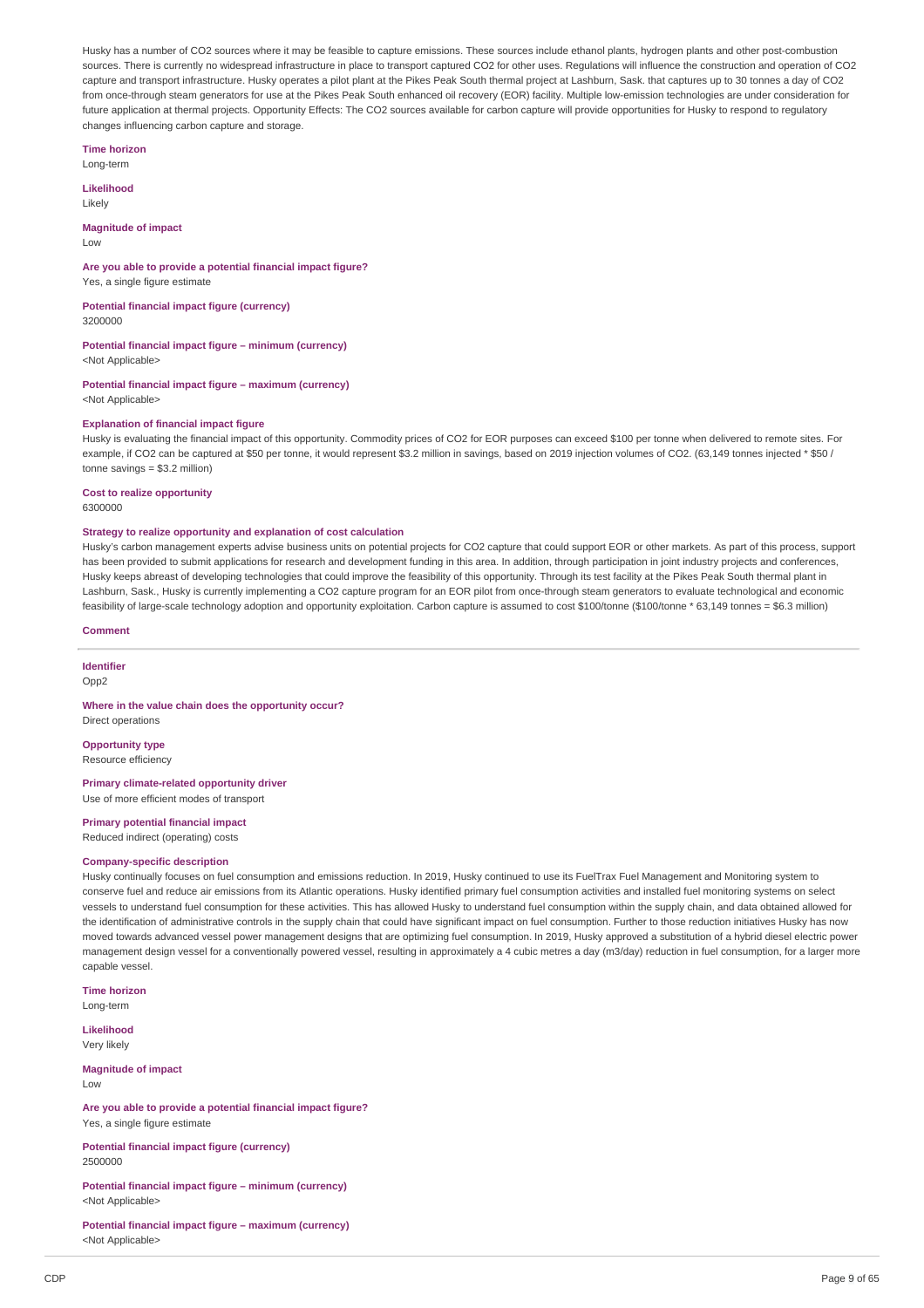#### **Explanation of financial impact figure**

Fuel savings from 2 new hybrid vessels: (4 cubic metres a day savings \* 2 vessels \* \$857.80/m3 average 2019 fuel price \* 365 = \$2,500,000 annual savings).

#### **Cost to realize opportunity**

0

#### **Strategy to realize opportunity and explanation of cost calculation**

In November 2020, Husky will transition to using two vessels on long-term charter. Both vessels have diesel electric power management systems.

#### **Comment**

**Identifier**

Opp3

**Where in the value chain does the opportunity occur?**

Downstream

**Opportunity type** Markets

**Primary climate-related opportunity driver** Access to new markets

#### **Primary potential financial impact**

Increased revenues through access to new and emerging markets

#### **Company-specific description**

Husky may have an opportunity to provide low-carbon fuels to meet new market demand. Certain markets are assigning premium value to low-carbon transportation fuels and coal is being phased out in some jurisdictions and replaced by natural gas as the fuel of choice for power generation. Husky is well positioned to benefit from these trends in consumer behaviour as it has growth opportunities in natural gas production and ethanol-blended gasoline. The Company's Lloydminster Ethanol Plant currently provides low-carbon intensity ethanol to the B.C. market to support blending requirements to meet the province's Renewable and Low Carbon Fuels Requirements Regulation. Husky is also considering options for CO2 capture and storage at its Minnedosa Ethanol Plant in Manitoba. Opportunity Effects: Increased consumer demand for low-carbon transportation fuels and natural gas could result in new revenue opportunities.

**Time horizon**

Medium-term

**Likelihood** Likely

#### **Magnitude of impact**

Medium-low

#### **Are you able to provide a potential financial impact figure?** Yes, a single figure estimate

**Potential financial impact figure (currency)** 8430000

**Potential financial impact figure – minimum (currency)** <Not Applicable>

**Potential financial impact figure – maximum (currency)**

<Not Applicable>

#### **Explanation of financial impact figure**

In 2019, Husky's low carbon intensity ethanol from the Lloydminster Ethanol plant received, on average, a premium of \$0.059 per litre on sales. Approximately 90% of the production at Lloydminster has a low carbon intensity, resulting in an additional \$8,430,000 in revenue above market pricing. (142,676,000 litres \* 0.9 \* \$0.059 = \$8,430,000).

### **Cost to realize opportunity**

0

### **Strategy to realize opportunity and explanation of cost calculation**

Husky identifies and manages opportunities related to consumer behaviour through several mechanisms. The Company's Enterprise Risk Matrix with mitigation strategies is reviewed by the Audit Committee quarterly and provided to the Board of Directors annually. Through the application of this risk matrix over time, the Company will be able to determine the appropriate response to changing markets as they develop. This includes allocating resources as appropriate to growth opportunities in natural gas, and ethanol-blended gasoline. For example, the Company's Lloydminster Ethanol Plant currently provides low-carbon intensity ethanol to the B.C. market. Husky has integrated its risk and opportunity identification processes into everyday business operations at a corporate services level. There are no additional material costs to identify and manage the opportunities described in this response at this time. If any of these opportunities are determined to warrant further study, a formal project sanctioning process would follow with the appropriate decision gates as needed. Costs would be refined at each of these gates.

**Comment**

# **Identifier**

Opp4

**Where in the value chain does the opportunity occur?** Direct operations

#### **Opportunity type** Resource efficiency

**Primary climate-related opportunity driver**

Use of more efficient production and distribution processes

# **Primary potential financial impact**

Increased revenues resulting from increased production capacity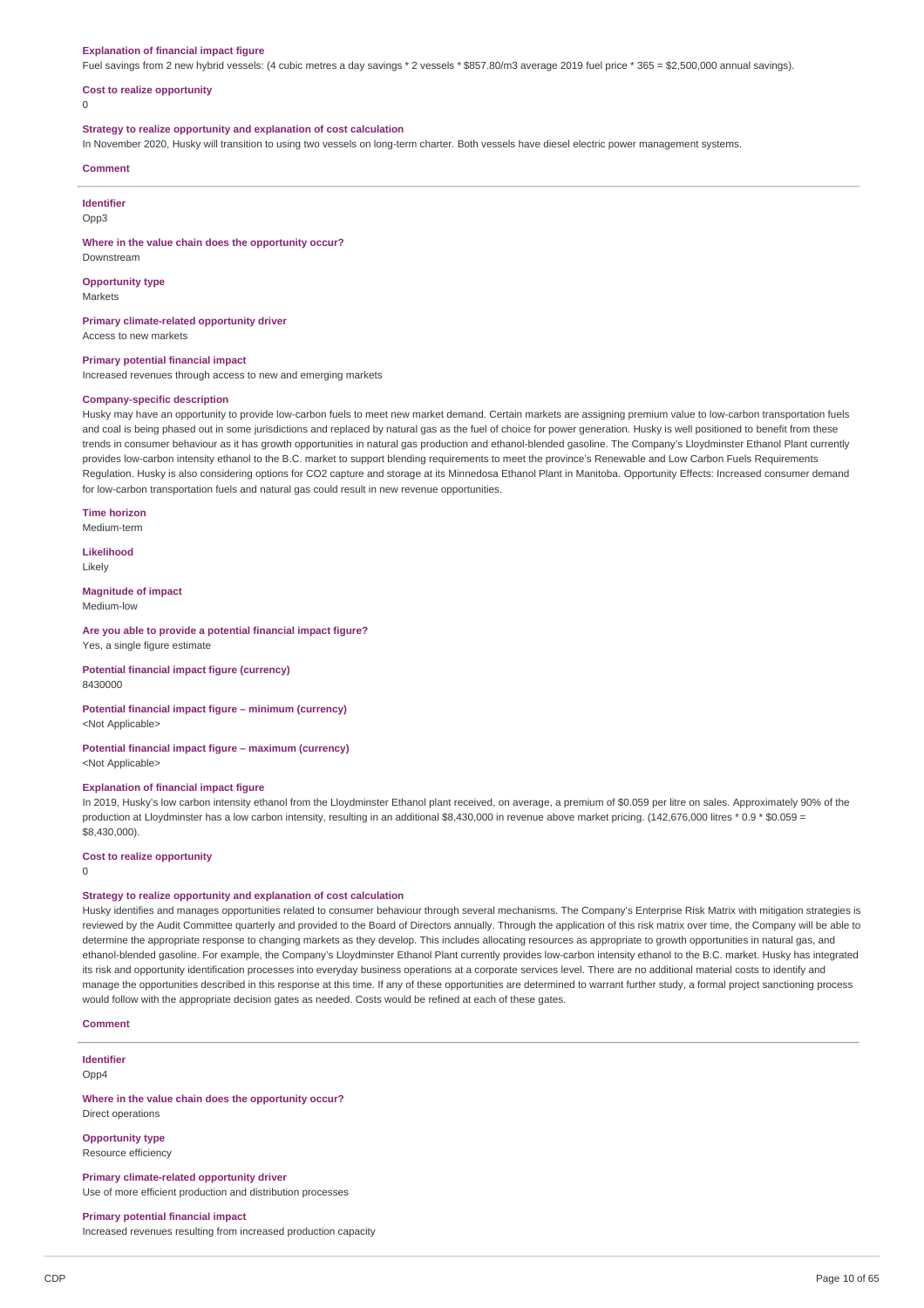#### **Company-specific description**

Regulations may encourage research into the use of CO2 for enhanced oil recovery. Husky completed a project in 2012 which included capturing CO2 and injecting it into heavy oil reservoirs to assist with enhanced heavy oil recovery, and continues to investigate additional capture technologies. Husky is developing this recovery method, which has not yet been applied commercially in the thin, shallow, viscous formations typical of heavy oil. Specifically, the Company is developing knowledge and methods on how to capture CO2 from its Lloydminster Ethanol Plant and other sources; and then purify, dehydrate and compress it before transporting it to heavy oil reservoirs located in proximity to the plant. The CO2 is injected into the reservoirs and used to enhance oil recovery. When the reservoirs are fully depleted, the CO2 can be stored in the reservoir.

**Time horizon** Short-term

**Likelihood** Very likely

#### **Magnitude of impact** Please select

**Are you able to provide a potential financial impact figure?** No, we do not have this figure

**Potential financial impact figure (currency)** <Not Applicable>

**Potential financial impact figure – minimum (currency)** <Not Applicable>

**Potential financial impact figure – maximum (currency)** <Not Applicable>

#### **Explanation of financial impact figure**

If CO2 can be injected successfully and used for Enhanced Oil Recovery, it has potential to increase the recoverable reserves in several heavy oil assets over time.

**Cost to realize opportunity**

26100000

#### **Strategy to realize opportunity and explanation of cost calculation**

Husky continues to develop EOR development as part of its broader heavy oil business strategy. The results of ongoing pilots will determine the commercial feasibility of a large-scale CO2 EOR project. In 2019, total operating and capital expenditure in Husky's Lloydminster area CO2 capture and injection projects was \$26.1 million. This figure is part of the ongoing cost to realize profitable EOR.

#### **Comment**

# C3. Business Strategy

# C3.1

**(C3.1) Have climate-related risks and opportunities influenced your organization's strategy and/or financial planning?** Yes

# C3.1a

**(C3.1a) Does your organization use climate-related scenario analysis to inform its strategy?** Yes, quantitative

#### C3.1b

**(C3.1b) Provide details of your organization's use of climate-related scenario analysis.**

| Climate-<br><b>related</b><br><b>scenarios</b><br>and models<br>applied                       | <b>Details</b>                                                                                                                                                                                                                                                                                                                                                                                                                                                                                                                                                                                                                                                                                                                                                                                                                                                                                                                                                                                                                                                                                                                                                                                                                                                                                                                                                                                                                                                                                                                                                                                                                       |
|-----------------------------------------------------------------------------------------------|--------------------------------------------------------------------------------------------------------------------------------------------------------------------------------------------------------------------------------------------------------------------------------------------------------------------------------------------------------------------------------------------------------------------------------------------------------------------------------------------------------------------------------------------------------------------------------------------------------------------------------------------------------------------------------------------------------------------------------------------------------------------------------------------------------------------------------------------------------------------------------------------------------------------------------------------------------------------------------------------------------------------------------------------------------------------------------------------------------------------------------------------------------------------------------------------------------------------------------------------------------------------------------------------------------------------------------------------------------------------------------------------------------------------------------------------------------------------------------------------------------------------------------------------------------------------------------------------------------------------------------------|
| <b>IFA</b><br>Sustainable<br>scenario<br><b>IEA CPS</b><br>Nationally<br>determined<br>(NDCs) | Husky has evaluated its operations in relation to emerging regulations that are based on international commitments. As part of its long-range planning process, the Company developed scenarios<br>based on the assumed cost of carbon required to meet Canada's Nationally Determined Contributions, and tested development projects for sensitivity to these prices in both short to medium-term<br>development time horizons. This process was applied to Husky's upstream and downstream operations in Canada. Results of this analysis were reported to senior management and factored into investment<br>decisions. In 2019, Husky undertook a portfolio-wide scenario analysis to stress-test its ten-year business plan for resiliency against different oil and gas demand scenarios, including one where<br>global warming is limited to a less than two-degree temperature rise. The assumptions for this scenario were drawn from the International Energy Agency's Sustainable Development Scenario as<br>interpreted by the Canadian Energy Regulator. Husky supports the work of the Task Force on Climate-related Financial Disclosures (TCFD). Using the TCFD's categories, the scenario analysis<br>focused on the two elements Husky deemed most likely to potentially be material: carbon price and commodity price. The scenario analysis tested an alternate set of prices and application, based on<br>contributions the International Energy Agency and Canadian Energy Regulator cases. It found that over its 10-year life, Husky's current long-range plan is resilient to escalations in carbon pricing. |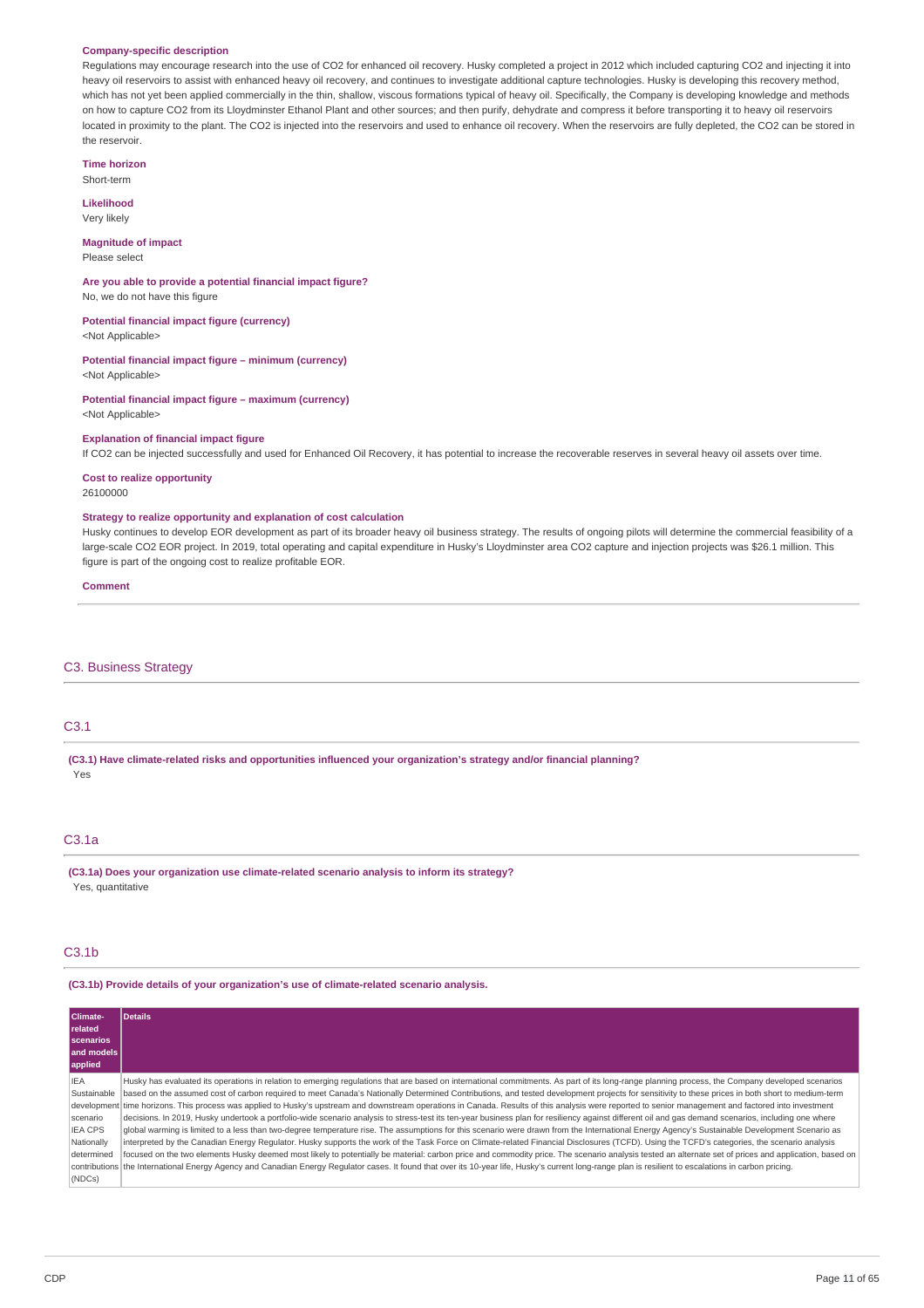# C3.1d

# **(C3.1d) Describe where and how climate-related risks and opportunities have influenced your strategy.**

|                                             | related risks<br>land<br>opportunities<br>influenced<br>your strategy<br>in this area? | Have climate-Description of influence                                                                                                                                                                                                                                                                                                                                                                                                                                                                                                                                                                                                                                                                                                                                                                                                                                                                                                                                                                                                                                                                           |
|---------------------------------------------|----------------------------------------------------------------------------------------|-----------------------------------------------------------------------------------------------------------------------------------------------------------------------------------------------------------------------------------------------------------------------------------------------------------------------------------------------------------------------------------------------------------------------------------------------------------------------------------------------------------------------------------------------------------------------------------------------------------------------------------------------------------------------------------------------------------------------------------------------------------------------------------------------------------------------------------------------------------------------------------------------------------------------------------------------------------------------------------------------------------------------------------------------------------------------------------------------------------------|
| Products<br>and<br>services                 | Yes                                                                                    | Current and emerging clean and renewable fuels regulations have affected costs and markets for blended fuels in Husky's Integrated Corridor business. The carbon intensity of the<br>Company's ethanol production is favourable to many of its competitors, which presents an opportunity under both clean fuel standards and renewable fuel standards that require a<br>carbon intensity reduction (e.g. B.C.). In 2019, Husky's low carbon intensity ethanol from the Lloydminster Ethanol plant received, on average, a premium of \$0.059 per litre on sales.<br>Approximately 90% of the production at Lloydminster has a low carbon intensity, resulting in an additional \$8,430,000 in revenue above market pricing.                                                                                                                                                                                                                                                                                                                                                                                    |
| Supply<br>chain<br>and/or<br>value<br>chain | Yes                                                                                    | Many of Husky's suppliers have been impacted by the Canadian federal fuel levy. Husky has worked with its suppliers to ensure that a fair flow-through of costs related to the levy are<br>negotiated into its agreements. To date, impacts have not been substantive (less than \$10 million).                                                                                                                                                                                                                                                                                                                                                                                                                                                                                                                                                                                                                                                                                                                                                                                                                 |
| Investment Yes<br>in R&D                    |                                                                                        | As part of its efforts to improve the efficiency of getting bitumen products to market, Husky has proposed a substantive (greater than \$10 million) investment in Husky Diluent Reduction,<br>a process that provides significantly reduced diluent for use in transmission pipelines. Additionally, Husky commissioned a 30 tonne/day carbon capture pilot in 2019 as part of a third-<br>party partnership.                                                                                                                                                                                                                                                                                                                                                                                                                                                                                                                                                                                                                                                                                                  |
| Operations Yes                              |                                                                                        | Husky makes carbon-related payments in British Columbia, Alberta, Saskatchewan, Manitoba and Newfoundland and Labrador. These payments totaled \$19,112,300 in 2019. This<br>figure was calculated by aggregating total costs from the Alberta fuel levy, Alberta Carbon Competitiveness Incentive Regulation, British Columbia carbon fees, upstream assets,<br>Saskatchewan output-based performance standards, Newfoundland and Labrador carbon tax, the federal fuel levy and the federal Output-Based Pricing System. The Company's<br>current financial exposure to fees associated with carbon emissions is approximately 0.1% of Husky's 2019 gross revenue (including marketing and other income as listed in Husky's<br>2019 Annual Report). With increased requlation, there will be increased costs associated with greenhouse gas emissions. Husky incorporates costs of existing and pending regulations<br>in its long-range plan to adequately budget for carbon pricing impacts on an annual budgeting cycle and to inform internal stakeholders of future costs and mitigation opportunities. |

# C3.1e

# **(C3.1e) Describe where and how climate-related risks and opportunities have influenced your financial planning.**

| Financial<br>planning<br>lelements<br>that have<br>l been<br><b>linfluenced</b>                                                         | <b>Description of influence</b>                                                                                                                                                                                                                                                                                                                                                                                                                                                                                                                                                                                                                                                                                                                                                                                                                                                                                                                                                                                                                                                                                                                                                                                                                                                                                                                                                                                                                                                                                                                                                                                                                                                                                                                                                                                                                                                                                                                                                                                                                                                                                                                                                                                                                                                                                                                                                                                                                                                                                                                                                                                                                                                                                                                                                                                                                                                                                                                                                                                                                                                                                                                                                                                                                                                                                                                                                                      |
|-----------------------------------------------------------------------------------------------------------------------------------------|------------------------------------------------------------------------------------------------------------------------------------------------------------------------------------------------------------------------------------------------------------------------------------------------------------------------------------------------------------------------------------------------------------------------------------------------------------------------------------------------------------------------------------------------------------------------------------------------------------------------------------------------------------------------------------------------------------------------------------------------------------------------------------------------------------------------------------------------------------------------------------------------------------------------------------------------------------------------------------------------------------------------------------------------------------------------------------------------------------------------------------------------------------------------------------------------------------------------------------------------------------------------------------------------------------------------------------------------------------------------------------------------------------------------------------------------------------------------------------------------------------------------------------------------------------------------------------------------------------------------------------------------------------------------------------------------------------------------------------------------------------------------------------------------------------------------------------------------------------------------------------------------------------------------------------------------------------------------------------------------------------------------------------------------------------------------------------------------------------------------------------------------------------------------------------------------------------------------------------------------------------------------------------------------------------------------------------------------------------------------------------------------------------------------------------------------------------------------------------------------------------------------------------------------------------------------------------------------------------------------------------------------------------------------------------------------------------------------------------------------------------------------------------------------------------------------------------------------------------------------------------------------------------------------------------------------------------------------------------------------------------------------------------------------------------------------------------------------------------------------------------------------------------------------------------------------------------------------------------------------------------------------------------------------------------------------------------------------------------------------------------------------------|
| Row Revenues<br>Capital<br>Capital<br>allocation<br>Acquisitions<br>and<br>divestments<br>Access to<br>capital<br>Assets<br>Liabilities | Revenues: Husky participates in clean and renewable fuels programs in the U.S. and Canada. These programs mandate blending of renewable fuels into marketed fuels at various percentages,<br>depending on jurisdiction. Markets for blendstocks or other compliance options can be volatile, and financial planning for compliance is an important part of mitigating these potentially<br>expenditures substantive costs, particularly if Husky is unable to pass these costs on to customers. In 2019, Husky's low-carbon intensity ethanol from the Lloydminster Ethanol Plant received, on average,<br>a premium of \$0.059 per litre on sales. Approximately 90% of the production at the Lloydminster Ethanol Plant has a low carbon intensity, resulting in an additional \$8,430,000 in revenue above<br>market pricing. Capital expenditures/allocation: In making investment decisions, Husky considers both the cost and value of carbon. Project carbon costs are modelled based on current and<br>emerging policies in any given jurisdiction. Regulatory focus on methane venting management in heavy oil operations has in part led to non-substantive investment in gas conservation<br>infrastructure. In 2019, Husky invested approximately \$1.4 million in gas compression to capture otherwise vented gases at heavy oil well sites, resulting in an estimated annual savings of<br>greater than \$161,000. Acquisitions and divestments: Husky has completed a disposition program of legacy assets in Western Canada. Part of the process used to evaluate candidate assets<br>for sale was exposure to regulatory risk. This program had a substantive impact on Husky's balance sheet. In 2019, the Company divested facilities at Taber and Hussar. Husky also completed<br>the sale of its Prince George Refinery. Access to capital: Securing early stage development funding for low emission technology and energy efficiency projects often requires additional policy<br>incentives, including R&D support funding provided by provincial and federal agencies to successfully compete for internal capital. Husky's diluent reduction technology project development has<br>been awarded substantive (greater than \$10 million) financial support through provincial and federal technology R&D funding programs, aiding its current progress through to pilot plant<br>construction. Assets: Climate regulations associated with the development of reserves are factored into reserves valuation. Regulations aimed at reducing emissions intensity of production can<br>impact current valuation of assets in relation to their emission intensity. These costs can have potentially substantive (greater than \$10 million) impacts and can be affected by market,<br>requlatory and technical risks. In 2019, there were no major requlatory changes that impacted the volume and valuation of Husky's natural gas proved reserves. Liabilities: Asset retirement<br>planning can be impacted substantively by increased regulatory focus on venting from abandoned wells. While it is not anticipated that this would impact the total cost of retirement, it can affect<br>the prioritization of projects for remediation and reclamation. In 2019, Husky's estimated total undiscounted inflation-adjusted asset retirement obligation was \$10.0 billion. |

# C3.1f

(C3.1f) Provide any additional information on how climate-related risks and opportunities have influenced your strategy and financial planning (optional).

# C4. Targets and performance

# C4.1

**(C4.1) Did you have an emissions target that was active in the reporting year?** Both absolute and intensity targets

# C4.1a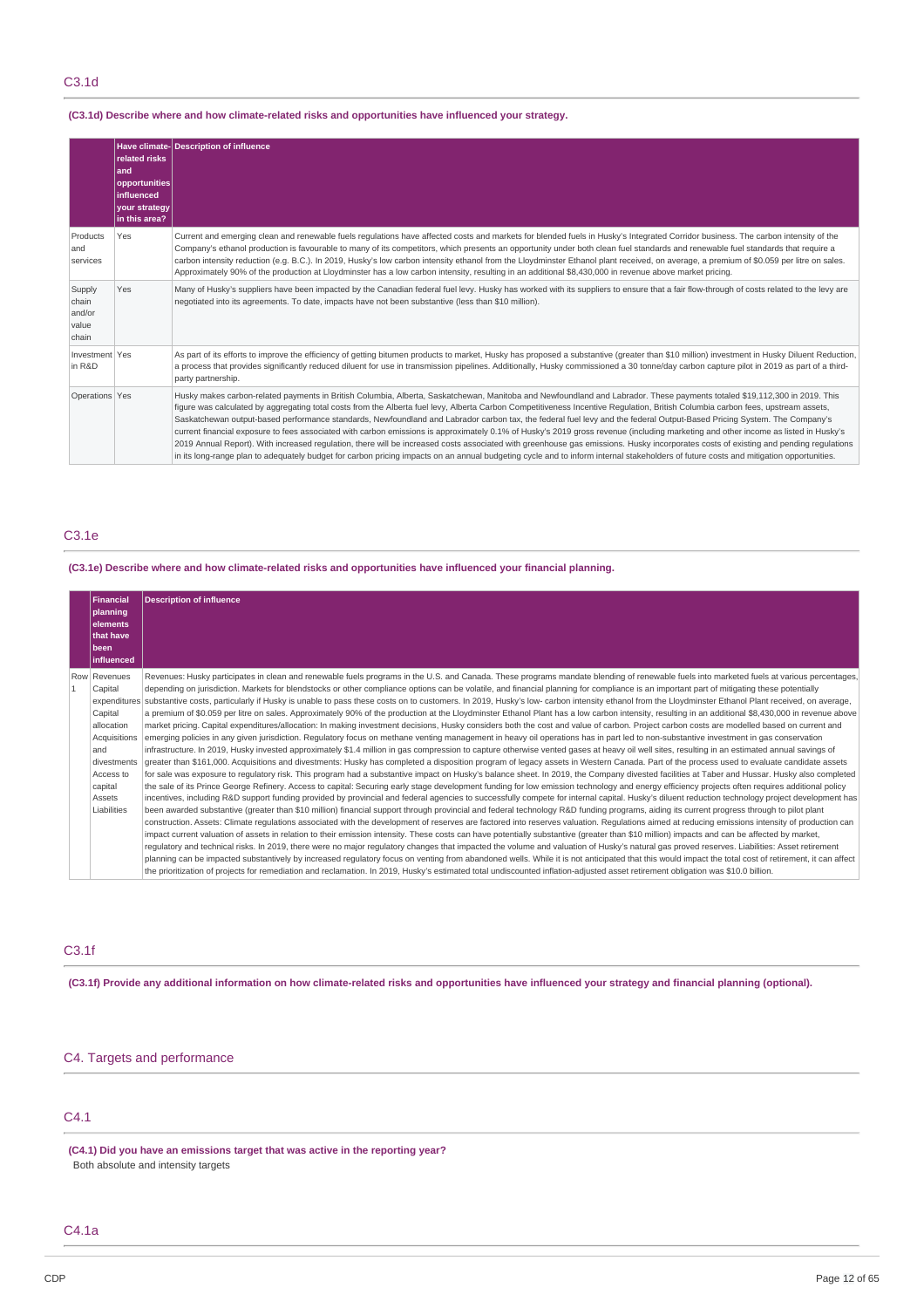**(C4.1a) Provide details of your absolute emissions target(s) and progress made against those targets.**

**Target reference number** Abs 1

**Year target was set** 2018

**Target coverage** Site/facility

**Scope(s) (or Scope 3 category)** Scope 1

**Base year** 2017

**Covered emissions in base year (metric tons CO2e)** 401552

Covered emissions in base year as % of total base year emissions in selected Scope(s) (or Scope 3 category)

**Target year** 2019

3.57

**Targeted reduction from base year (%)** 6

**Covered emissions in target year (metric tons CO2e) [auto-calculated]** 377458.88

**Covered emissions in reporting year (metric tons CO2e)** 258000

**% of target achieved [auto-calculated]** 595.821545735878

**Target status in reporting year** Achieved

**Is this a science-based target?** No, and we do not anticipate setting one in the next 2 years

**Please explain (including target coverage)**

This absolute target is applicable to Husky's SeaRose asset. The target is established by the regulatory agency and the stringency is adjusted annually. The baseline year is an average of 2016 through 2017.

# C4.1b

**(C4.1b) Provide details of your emissions intensity target(s) and progress made against those target(s).**

**Target reference number** Int 1 **Year target was set** 2018 **Target coverage** Site/facility **Scope(s) (or Scope 3 category)** Scope 1 **Intensity metric** Metric tons CO2e per unit of production **Base year** 2017 **Intensity figure in base year (metric tons CO2e per unit of activity)** 0.581605 % of total base year emissions in selected Scope(s) (or Scope 3 category) covered by this intensity figure 100 **Target year** 2019 **Targeted reduction from base year (%)**  $\Omega$ **Intensity figure in target year (metric tons CO2e per unit of activity) [auto-calculated]** 0.581605 **% change anticipated in absolute Scope 1+2 emissions**  $\Omega$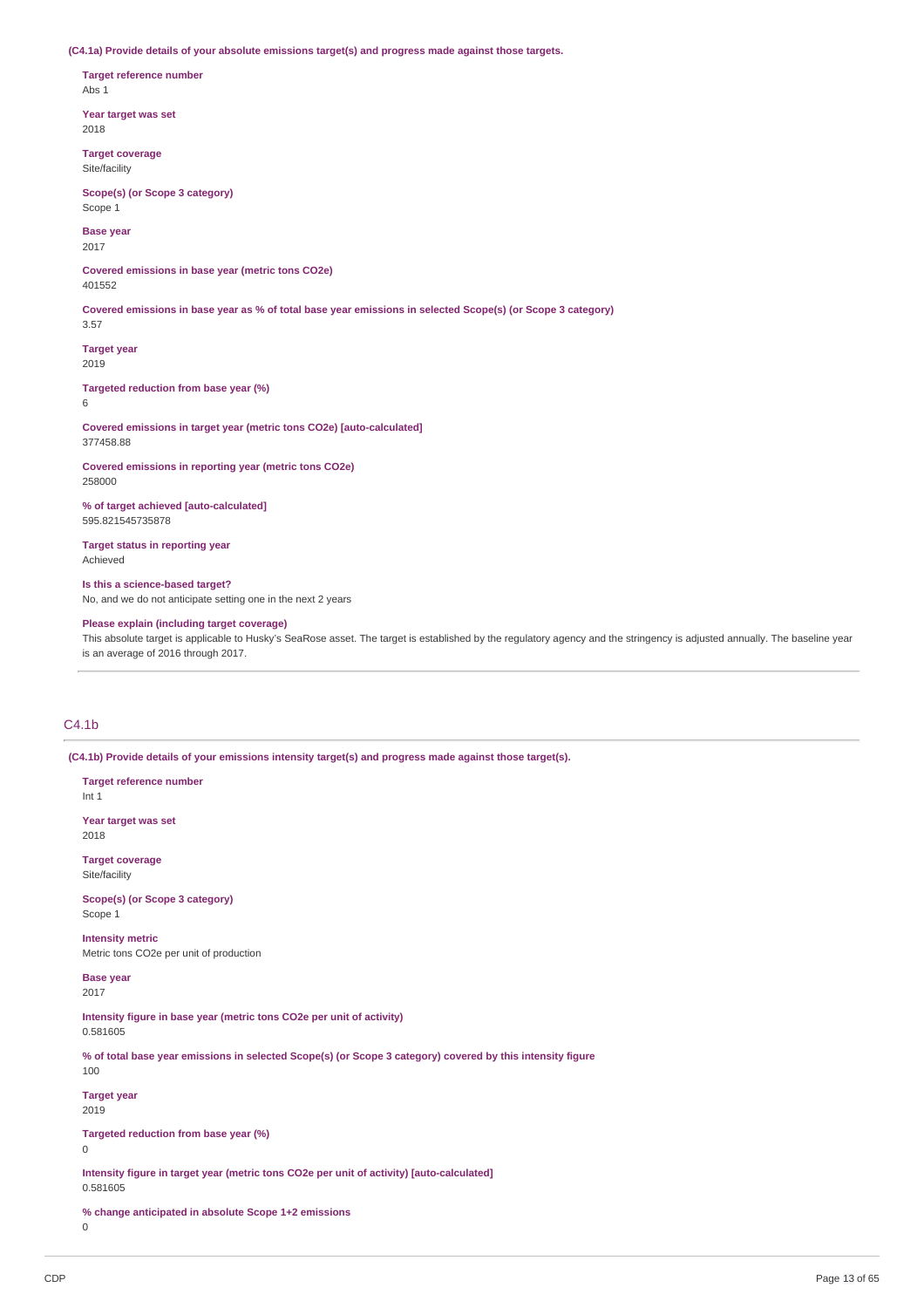**% change anticipated in absolute Scope 3 emissions**

 $\Omega$ 

**Intensity figure in reporting year (metric tons CO2e per unit of activity)** 0.6275

**% of target achieved [auto-calculated]**

<Not Applicable>

**Target status in reporting year** Replaced

#### **Is this a science-based target?**

No, and we do not anticipate setting one in the next 2 years

#### **Please explain (including target coverage)**

Husky's Tucker Thermal Project has a baseline emissions intensity (BEI) target (0.3504 tCO2e/m3) set by the province of Alberta under the Carbon Competitiveness Incentive Regulation (CCIR). To provide relevant information for the purposes of this question, the prescribed industry benchmark has been applied against an assumed base year of 2017. This allows for characterization of the target as a reduction against past facility emissions. The figure used in the "% change anticipated in absolute Scope 1+2 emissions" column is based on the anticipated change in absolute in-scope emissions that would have been observed if the target was 100% met, based on 2019 production numbers. tCO2e = (tonnes of carbon dioxide equivalent).

**Target reference number**

Int 2

**Year target was set** 2018

**Target coverage** Site/facility

**Scope(s) (or Scope 3 category)** Scope 1

**Intensity metric** Metric tons CO2e per unit of production

**Base year** 2017

**Intensity figure in base year (metric tons CO2e per unit of activity)** 0.67811

% of total base year emissions in selected Scope(s) (or Scope 3 category) covered by this intensity figure 100

**Target year**

2019

**Targeted reduction from base year (%)**

0

**Intensity figure in target year (metric tons CO2e per unit of activity) [auto-calculated]** 0.67811

**% change anticipated in absolute Scope 1+2 emissions**

0

**% change anticipated in absolute Scope 3 emissions**

0

**Intensity figure in reporting year (metric tons CO2e per unit of activity)** 0.49297

**% of target achieved [auto-calculated]** <Not Applicable>

**Target status in reporting year** Replaced

#### **Is this a science-based target?**

No, and we do not anticipate setting one in the next 2 years

# **Please explain (including target coverage)**

Husky's Sunrise Energy Project has a BEI (0.3504 tCO2e/m3) set by the province of Alberta under the Carbon Competitiveness Incentive Regulation (CCIR). To provide relevant information for the purposes of this question, the prescribed industry benchmark has been applied against an assumed base year of 2017. This allows for characterization of the target as a reduction against past facility emissions. The figure used in the "% change anticipated in absolute Scope 1+2 emissions" column is based on the anticipated change in absolute in-scope emissions that would have been observed if the target was 100% met, based on 2019 production numbers.

**Target reference number** Int 3 **Year target was set** 2019 **Target coverage**

Site/facility

**Scope(s) (or Scope 3 category)** Scope 1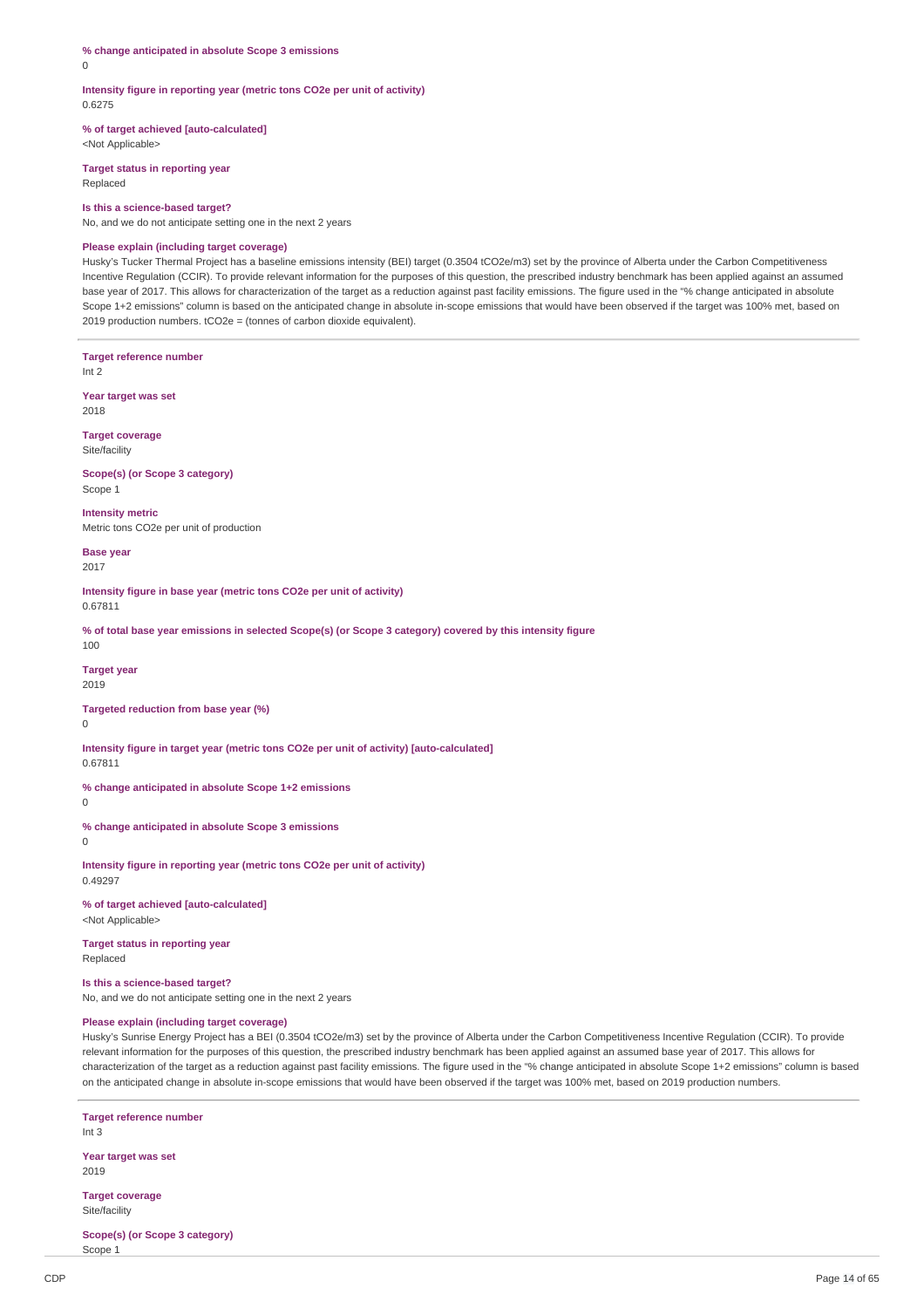**Intensity metric** Metric tons CO2e per unit of production

### **Base year**

2015

**Intensity figure in base year (metric tons CO2e per unit of activity)**

# 0.321

% of total base year emissions in selected Scope(s) (or Scope 3 category) covered by this intensity figure 100

# **Target year**

2019

#### **Targeted reduction from base year (%)**  $\cap$

**Intensity figure in target year (metric tons CO2e per unit of activity) [auto-calculated]** 0.321

**% change anticipated in absolute Scope 1+2 emissions**

 $\Omega$ 

**% change anticipated in absolute Scope 3 emissions**

 $\Omega$ 

**Intensity figure in reporting year (metric tons CO2e per unit of activity)** 0.473

**% of target achieved [auto-calculated]** <Not Applicable>

**Target status in reporting year** New

#### **Is this a science-based target?**

**Target reference number**

No, and we do not anticipate setting one in the next 2 years

# **Please explain (including target coverage)**

Husky's Minnedosa Ethanol Plant has an Output-Based Standard of 0.321 (tCO2e/kilolitres of absolute ethanol) set by The Output-Based Pricing System Regulations (OBPS Regulations) made under the Greenhouse Gas Pollution Pricing Act (GGPPA) established the Output-Based Pricing System (OBPS), as per the Schedule 1, Part 13. The first compliance period for facilities that met the criteria of the Notice Establishing Criteria Respecting Facilities and Persons and Publishing Measures begins on January 1 and ends December 31 for each calendar year, starting in 2019. The results of the Assessment under section 44 of those Regulations was determined to be 24,400 tCO2e above the GHG emissions limit in 2019.

# Int 4 **Year target was set** 2019 **Target coverage** Site/facility **Scope(s) (or Scope 3 category)** Scope 1 **Intensity metric** Metric tons CO2e per unit of production **Base year** 2017 **Intensity figure in base year (metric tons CO2e per unit of activity)** 0.3649 % of total base year emissions in selected Scope(s) (or Scope 3 category) covered by this intensity figure 100 **Target year** 2019 **Targeted reduction from base year (%)** 0.83 **Intensity figure in target year (metric tons CO2e per unit of activity) [auto-calculated]** 0.36187133 **% change anticipated in absolute Scope 1+2 emissions**  $\Omega$ **% change anticipated in absolute Scope 3 emissions**  $\Omega$ **Intensity figure in reporting year (metric tons CO2e per unit of activity)** 0.3713 **% of target achieved [auto-calculated]** -211.313877048342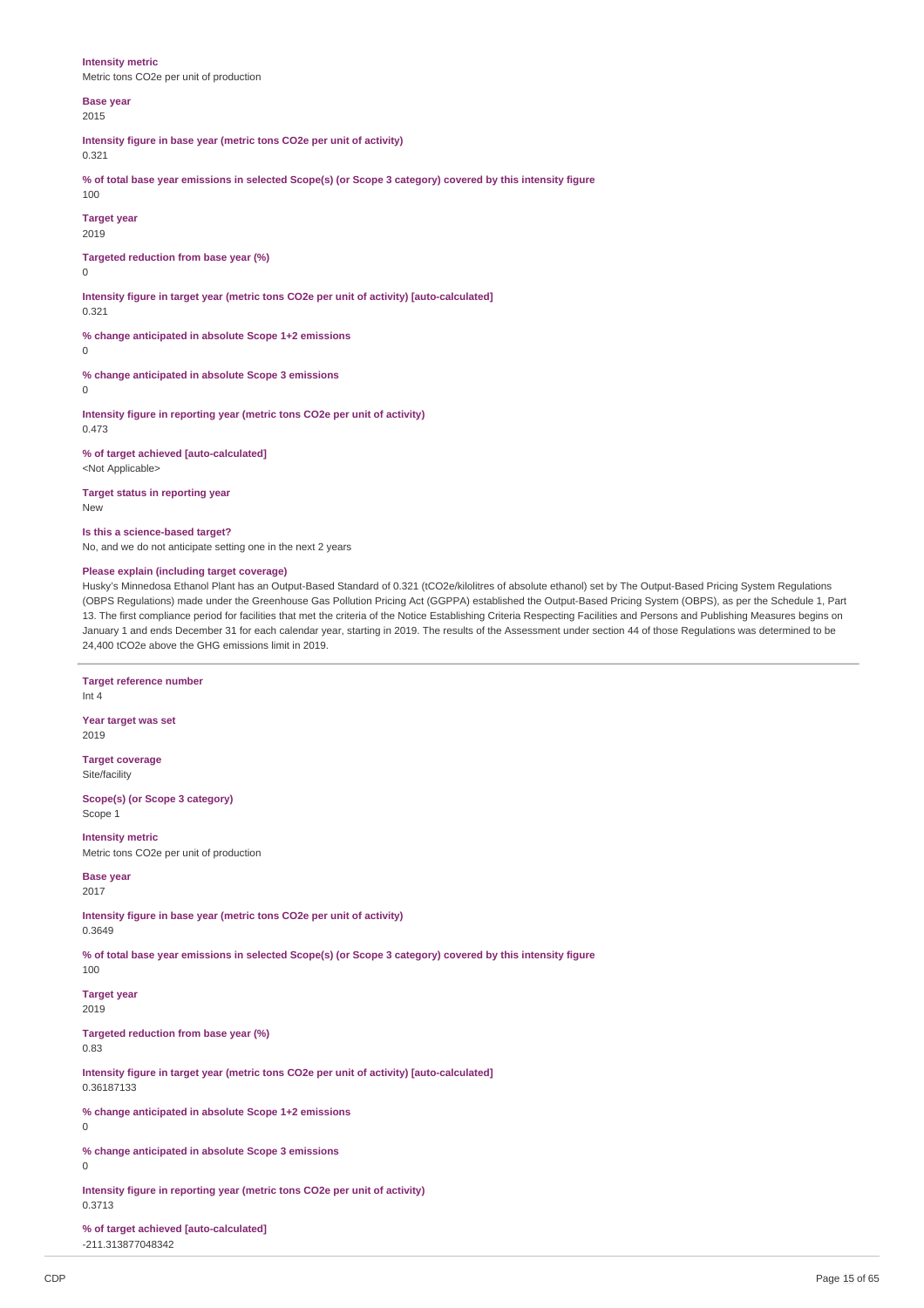#### **Target status in reporting year** New

#### **Is this a science-based target?**

**Target reference number**

No, but we anticipate setting one in the next 2 years

#### **Please explain (including target coverage)**

Husky's Lloydminster Upgrader is subject to The Management and Reduction of Greenhouse Gases (Standards and Compliance) Regulations (the Regulations) and The Management and Reduction of Greenhouse Gases (Baselines, Returns and Verification) Standard (the Standard), which came into effect January 1, 2019. The emissions return will be used to assess a facility's performance under the Regulations for each compliance year by comparing its total regulated emissions against its permitted emissions. The emissions return for 2019 has exceeded its allowable emissions limit in 2019 by 30,174 tCO2e.

Int 5 **Year target was set** 2019 **Target coverage** Site/facility **Scope(s) (or Scope 3 category)** Scope 1 **Intensity metric** Metric tons CO2e per unit of production **Base year** 2017 **Intensity figure in base year (metric tons CO2e per unit of activity)** 0.265 % of total base year emissions in selected Scope(s) (or Scope 3 category) covered by this intensity figure 100 **Target year** 2019 **Targeted reduction from base year (%)** 0.42 **Intensity figure in target year (metric tons CO2e per unit of activity) [auto-calculated]** 0.263887 **% change anticipated in absolute Scope 1+2 emissions**  $\Omega$ **% change anticipated in absolute Scope 3 emissions**  $\theta$ **Intensity figure in reporting year (metric tons CO2e per unit of activity)** 0.2393 **% of target achieved [auto-calculated]** 2309.07457322552 **Target status in reporting year** New **Is this a science-based target?** No, but we anticipate setting one in the next 2 years **Please explain (including target coverage)** Husky's Lloydminster Ethanol Plant is subject to The Management and Reduction of Greenhouse Gases (Standards and Compliance) Regulations (the Regulations) and The Management and Reduction of Greenhouse Gases (Baselines, Returns and Verification) Standard (the Standard), which came into effect January 1, 2019. The emissions return will be used to assess a facility's performance under the Regulations for each compliance year by comparing its total regulated emissions against its permitted emissions. The emissions return for 2019 has met its allowable emissions in 2019 and it is below the emissions limit by 3,744 tCO2e. **Target reference number** Int 6 **Year target was set** 2019 **Target coverage** Site/facility **Scope(s) (or Scope 3 category)** Scope 1 **Intensity metric** Metric tons CO2e per unit of production **Base year** 2018 **Intensity figure in base year (metric tons CO2e per unit of activity)**

0.4732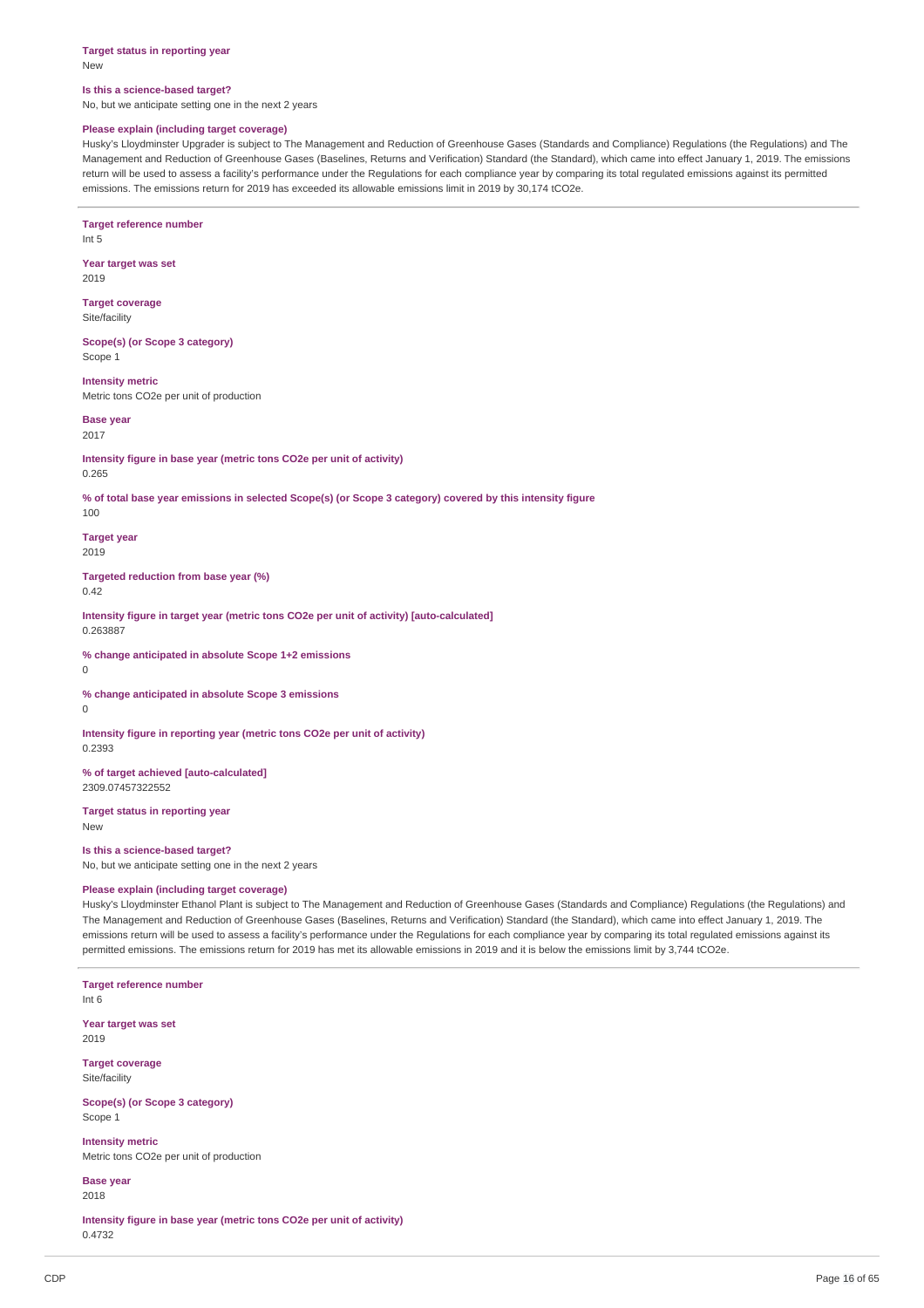% of total base year emissions in selected Scope(s) (or Scope 3 category) covered by this intensity figure 100

### **Target year** 2019

**Targeted reduction from base year (%)**

1.25

**Intensity figure in target year (metric tons CO2e per unit of activity) [auto-calculated]** 0.467285

**% change anticipated in absolute Scope 1+2 emissions**

0

**% change anticipated in absolute Scope 3 emissions**

0

**Intensity figure in reporting year (metric tons CO2e per unit of activity)** 0.5571

**% of target achieved [auto-calculated]** -1418.42772612003

**Target status in reporting year** New

**Is this a science-based target?** No, but we anticipate setting one in the next 2 years

### **Please explain (including target coverage)**

The Bolney thermal facility has a BEI submitted under the Saskatchewan output-based performance standards (pending SK Ministry of Environment approval). BEI is based on Stationary Combustion only. As per Management and Reduction of Greenhouse Gases (Standards and Compliance), facilities under the Upstream Oil and Gas Stationary Fuel Combustion sector, are provided with 0.9875 Performance Standard Allocation for the first year of compliance (2019). The Management and Reduction of Greenhouse Gases (Standards and Compliance) Regulations (the Regulations) and The Management and Reduction of Greenhouse Gases (Baselines, Returns and Verification) Standard (the Standard) came into effect January 1, 2019. The emissions return will be used to assess a facility's performance under the Regulations for each compliance year by comparing its total regulated emissions against its permitted emissions. The emissions return for 2019 are above its allowable emissions limit in 2019 by 64,347 tCO2e.

**Target reference number** Int 7

**Year target was set** 2019

**Target coverage** Site/facility

**Scope(s) (or Scope 3 category)** Scope 1

**Intensity metric** Metric tons CO2e per unit of production

**Base year** 2016

**Intensity figure in base year (metric tons CO2e per unit of activity)** 0.4378

% of total base year emissions in selected Scope(s) (or Scope 3 category) covered by this intensity figure 100

**Target year** 2019

**Targeted reduction from base year (%)** 1.25

**Intensity figure in target year (metric tons CO2e per unit of activity) [auto-calculated]**

0.4323275

**% change anticipated in absolute Scope 1+2 emissions**

0

**% change anticipated in absolute Scope 3 emissions**

 $\Omega$ 

**Intensity figure in reporting year (metric tons CO2e per unit of activity)** 0.6075

**% of target achieved [auto-calculated]** -3100.95934216537

**Target status in reporting year** New

**Is this a science-based target?** No, and we do not anticipate setting one in the next 2 years

**Please explain (including target coverage)**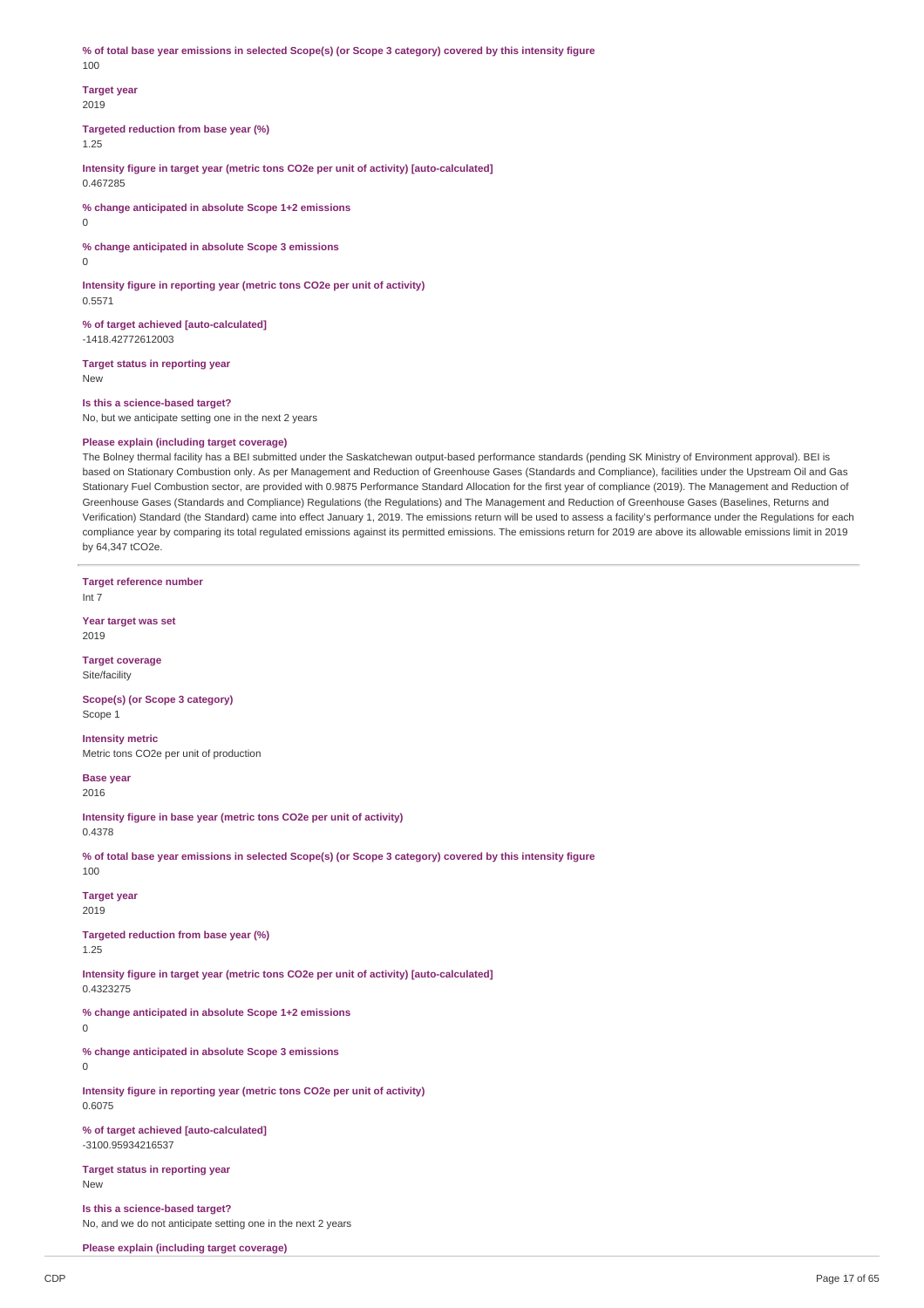The Paradise Hill thermal facility has a BEI submitted under the Saskatchewan output-based performance standards (pending SK MOE Approval). BEI is based on Stationary Combustion only. As per Management and Reduction of Greenhouse Gases (Standards and Compliance), facilities under the Upstream Oil and Gas Stationary Fuel Combustion sector, are provided with 0.9875 Performance Standard Allocation for the first year of compliance (2019). The Management and Reduction of Greenhouse Gases (Standards and Compliance) Regulations (the Regulations) and The Management and Reduction of Greenhouse Gases (Baselines, Returns and Verification) Standard (the Standard) came into effect January 1, 2019. The emissions return will be used to assess a facility's performance under the Regulations for each compliance year by comparing its total regulated emissions against its permitted emissions. The emissions return for 2019 has exceeded its allowable emissions limit in 2019 by 27,414 tCO2e.

**Target reference number** Int 8

**Year target was set** 2019

**Target coverage** Site/facility

**Scope(s) (or Scope 3 category)** Scope 1

**Intensity metric** Metric tons CO2e per unit of production

**Base year**

2017

**Intensity figure in base year (metric tons CO2e per unit of activity)** 0.4886

% of total base year emissions in selected Scope(s) (or Scope 3 category) covered by this intensity figure 100

**Target year** 2019

**Targeted reduction from base year (%)** 1.25

**Intensity figure in target year (metric tons CO2e per unit of activity) [auto-calculated]** 0.4824925

**% change anticipated in absolute Scope 1+2 emissions** 0

**% change anticipated in absolute Scope 3 emissions**

 $\Omega$ 

**Intensity figure in reporting year (metric tons CO2e per unit of activity)** 0.3911

**% of target achieved [auto-calculated]** 1596.3978714695

**Target status in reporting year** New

**Is this a science-based target?** No, and we do not anticipate setting one in the next 2 years

# **Please explain (including target coverage)**

The Pikes Peak South thermal facility has a BEI submitted under the Saskatchewan output-based performance standards (pending SK MOE Approval). BEI is based on Stationary Combustion only. As per Management and Reduction of Greenhouse Gases (Standards and Compliance), facilities under the Upstream Oil and Gas Stationary Fuel Combustion sector, are provided with 0.9875 Performance Standard Allocation for the first year of compliance (2019). The Management and Reduction of Greenhouse Gases (Standards and Compliance) Regulations (the Regulations) and The Management and Reduction of Greenhouse Gases (Baselines, Returns and Verification) Standard (the Standard) came into effect January 1, 2019. The emissions return will be used to assess a facility's performance under the Regulations for each compliance year by comparing its total regulated emissions against its permitted emissions. The emissions return for 2019 has met its allowable emissions in 2019 and it is below the emissions Limit by 59,495 tCO2e.

**Target reference number**

Int 9

**Year target was set** 2019

**Target coverage** Site/facility

**Scope(s) (or Scope 3 category)** Scope 1

**Intensity metric** Metric tons CO2e per unit of production

**Base year** 2018

**Intensity figure in base year (metric tons CO2e per unit of activity)** 0.2946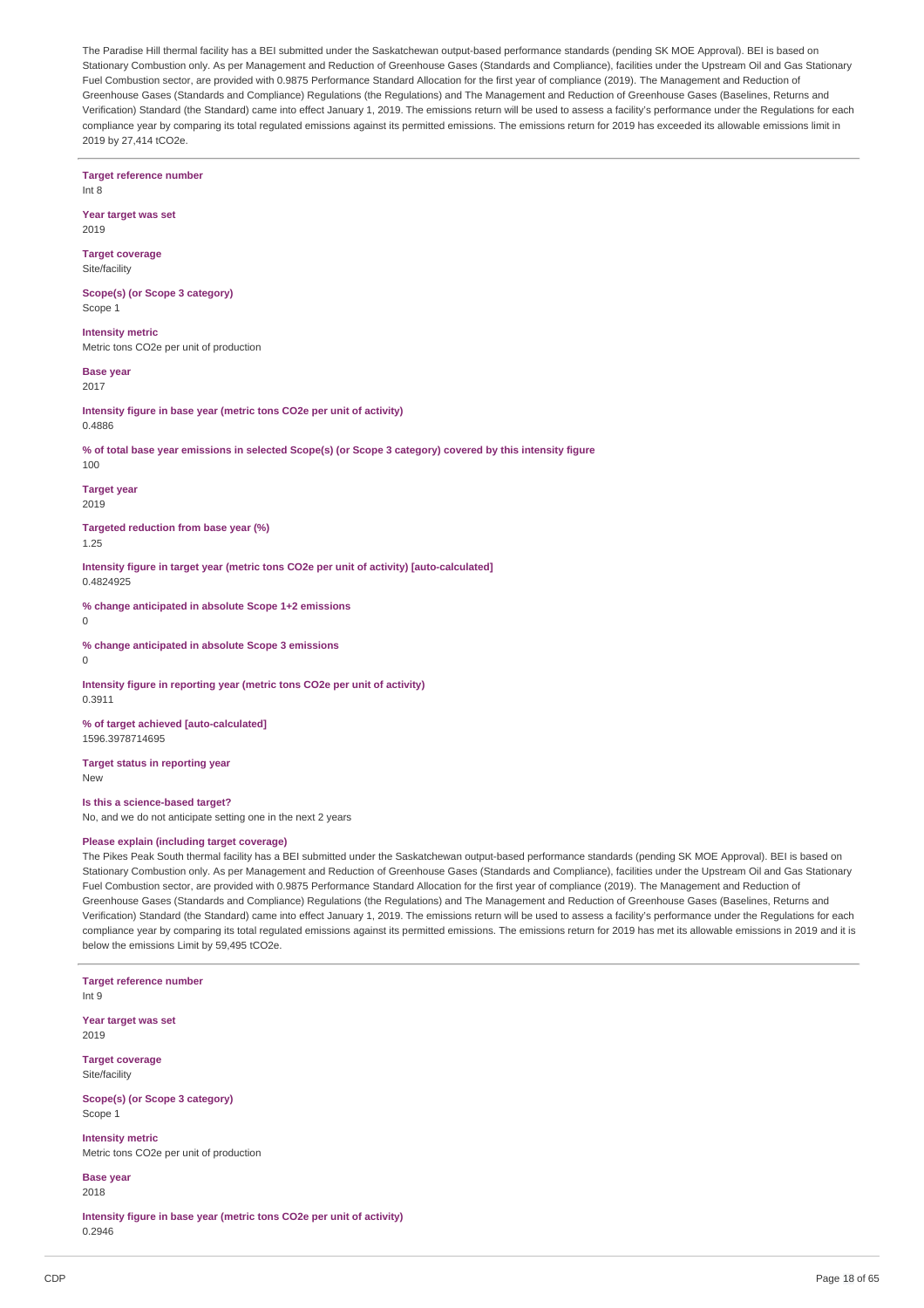% of total base year emissions in selected Scope(s) (or Scope 3 category) covered by this intensity figure 100

### **Target year** 2019

**Targeted reduction from base year (%)**

1.25

**Intensity figure in target year (metric tons CO2e per unit of activity) [auto-calculated]** 0.2909175

**% change anticipated in absolute Scope 1+2 emissions**

0

**% change anticipated in absolute Scope 3 emissions**

0

**Intensity figure in reporting year (metric tons CO2e per unit of activity)** 0.253

**% of target achieved [auto-calculated]** 1129.66734555329

**Target status in reporting year** New

**Is this a science-based target?**

No, and we do not anticipate setting one in the next 2 years

# **Please explain (including target coverage)**

The Rush Lake thermal facility has a BEI submitted under the Saskatchewan output-based performance standards (pending SK MOE Approval). BEI is based on Stationary Combustion only. As per Management and Reduction of Greenhouse Gases (Standards and Compliance), facilities under the Upstream Oil and Gas Stationary Fuel Combustion sector, are provided with 0.9875 Performance Standard Allocation for the first year of compliance (2019). The Management and Reduction of Greenhouse Gases (Standards and Compliance) Regulations (the Regulations) and The Management and Reduction of Greenhouse Gases (Baselines, Returns and Verification) Standard (the Standard) came into effect January 1, 2019. The emissions return will be used to assess a facility's performance under the Regulations for each compliance year by comparing its total regulated emissions against its permitted emissions. The emissions return for 2019 has met its allowable emissions in 2019 and it is below the emissions Limit by 33,702 tCO2e.

**Target reference number** Int 10

**Year target was set** 2019

**Target coverage** Site/facility

**Scope(s) (or Scope 3 category)** Scope 1

**Intensity metric** Metric tons CO2e per unit of production

**Base year** 2018

**Intensity figure in base year (metric tons CO2e per unit of activity)** 0.4999

% of total base year emissions in selected Scope(s) (or Scope 3 category) covered by this intensity figure 100

**Target year** 2019

**Targeted reduction from base year (%)** 1.25

**Intensity figure in target year (metric tons CO2e per unit of activity) [auto-calculated]**

0.49365125

**% change anticipated in absolute Scope 1+2 emissions**

0

**% change anticipated in absolute Scope 3 emissions**

 $\Omega$ 

**Intensity figure in reporting year (metric tons CO2e per unit of activity)** 0.5175

**% of target achieved [auto-calculated]** -281.656331266252

**Target status in reporting year** New

**Is this a science-based target?** No, and we do not anticipate setting one in the next 2 years

**Please explain (including target coverage)**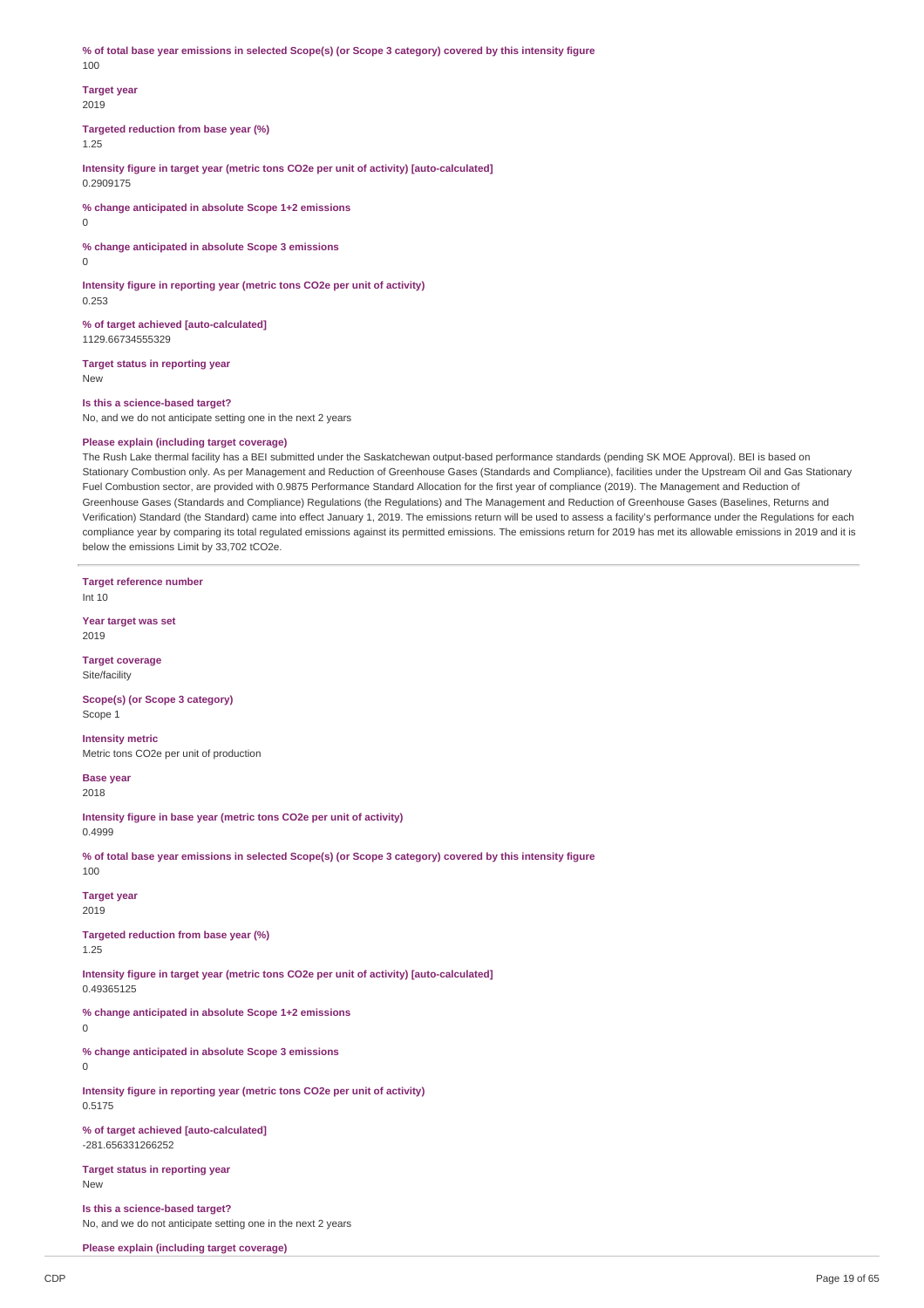The Sandall thermal facility has a BEI submitted under the Saskatchewan OBPS (pending SK MOE Approval). BEI is based on Stationary Combustion only. As per Management and Reduction of Greenhouse Gases (Standards and Compliance), facilities under the Upstream Oil and Gas Stationary Fuel Combustion sector, are provided with 0.9875 Performance Standard Allocation for the first year of compliance (2019). The Management and Reduction of Greenhouse Gases (Standards and Compliance) Regulations (the Regulations) and The Management and Reduction of Greenhouse Gases (Baselines, Returns and Verification) Standard (the Standard) came into effect January 1, 2019. The emissions return will be used to assess a facility's performance under the Regulations for each compliance year by comparing its total regulated emissions against its permitted emissions. The emissions return for 2019 has exceeded its allowable emissions limit in 2019 by 5,765 tCO2e.

**Target reference number** Int 11 **Year target was set**

**Target coverage**

2019

Site/facility

**Scope(s) (or Scope 3 category)** Scope 1

**Intensity metric** Metric tons CO2e per unit of production

**Base year** 2018

**Intensity figure in base year (metric tons CO2e per unit of activity)** 0.4287

% of total base year emissions in selected Scope(s) (or Scope 3 category) covered by this intensity figure 100

**Target year** 2019

**Targeted reduction from base year (%)**

1.25

**Intensity figure in target year (metric tons CO2e per unit of activity) [auto-calculated]** 0.42334125

**% change anticipated in absolute Scope 1+2 emissions**

 $\overline{0}$ 

**% change anticipated in absolute Scope 3 emissions**

 $\Omega$ 

**Intensity figure in reporting year (metric tons CO2e per unit of activity)** 0.5685

**% of target achieved [auto-calculated]** -2608.81735479356

**Target status in reporting year** New

**Is this a science-based target?**

No, and we do not anticipate setting one in the next 2 years

# **Please explain (including target coverage)**

The Vawn thermal facility has a BEI submitted under the Saskatchewan output-based performance standards (pending SK MOE Approval). BEI is based on Stationary Combustion only and currently includes only 2017 and 2018. A three year (2017-2019) baseline is underway. As per Management and Reduction of Greenhouse Gases (Standards and Compliance), facilities under the Upstream Oil and Gas Stationary Fuel Combustion sector, are provided with 0.9875 Performance Standard Allocation for the first year of compliance (2019). The Management and Reduction of Greenhouse Gases (Standards and Compliance) Regulations (the Regulations) and The Management and Reduction of Greenhouse Gases (Baselines, Returns and Verification) Standard (the Standard) came into effect January 1, 2019. The emissions return will be used to assess a facility's performance under the Regulations for each compliance year by comparing its total regulated emissions against its permitted emissions. The emissions return for 2019 has exceeded its allowable emissions limit in 2019 by 59,397 tCO2e.

**Target reference number** Int 12 **Year target was set** 2019 **Target coverage** Site/facility **Scope(s) (or Scope 3 category)** Scope 1 **Intensity metric** Metric tons CO2e per unit of production **Base year**

2018

**Intensity figure in base year (metric tons CO2e per unit of activity)** 0.3415

% of total base year emissions in selected Scope(s) (or Scope 3 category) covered by this intensity figure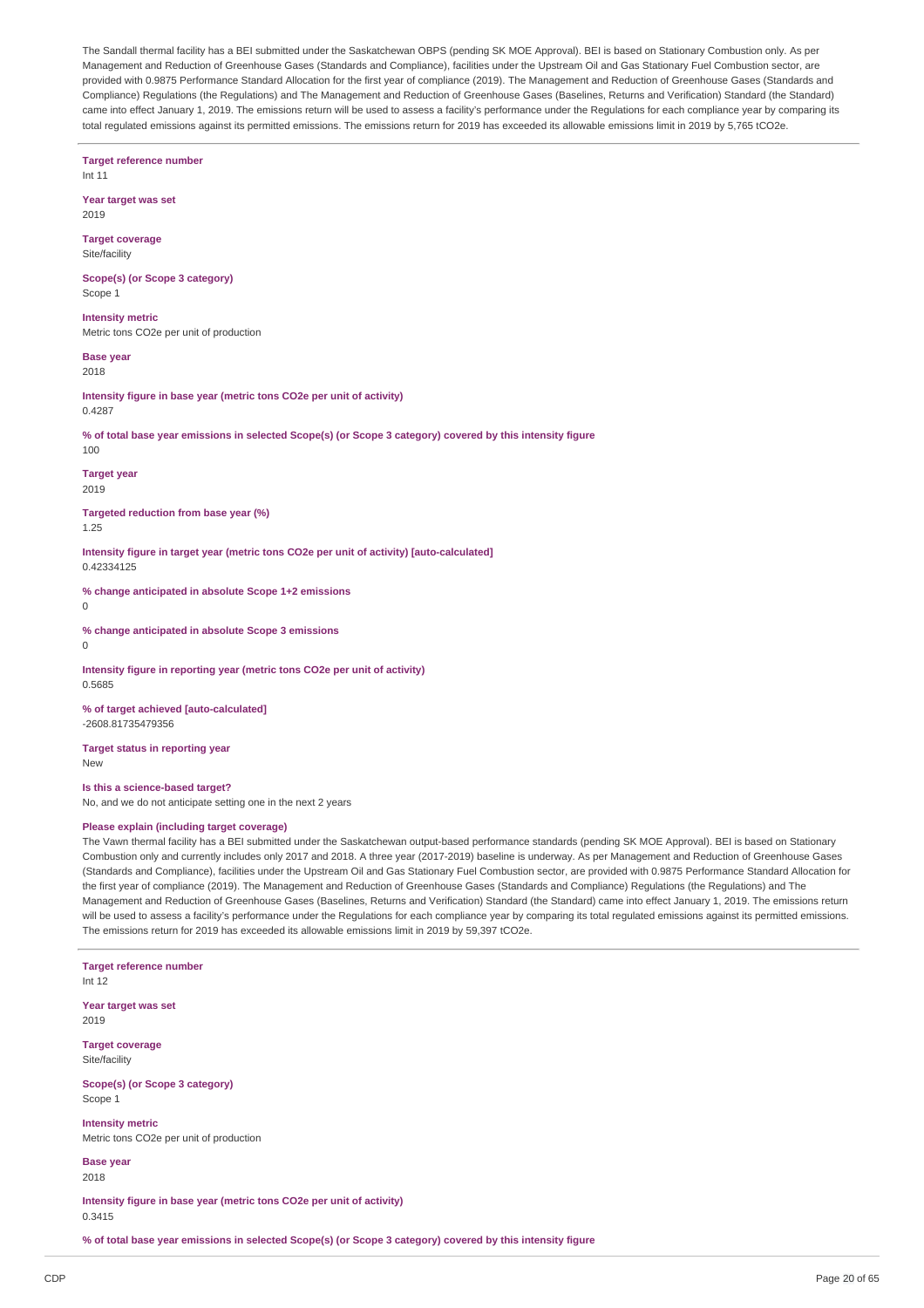#### 100

#### **Target year**

2019

**Targeted reduction from base year (%)** 1.25

**Intensity figure in target year (metric tons CO2e per unit of activity) [auto-calculated]**

0.33723125

**% change anticipated in absolute Scope 1+2 emissions**

 $\Omega$ 

**% change anticipated in absolute Scope 3 emissions**

 $\Omega$ 

0.4242

**Intensity figure in reporting year (metric tons CO2e per unit of activity)**

**% of target achieved [auto-calculated]** -1937.33528550512

**Target status in reporting year** New

**Is this a science-based target?**

No, and we do not anticipate setting one in the next 2 years

# **Please explain (including target coverage)**

The Edam East thermal facility has a BEI submitted under the Saskatchewan output-based performance standards (pending SK MOE Approval). BEI is based on Stationary Combustion only and currently includes only 2017 and 2018. A three -year (2017-2019) baseline is underway. As per Management and Reduction of Greenhouse Gases (Standards and Compliance), facilities under the Upstream Oil and Gas Stationary Fuel Combustion sector, are provided with 0.9875 Performance Standard Allocation for the first year of compliance (2019). The Management and Reduction of Greenhouse Gases (Standards and Compliance) Regulations (the Regulations) and The Management and Reduction of Greenhouse Gases (Baselines, Returns and Verification) Standard (the Standard) came into effect January 1, 2019. The emissions return will be used to assess a facility's performance under the Regulations for each compliance year by comparing its total regulated emissions against its permitted emissions. The emissions return for 2019 has exceeded its allowable emissions limit in 2019 by 47,447 tCO2e.

**Target reference number** Int 13 **Year target was set** 2019 **Target coverage** Site/facility **Scope(s) (or Scope 3 category)** Scope 1 **Intensity metric** Metric tons CO2e per unit of production **Base year** 2018 **Intensity figure in base year (metric tons CO2e per unit of activity)** 0.406 % of total base year emissions in selected Scope(s) (or Scope 3 category) covered by this intensity figure 100 **Target year** 2019 **Targeted reduction from base year (%)** 1.25 **Intensity figure in target year (metric tons CO2e per unit of activity) [auto-calculated]** 0.400925 **% change anticipated in absolute Scope 1+2 emissions % change anticipated in absolute Scope 3 emissions Intensity figure in reporting year (metric tons CO2e per unit of activity)** 0.5499 **% of target achieved [auto-calculated]** -2835.46798029557 **Target status in reporting year** New

**Is this a science-based target?** No, and we do not anticipate setting one in the next 2 years

**Please explain (including target coverage)**

The Edam West thermal facility has a BEI submitted under the Saskatchewan output-based performance standards (pending SK MOE Approval). BEI is based on

 $\overline{0}$ 

 $\Omega$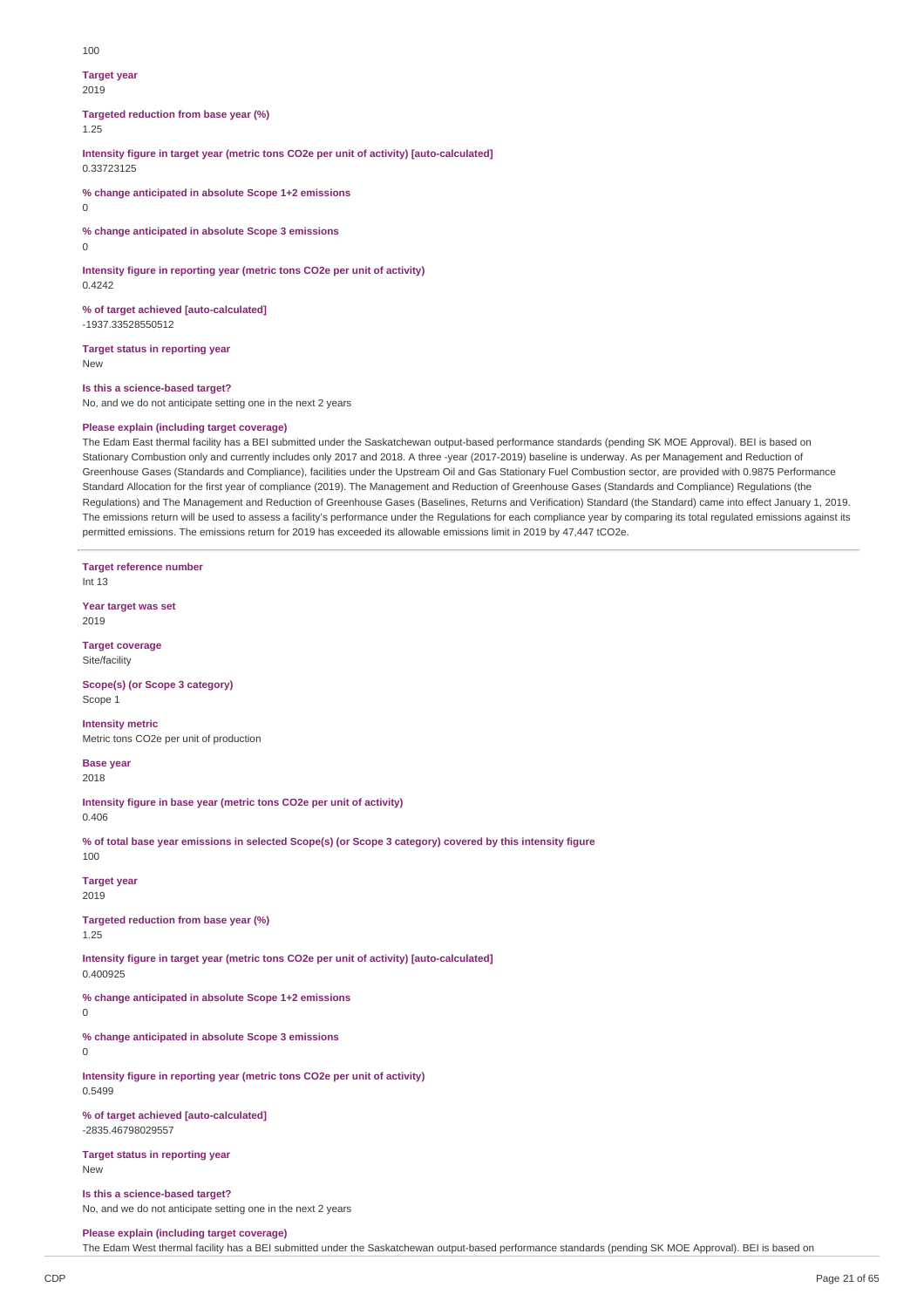Stationary Combustion only and currently includes only 2017 and 2018. A three-year (2017-2019) baseline is underway. As per Management and Reduction of Greenhouse Gases (Standards and Compliance), facilities under the Upstream Oil and Gas Stationary Fuel Combustion sector, are provided with 0.9875 Performance Standard Allocation for the first year of compliance (2019) The Management and Reduction of Greenhouse Gases (Standards and Compliance) Regulations (the Regulations) and The Management and Reduction of Greenhouse Gases (Baselines, Returns and Verification) Standard (the Standard) came into effect January 1, 2019. The emissions return will be used to assess a facility's performance under the Regulations for each compliance year by comparing its total regulated emissions against its permitted emissions. The emissions return for 2019 has exceeded its allowable emissions limit in 2019 by 30,901 tonne CO2e.

**Target reference number** Int 14 **Year target was set** 2020 **Target coverage** Company-wide **Scope(s) (or Scope 3 category)** Scope 1 **Intensity metric** Other, please specify (Metric tonnes CO2e per unit production and throughput) **Base year** 2015 **Intensity figure in base year (metric tons CO2e per unit of activity)** % of total base year emissions in selected Scope(s) (or Scope 3 category) covered by this intensity figure 100 **Target year** 2025 **Targeted reduction from base year (%)** 25 **Intensity figure in target year (metric tons CO2e per unit of activity) [auto-calculated]** <Calculated field> **% change anticipated in absolute Scope 1+2 emissions % change anticipated in absolute Scope 3 emissions Intensity figure in reporting year (metric tons CO2e per unit of activity) % of target achieved [auto-calculated]** <Calculated field> **Target status in reporting year** New **Is this a science-based target?** No, and we do not anticipate setting one in the next 2 years

# **Please explain (including target coverage)**

In 2020, the Board approved Husky's carbon target of a reduction of 25% Scope 1 emissions intensity from 2015 levels. This carbon target is based on gross operated emissions adjusted for Husky's equity share in large joint venture partnerships.

# C4.2

**(C4.2) Did you have any other climate-related targets that were active in the reporting year?** Target(s) to reduce methane emissions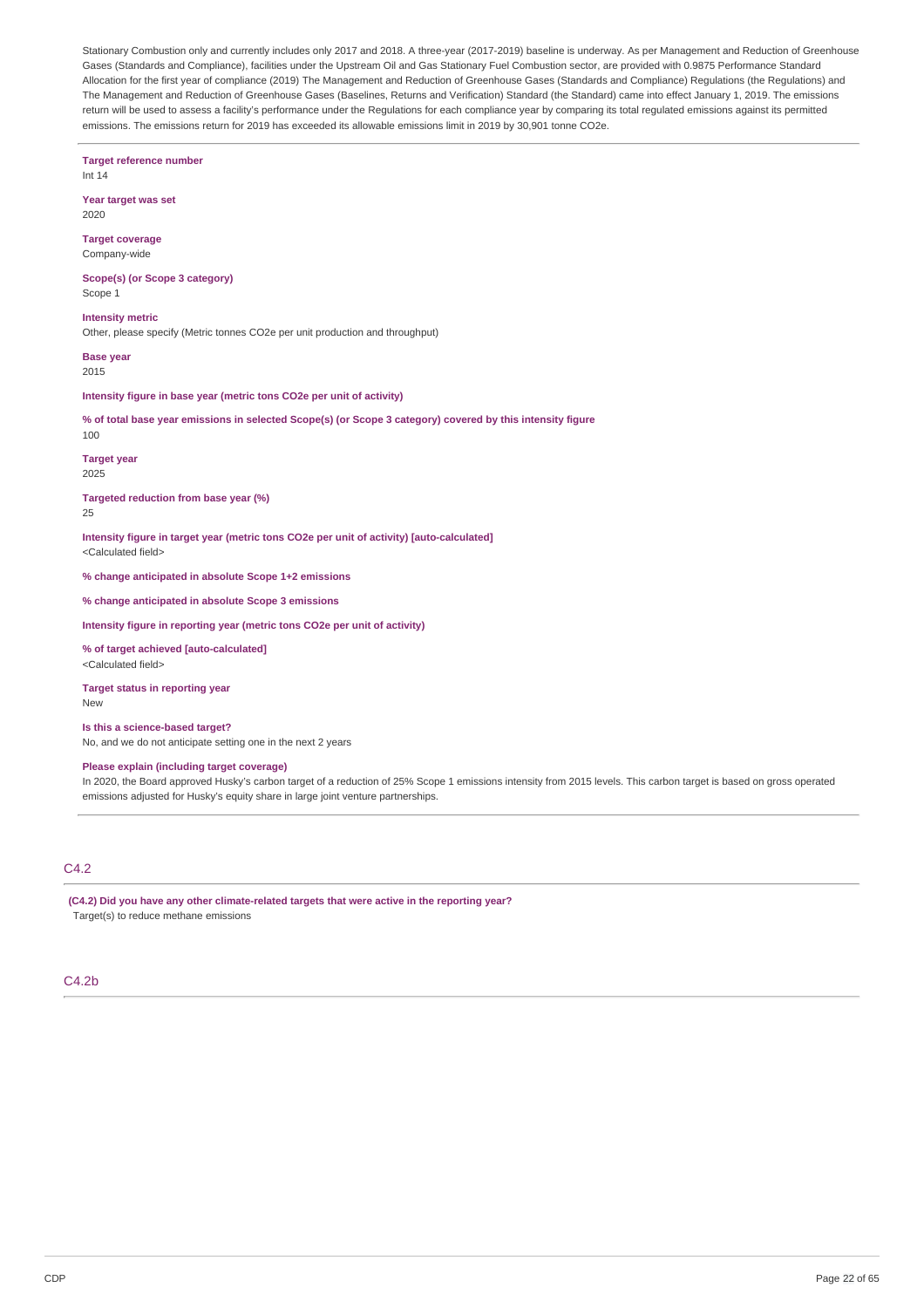**(C4.2b) Provide details of any other climate-related targets, including methane reduction targets.**

**Target reference number** Oth 1

**Year target was set** 2018

**Target coverage** Country/region

#### **Target type: absolute or intensity Absolute**

**Target type: category & Metric (target numerator if reporting an intensity target)**

Methane reduction target Total methane emissions in CO2e

### **Target denominator (intensity targets only)** <Not Applicable>

**Base year**

2012

**Figure or percentage in base year** 3802961

**Target year** 2025

**Figure or percentage in target year** 2091629

**Figure or percentage in reporting year** 1742000

**% of target achieved [auto-calculated]** 120.43022627988

**Target status in reporting year** Underway

**Is this target part of an emissions target?** No

**Is this target part of an overarching initiative?** No, it's not part of an overarching initiative

**Please explain (including target coverage)**

Husky is aligning with national and provincial government plans to reduce methane emissions by 40-45% of 2012 levels by 2025 as part of its general compliance strategy. Husky's compliance approach is being influenced by the publication of methane reduction equivalency agreements between the federal and provincial governments.

# C4.3

(C4.3) Did you have emissions reduction initiatives that were active within the reporting year? Note that this can include those in the planning and/or **implementation phases.**

Yes

# C4.3a

(C4.3a) Identify the total number of initiatives at each stage of development, and for those in the implementation stages, the estimated CO2e savings.

|                           | Number of initiatives | Total estimated annual CO2e savings in metric tonnes CO2e (only for rows marked *) |
|---------------------------|-----------------------|------------------------------------------------------------------------------------|
| Under investigation       | 10                    |                                                                                    |
| To be implemented*        |                       | 42000                                                                              |
| Implementation commenced* |                       | 35000                                                                              |
| Implemented*              |                       | 86775                                                                              |
| Not to be implemented     |                       |                                                                                    |

# C4.3b

**(C4.3b) Provide details on the initiatives implemented in the reporting year in the table below.**

# **Initiative category & Initiative type**

| n production processes | Othe                      |
|------------------------|---------------------------|
| Enera                  | Uparading                 |
| wetticiency.           | . please specity (Partial |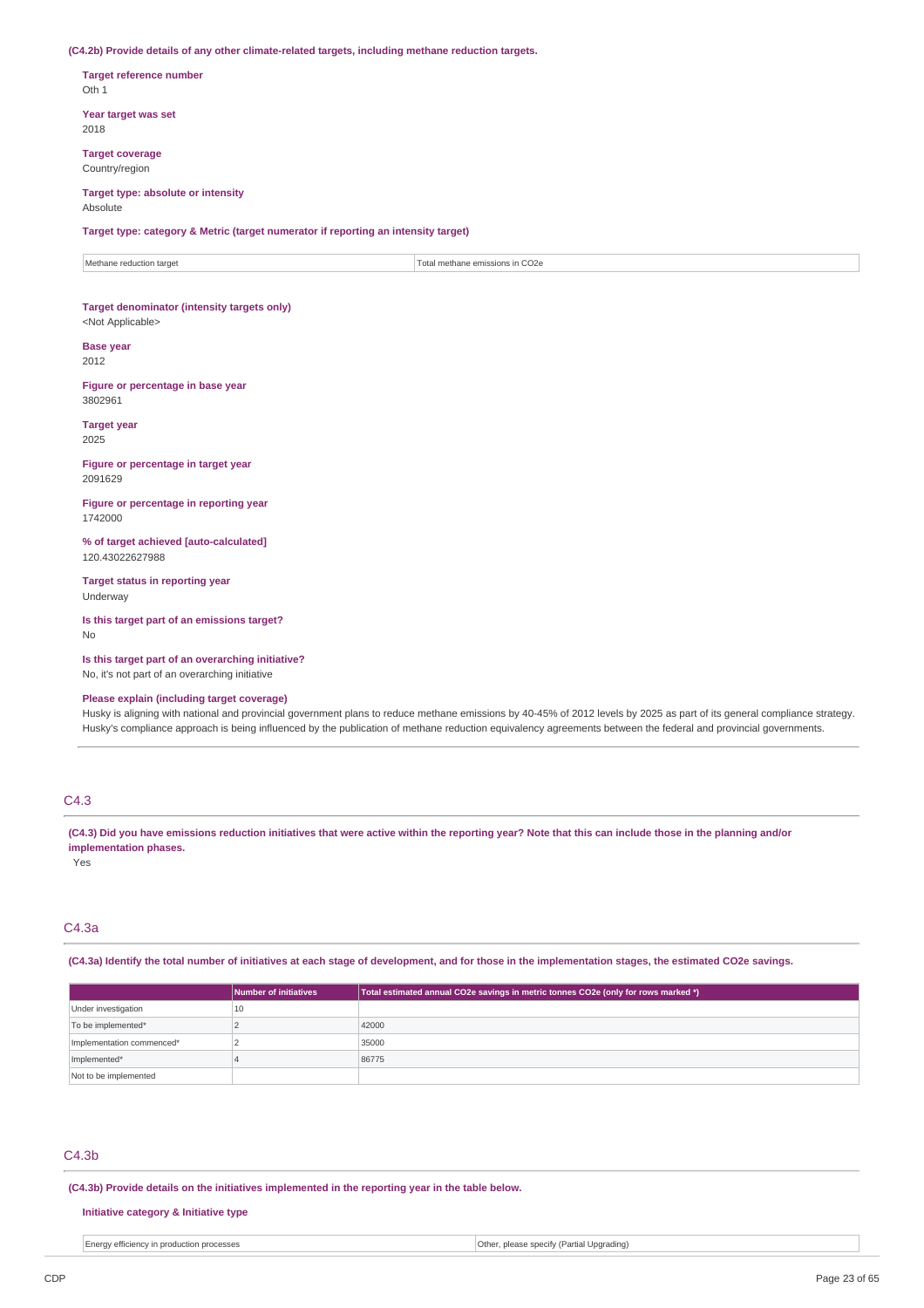**Estimated annual CO2e savings (metric tonnes CO2e)** 900

**Scope(s)** Scope 1 Scope 3

**Voluntary/Mandatory**

Voluntary

**Annual monetary savings (unit currency – as specified in C0.4)**  $\theta$ 

**Investment required (unit currency – as specified in C0.4)** 1200000

**Payback period** No payback

**Estimated lifetime of the initiative** 1-2 years

**Comment**

Partial Upgrading, leading to less diluent needed for transportation.

**Initiative category & Initiative type**

Non-energy industrial process emissions reductions Carbon capture and storage/utilization (CCS/U)

**Estimated annual CO2e savings (metric tonnes CO2e)** 10950

**Scope(s)** Scope 1

**Voluntary/Mandatory** Voluntary

**Annual monetary savings (unit currency – as specified in C0.4)** 0

**Investment required (unit currency – as specified in C0.4)** 20000000

**Payback period** No payback

**Estimated lifetime of the initiative**

3-5 years

**Comment**

Husky continue to evaluate additional carbon capture technologies. The Company started in 2015 with a 0.5 tonne-per-day pilot, and in 2019 commissioned a 30 tonneper-day system.

**Initiative category & Initiative type**

Fugitive emissions reductions **Community** Cill/natural gas methane leak capture/prevention

**Estimated annual CO2e savings (metric tonnes CO2e)** 74000

**Scope(s)** Scope 1

**Voluntary/Mandatory** Mandatory

**Annual monetary savings (unit currency – as specified in C0.4)** 161000

**Investment required (unit currency – as specified in C0.4)** 1400000

**Payback period** 4-10 years

**Estimated lifetime of the initiative**

6-10 years

**Comment**

In 2019, Husky installed compressors at heavy oil sites that will capture otherwise vented produced gas, generating estimated savings of more than 74,000 tonnes CO2e.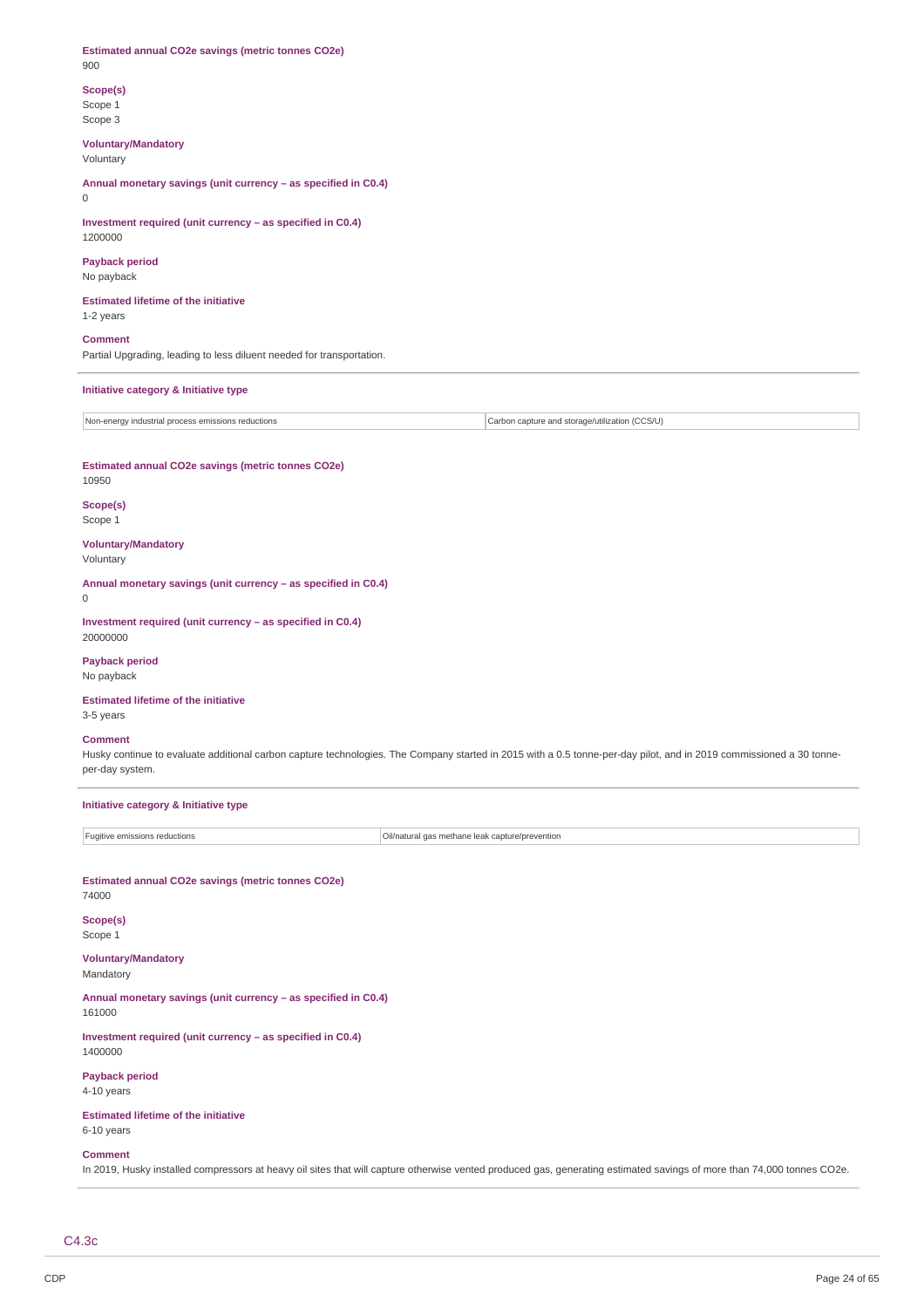# **(C4.3c) What methods do you use to drive investment in emissions reduction activities?**

| Method                                                   | <b>Comment</b>                                                                                                                                                                                                                                                                                                  |
|----------------------------------------------------------|-----------------------------------------------------------------------------------------------------------------------------------------------------------------------------------------------------------------------------------------------------------------------------------------------------------------|
| Compliance with regulatory<br>requirements/standards     |                                                                                                                                                                                                                                                                                                                 |
| Employee engagement                                      |                                                                                                                                                                                                                                                                                                                 |
| Financial optimization<br>calculations                   |                                                                                                                                                                                                                                                                                                                 |
| Internal price on carbon                                 |                                                                                                                                                                                                                                                                                                                 |
| Internal incentives/recognition<br>programs              |                                                                                                                                                                                                                                                                                                                 |
| Marginal abatement cost curve                            |                                                                                                                                                                                                                                                                                                                 |
| Partnering with governments<br>on technology development | Husky has worked with Alberta Innovates to create the Husky CHOPS Methane Challenge as well as working with the Alberta Energy Regulator and the Saskatchewan Research<br>Council to test enclosed combustors to improve requlations around minimum setback distances from other development (e.g. residences). |

# C4.5

(C4.5) Do you classify any of your existing goods and/or services as low-carbon products or do they enable a third party to avoid GHG emissions? Yes

# C4.5a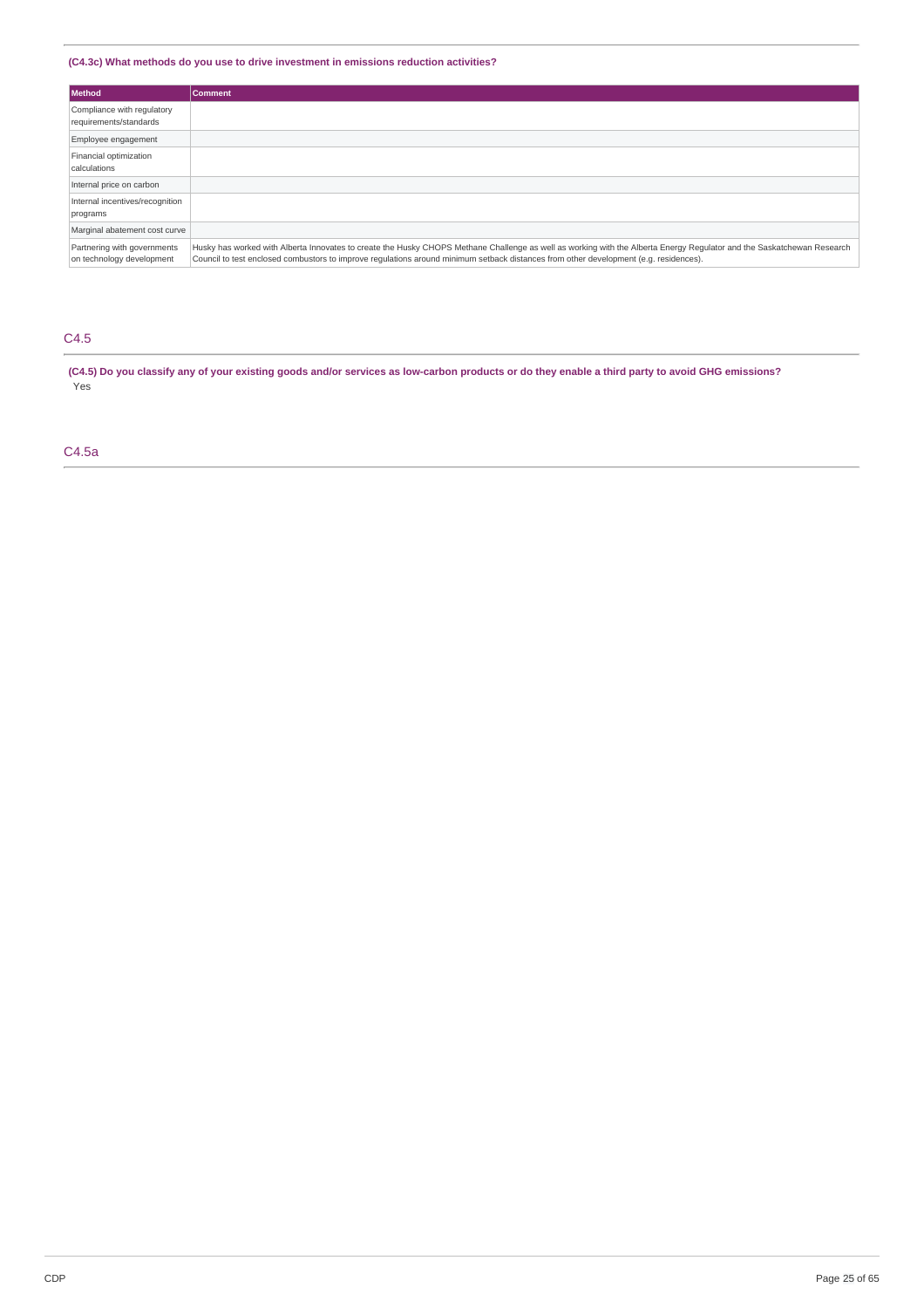(C4.5a) Provide details of your products and/or services that you classify as low-carbon products or that enable a third party to avoid GHG emissions.

**Level of aggregation** Product

**Description of product/Group of products** Ethanol

**Are these low-carbon product(s) or do they enable avoided emissions?**

Low-carbon product

**Taxonomy, project or methodology used to classify product(s) as low-carbon or to calculate avoided emissions** Other, please specify (Natural Gas Resources Canada's GHGenius model)

**% revenue from low carbon product(s) in the reporting year**

1

**% of total portfolio value** <Not Applicable>

**Asset classes/ product types**

<Not Applicable>

# **Comment**

The term "carbon intensity" refers to a single value that represents the sum of GHG emissions from fuel life cycle. Approved carbon intensities assign a fuel a unique fuel code which is used for compliance reporting. Husky has 18 approved carbon intensities registered with the B.C. Ministry of Energy and Mines using the GHGenius model to calculate carbon intensities. Due to a revised Data Quality Plan, the number of carbon intensities has dropped from 53 in 2018 to 18 in 2019.

#### **Level of aggregation**

Group of products

**Description of product/Group of products**

Gasoline and diesel blends with renewable fuels

**Are these low-carbon product(s) or do they enable avoided emissions?**

Avoided emissions

**Taxonomy, project or methodology used to classify product(s) as low-carbon or to calculate avoided emissions** Other, please specify (Natural Resources Canada's GHGenius model )

**% revenue from low carbon product(s) in the reporting year** 8

**% of total portfolio value** <Not Applicable>

**Asset classes/ product types** <Not Applicable>

#### **Comment**

Scope 1 GHG emissions from transportation fuel combustion were avoided by blending renewable alternatives to gasoline (ethanol) and renewable alternatives to diesel (Hydrogenation-Derived Renewable Diesel [HDRD] and biodiesel) into gasoline and diesel, respectively. Where possible, Husky blends up to 10% ethanol into all blends of its gasoline. In 2019, this equated to an average of 9.1% ethanol blend, which exceeded federal and provincial requirements at the point of blending (Canada Federal - 5%, BC - 5%, AB - 5%, SK - 7.5%, MB - 8.5%, ON - 5%). The most up-to-date version of National Resources Canada's (NRCan) GHGenius model was used to calculate the carbon intensities of Husky's fuel blends. The B.C. Renewable and Low Carbon Fuel Requirements Regulation's Emissions Calculation was used to determine emissions reductions. Emissions Reduction (tonnes) = (CI class x EER fuel - CI fuel) x EC fuel / 1,000,000, where CI class = the prescribed carbon intensity limit for the compliance period for the class of fuel of which the fuel is a part; EER fuel = the prescribed energy effectiveness ratio for that fuel in that class of fuel; CI fuel = the carbon intensity of the fuel (via GHGenius); EC fuel = the energy content of the fuel calculated in accordance with the regulations. For biodiesel and HDRD, the 2019 blend resulted in an average of 2.8% renewables for Husky's Canadian supply of diesel to the market.

C-OG4.6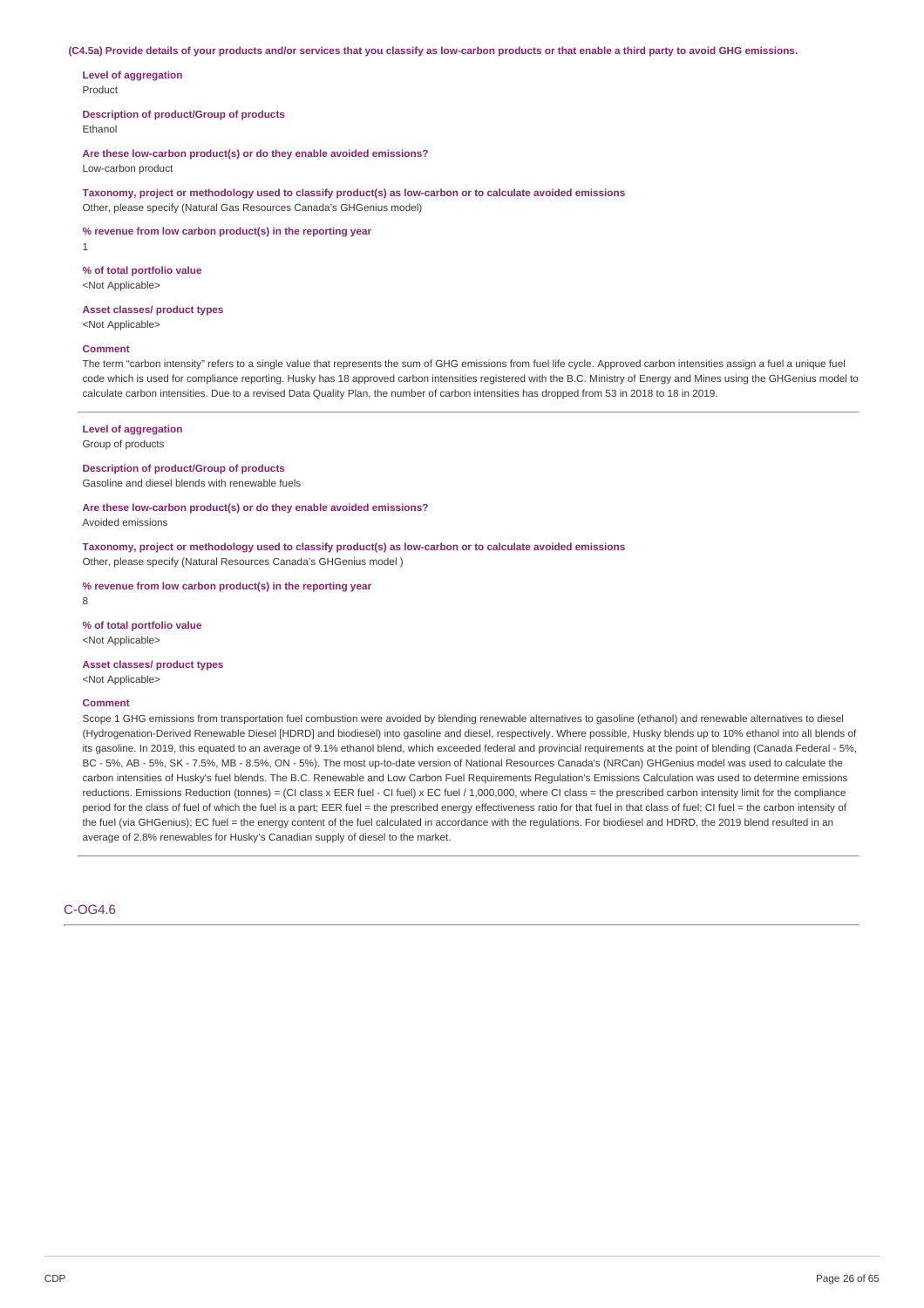#### **(C-OG4.6) Describe your organization's efforts to reduce methane emissions from your activities.**

Husky continues engagement with regulators to contribute to the development of voluntary and mandatory methane emission reduction programs to meet federal and provincial targets.

Husky has worked towards reducing methane emissions as follows:

- · Increased understanding and focus on gas production (calculated via gas oil ratio or GOR) and the implications on emissions.
- · Increased understanding and focus on gas management strategies.
- · Developing an inventory of methane emitting equipment to inform where investment will have the largest impact in reducing methane emissions.
- · Developing new ways to reduce venting other than conventional conservation (pipeline and compressor).
- · Added enclosed combustors as a gas management reduction tool. No significant impact to date, but step-change reductions are anticipated with regulatory change to address spacing issues.
- · Developing processes and tools to help focus on leading indicators to resolve potential vent issues before they become a regulatory concern.
- · Partnering with external parties to sponsor the development of new technology to address methane emissions.
- · Participation in external committees which emphasize industry sharing of best practices with focus on methane.

· In 2019 Husky continued a project to reduce methane venting from pneumatic controllers through replacements and retrofits that is expected to result in reductions of greater than 40,000 tCO2e/year.

· In 2019, Husky installed compressors at heavy oil sites that will capture otherwise vented produced gas, generating estimated savings of more than 74,000 tonnes CO2e.

# C-OG4.7

(C-OG4.7) Does your organization conduct leak detection and repair (LDAR) or use other methods to find and fix fugitive methane emissions from oil and gas **production activities?**

Yes

# C-OG4.7a

(C-OG4.7a) Describe the protocol through which methane leak detection and repair or other leak detection methods, are conducted for oil and gas production **activities, including predominant frequency of inspections, estimates of assets covered, and methodologies employed.**

Husky meets regulatory compliance requirements for monitoring, repairing and reporting.

#### **Canadian Upstream Facilities:**

Husky's upstream sites and facilities are subject to provincial regulations to manage equipment leaks of methane. A prescriptive fugitive emissions management program (FEMP) was developed by Husky for the leak detection and repair (LDAR) of fugitive emission sources. The program specifies sites can be monitored up to a quarterly frequency with additional surveys completed as needed to address specific fugitive emission issues.

As per the FEMP program, Husky conducts quarterly LDAR surveys of its Lloydminster thermal assets. These surveys utilize infrared and ultrasonic detection to identify leaks in real time. Methodologies used include optical gas imaging cameras and toxic/organic vapour analyzers, which are supported by point source qualification/quantification technology, remote sensing, or other applicable methods to meet the requirements of LDAR program.

#### **Canadian Downstream Facilities:**

Husky has a LDAR program specific to its Canadian downstream facilities for the survey of lines and equipment that contain natural gas, fuel gas, and volatile organic compounds (VOCs). The LDAR program is designed to identify leaking equipment components, prompt the timely repair of the leaks, verify repair success, quantify the emission and report the volume/mass of the fugitive emissions. Downstream facilities are monitored once annually with a toxic/organic vapour analyzer under the methodology outlined in United States Environmental Protection Agency (EPA) Method 21 as directed Canadian Council of Ministers of the Environment (CCME) Environmental Code of Practice for the Measurement and Control of Fugitive VOC Emissions from Equipment Leaks (1993). Any component identified with a VOC concentration above 10,000 parts per million (ppm) is considered leaking and requires an attempt to repair within five days of detection with final repairs completed within 15 days. Maintenance personnel accompany leak detection staff to perform repairs as leaks are discovered, wherever possible.

### **US Refineries:**

Husky's US refineries are subject to numerous U.S. federal regulations and state regulations for managing equipment leaks of volatile organic compounds ("VOC") whereby the most stringent requirements for each program are combined into a facility LDAR Management Plan. The management plans outline monitoring, inspection, testing, recordkeeping, reporting, maintenance and use of low leak valves. For example, the facilities monitor valves, pumps, and compressors. This is conducted at least quarterly, and in some instances monthly. Component leaks above certain thresholds trigger an obligation to repair, replace, or repack the component

#### C-OG4.8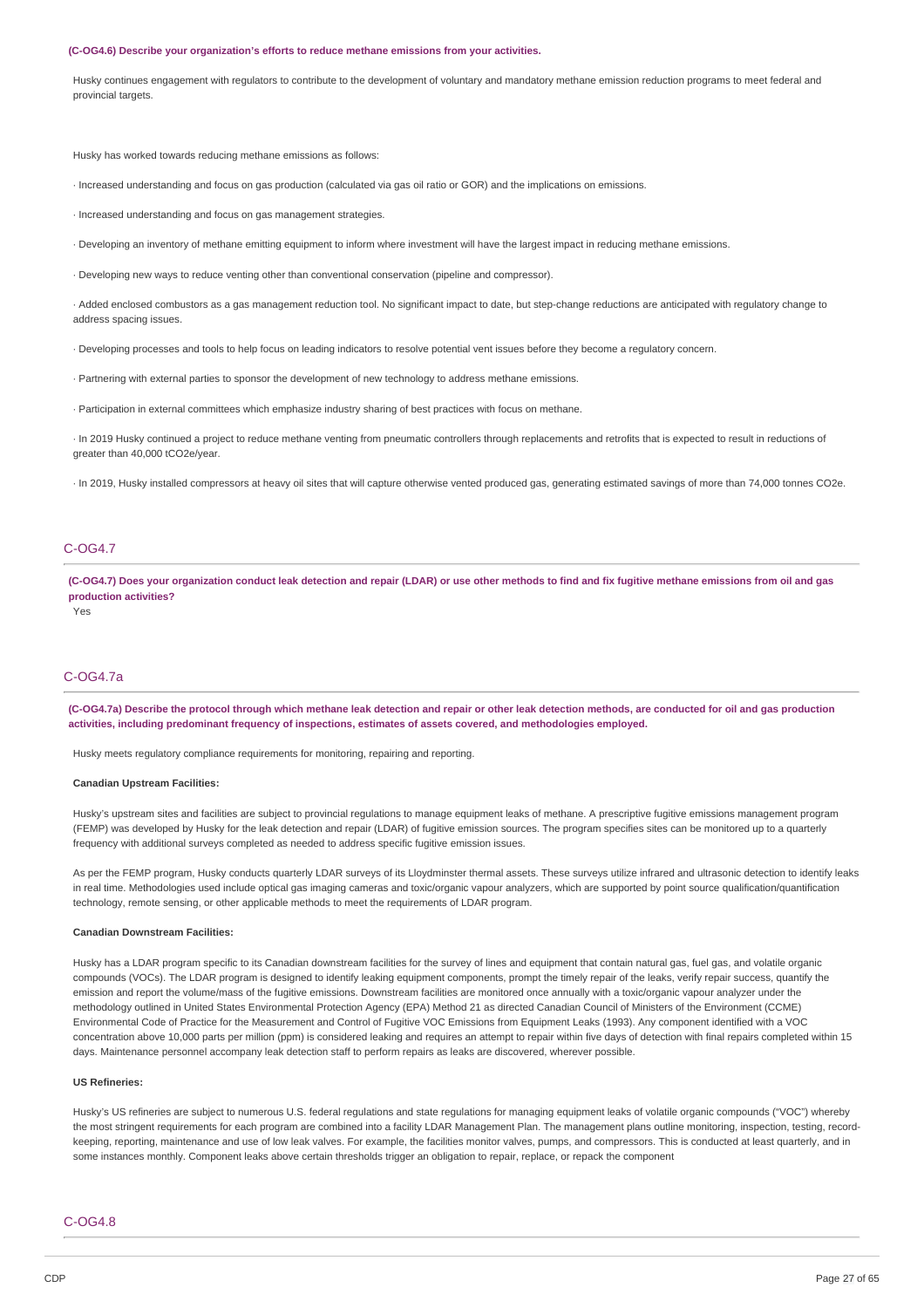#### (C-OG4.8) If flaring is relevant to your oil and gas production activities, describe your organization's efforts to reduce flaring, including any flaring reduction **targets.**

Regulations in British Columbia, Alberta and Saskatchewan mandate both operational and economic evaluations that prioritize collection and conservation of produced gas over flaring. In addition, Husky engages in voluntary and collaborative efforts with government and industry organizations to reduce flaring through application of technology and sharing of knowledge and experience. Husky is also piloting enclosed combustors as an alternative to flaring, providing for a more controlled combustion of waste gases where gas conservation is not a viable solution. In the Atlantic region, Husky proposes targets for flaring volumes with the regulator and is then required to stay within those limits. These targets are approved for the period beginning April 1 and ending March 31 of the following year. For 2019-2020, the approved flare limit was 55.7 million cubic metres (m3) and Husky flared approximately 31.4 million m3, staying 43.7% below the target.

### C5. Emissions methodology

# C5.1

**(C5.1) Provide your base year and base year emissions (Scopes 1 and 2).**

#### **Scope 1**

**Base year start** January 1 2011

**Base year end** December 31 2011

#### **Base year emissions (metric tons CO2e)** 9360000

**Comment**

Baseline adjusted for the divestiture of the Prince George Refinery in 2019

#### **Scope 2 (location-based)**

**Base year start** January 1 2011

**Base year end** December 31 2011

#### **Base year emissions (metric tons CO2e)** 1940000

#### **Comment**

Baseline adjusted for the divestiture of the Prince George Refinery in 2019

# **Scope 2 (market-based)**

**Base year start** January 1 2011

**Base year end** December 31 2011

**Base year emissions (metric tons CO2e)** 1940000

#### **Comment**

Per CDP guidance, the location-based result has been used as a proxy since a market-based figure cannot be calculated for baseline year.

# C5.2

(C5.2) Select the name of the standard, protocol, or methodology you have used to collect activity data and calculate emissions.

American Petroleum Institute Compendium of Greenhouse Gas Emissions Methodologies for the Oil and Natural Gas Industry, 2009

Canadian Association of Petroleum Producers, Calculating Greenhouse Gas Emissions, 2003

IPCC Guidelines for National Greenhouse Gas Inventories, 2006

The Greenhouse Gas Protocol: Scope 2 Guidance

Other, please specify (Canada's Greenhouse Gas Quantification Requirements, Greenhouse Gas Reporting Program, Dec 2019. Quantification Methodologies for the Carbon Competitiveness Incentive Regulation and the Specified Gas Reporting Regulation, AB Government, Nov 2019.)

# C5.2a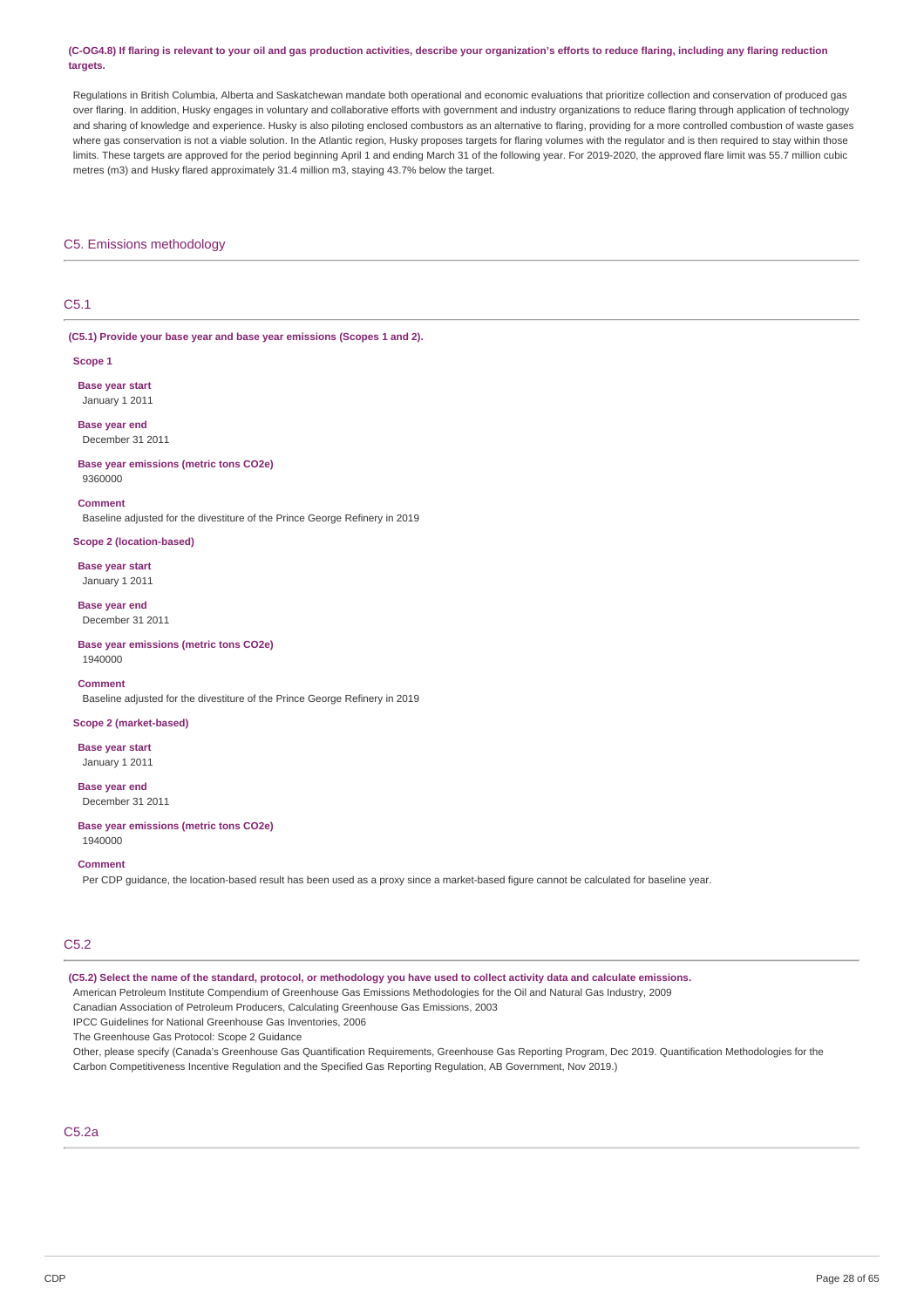#### (C5.2a) Provide details of the standard, protocol, or methodology you have used to collect activity data and calculate emissions.

· Environment Canada and Climate Change: Canada's Greenhouse Gas Quantification Requirements, December 2019, Version 3

· Quantification Methodologies for the Carbon Competitiveness Incentive Regulation and the Specified Gas Reporting Regulation, Version 1.4

· Environment and Climate Change Canada: Technical Guidance on Reporting Greenhouse Gas Emissions –2019 Data

· Western Climate Initiative: Quantification Method 2013 Addendum to Canadian Harmonization Version (December 20, 2013);

· Western Climate Initiative: Final Essential Requirements of Mandatory Reporting - 2011 Amendments for Harmonization of Reporting in Canadian Jurisdictions (December 21, 2011, as amended on February 10, 2012);

· Western Climate Initiative: Final Essential Requirements of Mandatory Reporting - 2010 Amended for Canadian Harmonization (December 17, 2010)

### C6. Emissions data

### C6.1

**(C6.1) What were your organization's gross global Scope 1 emissions in metric tons CO2e?**

#### **Reporting year**

**Gross global Scope 1 emissions (metric tons CO2e)**

# 9570000 **Start date**

January 1 2019

# **End date**

December 31 2019

**Comment**

# **Past year 1**

**Gross global Scope 1 emissions (metric tons CO2e)** 10265000

**Start date**

January 1 2018

**End date** December 31 2018

#### **Comment**

**Past year 2**

**Gross global Scope 1 emissions (metric tons CO2e)** 10975000

**Start date** January 1 2017

December 31 2017

**Comment**

**End date**

# C6.2

**(C6.2) Describe your organization's approach to reporting Scope 2 emissions.**

#### **Row 1**

### **Scope 2, location-based**

We are reporting a Scope 2, location-based figure

### **Scope 2, market-based**

We are reporting a Scope 2, market-based figure

### **Comment**

Husky has adjusted its location-based emissions factors based on the most current (updated April 2019) NIR values Husky uses Green-e Residual Mix emissions factors for the regions where it has operations that acquire and consume electricity to report a Scope 2, market-based figure, per CDP guidance. These factors are significantly lower than the emission factors generated from National Inventory Reporting and local electricity system operator data used to report location-based Scope 2 emissions, due to their large regional coverage.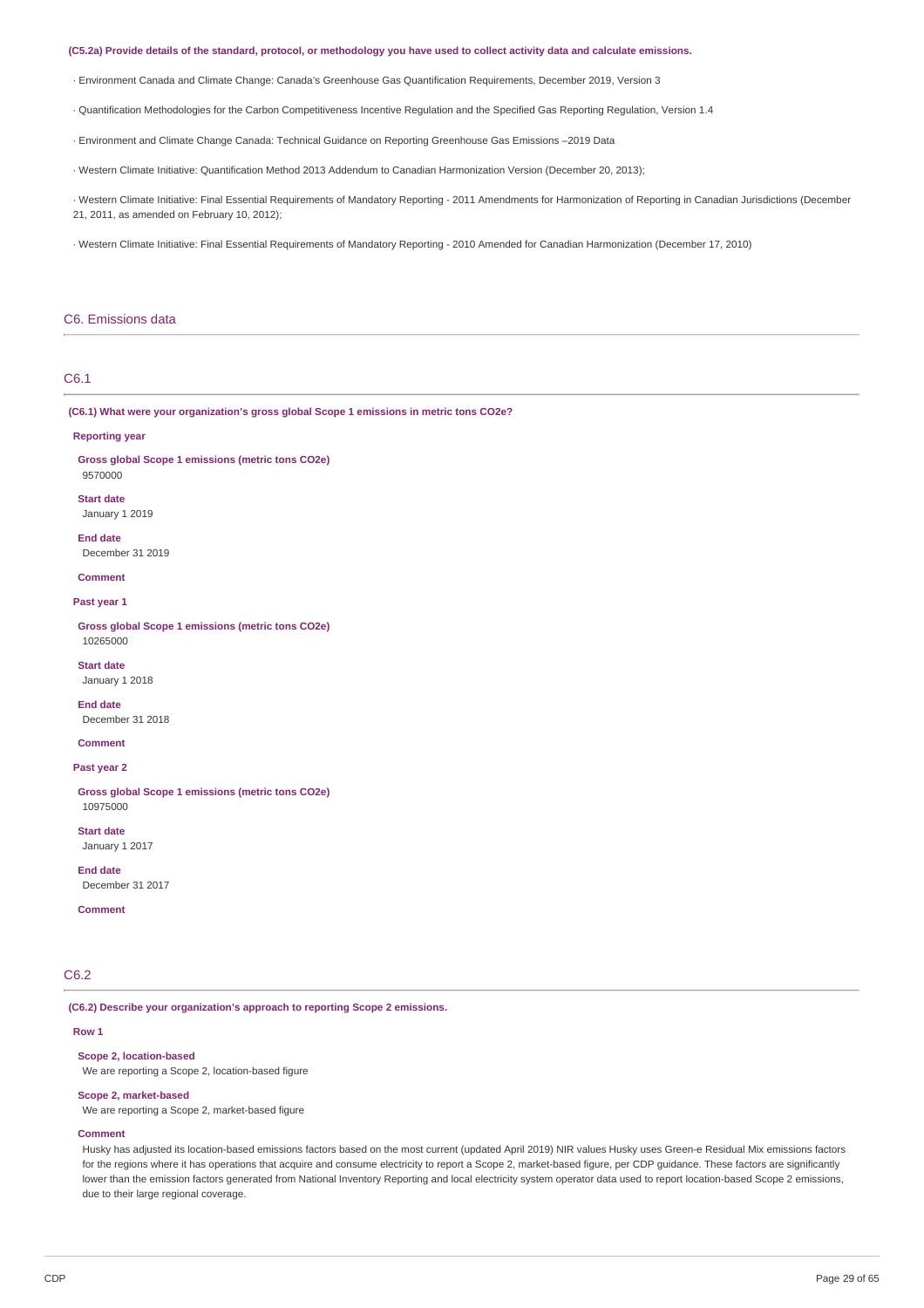# C6.3

### **(C6.3) What were your organization's gross global Scope 2 emissions in metric tons CO2e?**

### **Reporting year**

**Scope 2, location-based** 1915000

**Scope 2, market-based (if applicable)** 1205000

**Start date**

January 1 2019

**End date** December 31 2019

### **Comment**

Electricity emissions factors for location-based Scope 2 accounting are taken from the 2019 Canadian National Inventory Report as submitted to the United Nations Framework Convention on Climate Change or supplied by grid operators where available. Market-based figures are calculated using Green-e Residual Mix electricity emission factors as recommended by CDP. The market-based and location-based emission factor for steam emissions is the same.

#### **Past year 1**

**Scope 2, location-based** 2035000

# **Scope 2, market-based (if applicable)**

1285000

**Start date** January 1 2018

**End date**

December 31 2018

**Comment**

The market-based and location-based emission factor for steam emissions is the same.

#### **Past year 2**

**Scope 2, location-based** 2135000

**Scope 2, market-based (if applicable)**

**Start date** January 1 2017

**End date** December 31 2017

**Comment**

# C6.4

(C6.4) Are there any sources (e.g. facilities, specific GHGs, activities, geographies, etc.) of Scope 1 and Scope 2 emissions that are within your selected reporting **boundary which are not included in your disclosure?** Yes

### C6.4a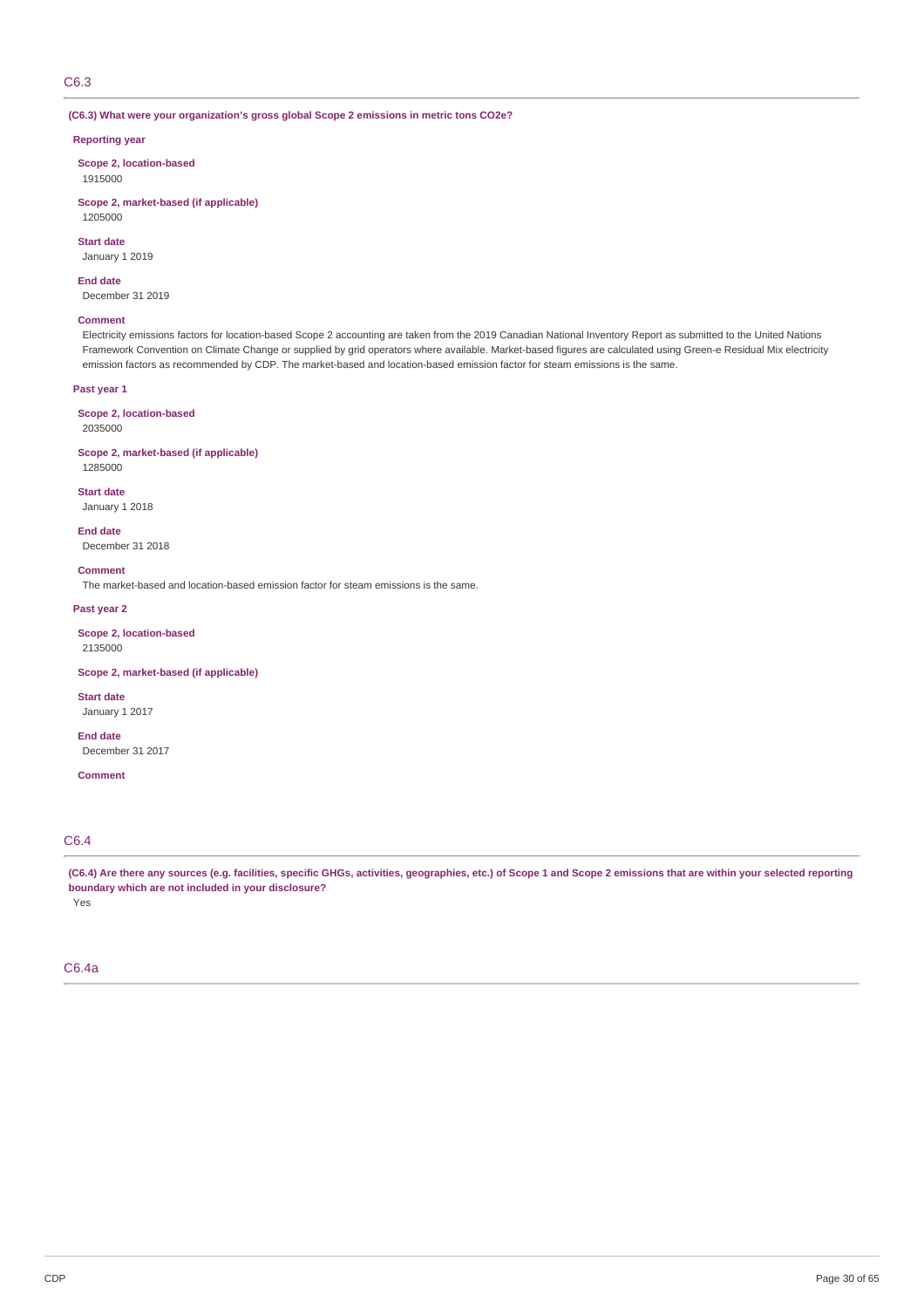(C6.4a) Provide details of the sources of Scope 1 and Scope 2 emissions that are within your selected reporting boundary which are not included in your **disclosure.**

#### **Source**

Drilling and Completions Emissions from areas where not regulatory reportable

#### **Relevance of Scope 1 emissions from this source** Emissions are not relevant

**Relevance of location-based Scope 2 emissions from this source** Emissions are not relevant

**Relevance of market-based Scope 2 emissions from this source (if applicable)**

Emissions are not relevant

### **Explain why this source is excluded**

Onshore drilling and completions operations emissions are only estimated and reported in jurisdictions where mandated. Offshore drilling and completions emissions in Canada and China are included.

#### **Source**

Emissions from Husky owned and operated vehicles that are operated outside of specific large-emitting facilities

### **Relevance of Scope 1 emissions from this source**

Emissions are not relevant

# **Relevance of location-based Scope 2 emissions from this source**

Emissions are not relevant

#### **Relevance of market-based Scope 2 emissions from this source (if applicable)**

Emissions are not relevant

# **Explain why this source is excluded**

Husky estimates that this is not a major emissions source at this time. Some transportation emissions are included in the Company's site diesel and propane use, but cannot be broken out from on-site combustion for process.

#### **Source**

Emissions from some Husky-owned transportation fuels retail sites, i.e. bulk plants, travel centres, cardlocks and retail stations

#### **Relevance of Scope 1 emissions from this source**

Emissions are not relevant

#### **Relevance of location-based Scope 2 emissions from this source**

Emissions are not relevant

#### **Relevance of market-based Scope 2 emissions from this source (if applicable)**

Emissions are not relevant

#### **Explain why this source is excluded**

Husky includes retail site electricity Scope 2 emissions data where available (primarily in Alberta and Saskatchewan). Based on sampling of those retail sites with available emissions data, Husky estimates that emissions from building heating and electricity consumption from sites where data is unavailable are immaterial when compared to the Company's total Scope 1 and Scope 2 emissions.

# C6.5

#### **(C6.5) Account for your organization's gross global Scope 3 emissions, disclosing and explaining any exclusions.**

#### **Purchased goods and services**

**Evaluation status** Not relevant, explanation provided

#### **Metric tonnes CO2e** <Not Applicable>

**Emissions calculation methodology**

<Not Applicable>

**Percentage of emissions calculated using data obtained from suppliers or value chain partners**

<Not Applicable>

### **Please explain**

This source of Scope 3 GHG emissions is not material when compared against the emissions related to the end-use combustion and / or oxidation of the products sold by Husky.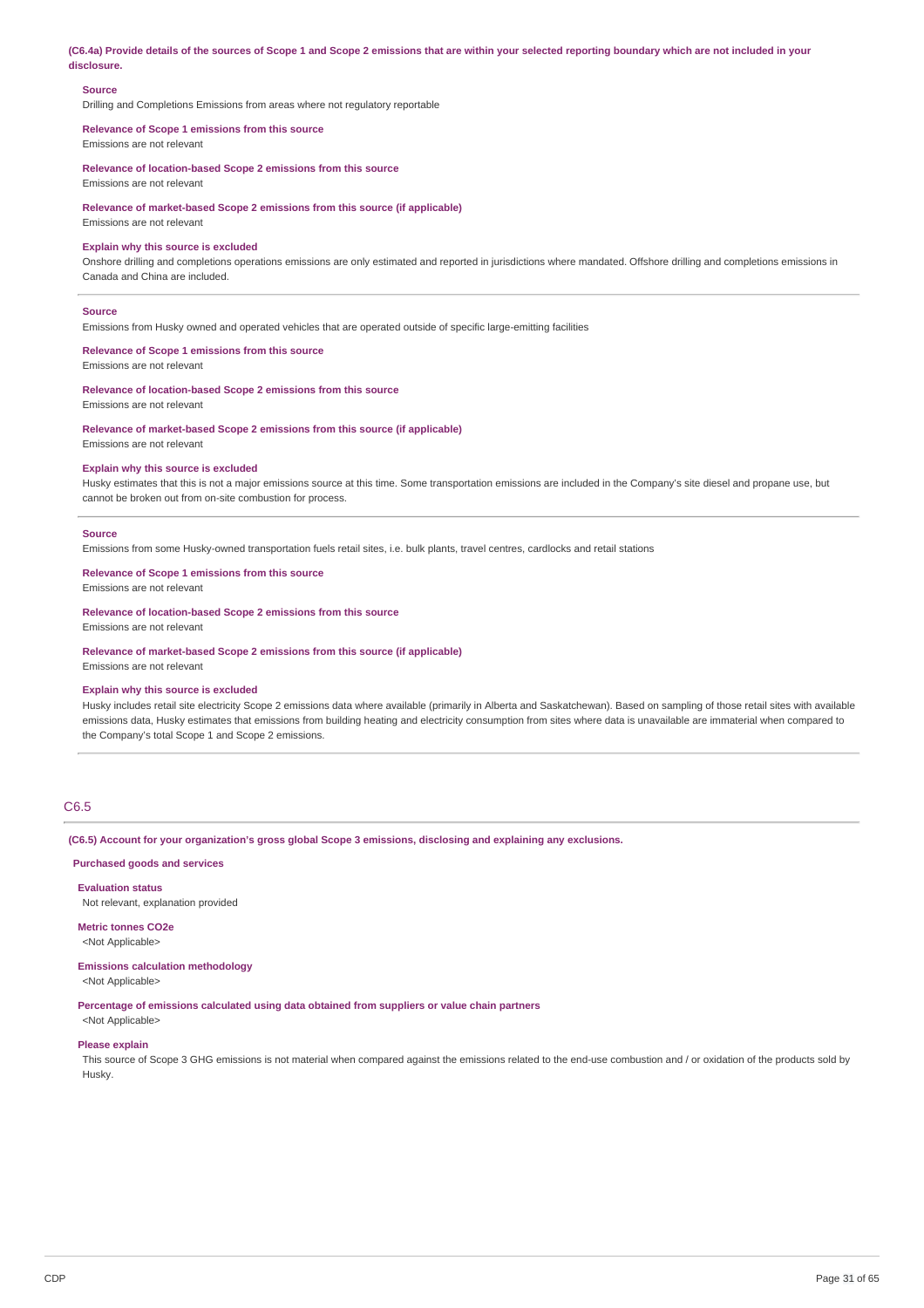### **Capital goods**

**Evaluation status** Not relevant, explanation provided

**Metric tonnes CO2e** <Not Applicable>

#### **Emissions calculation methodology**

<Not Applicable>

**Percentage of emissions calculated using data obtained from suppliers or value chain partners**

# <Not Applicable> **Please explain**

This source of Scope 3 GHG emissions is not material when compared against the emissions related to the end-use combustion and / or oxidation of the products sold by Husky.

#### **Fuel-and-energy-related activities (not included in Scope 1 or 2)**

#### **Evaluation status**

Not relevant, explanation provided

# **Metric tonnes CO2e**

<Not Applicable>

### **Emissions calculation methodology**

<Not Applicable>

**Percentage of emissions calculated using data obtained from suppliers or value chain partners**

<Not Applicable>

### **Please explain**

This source of Scope 3 GHG emissions is not material when compared against the emissions related to the end-use combustion and / or oxidation of the products sold by Husky.

**Upstream transportation and distribution**

#### **Evaluation status**

Not relevant, explanation provided

# **Metric tonnes CO2e**

<Not Applicable>

# **Emissions calculation methodology**

<Not Applicable>

**Percentage of emissions calculated using data obtained from suppliers or value chain partners**

# <Not Applicable> **Please explain**

This source of Scope 3 GHG emissions is not material when compared against the emissions related to the end-use combustion and / or oxidation of the products sold by Husky.

### **Waste generated in operations**

### **Evaluation status**

Not relevant, explanation provided

# **Metric tonnes CO2e**

<Not Applicable>

# **Emissions calculation methodology**

<Not Applicable>

**Percentage of emissions calculated using data obtained from suppliers or value chain partners**

# <Not Applicable>

### **Please explain**

This source of Scope 3 GHG emissions is not material when compared against the emissions related to the end-use combustion and / or oxidation of the products sold by Husky.

# **Business travel**

**Evaluation status**

Not relevant, explanation provided

### **Metric tonnes CO2e**

<Not Applicable>

#### **Emissions calculation methodology**

<Not Applicable>

**Percentage of emissions calculated using data obtained from suppliers or value chain partners** <Not Applicable>

#### **Please explain**

This source of Scope 3 GHG emissions is not material when compared against the emissions related to the end-use combustion and / or oxidation of the products sold by Husky.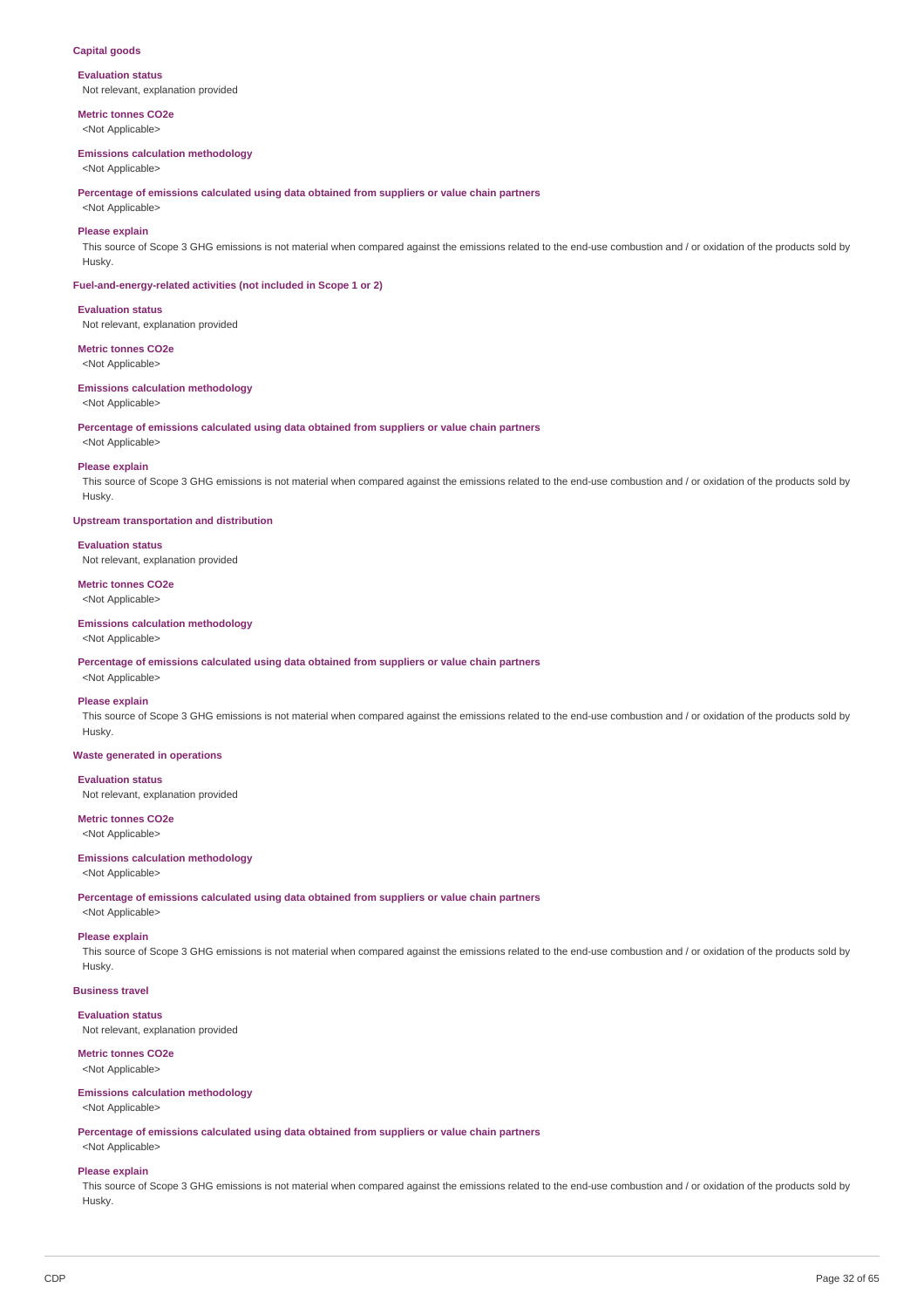#### **Employee commuting**

#### **Evaluation status**

Not relevant, explanation provided

**Metric tonnes CO2e** <Not Applicable>

#### **Emissions calculation methodology**

<Not Applicable>

**Percentage of emissions calculated using data obtained from suppliers or value chain partners**

# <Not Applicable> **Please explain**

This source of Scope 3 GHG emissions is not material when compared against the emissions related to the end-use combustion and / or oxidation of the products sold by Husky.

#### **Upstream leased assets**

**Evaluation status**

Not relevant, explanation provided

### **Metric tonnes CO2e**

<Not Applicable>

### **Emissions calculation methodology**

<Not Applicable>

**Percentage of emissions calculated using data obtained from suppliers or value chain partners**

<Not Applicable>

#### **Please explain**

This source of Scope 3 GHG emissions is not material when compared against the emissions related to the end-use combustion and / or oxidation of the products sold by Husky.

**Downstream transportation and distribution**

#### **Evaluation status**

Not relevant, explanation provided

# **Metric tonnes CO2e**

<Not Applicable>

# **Emissions calculation methodology**

<Not Applicable>

**Percentage of emissions calculated using data obtained from suppliers or value chain partners**

# <Not Applicable> **Please explain**

This source of Scope 3 GHG emissions is not material when compared against the emissions related to the end-use combustion and / or oxidation of the products sold by Husky.

#### **Processing of sold products**

### **Evaluation status**

Not relevant, explanation provided

# **Metric tonnes CO2e**

<Not Applicable>

# **Emissions calculation methodology**

<Not Applicable>

**Percentage of emissions calculated using data obtained from suppliers or value chain partners**

<Not Applicable>

#### **Please explain**

This source of Scope 3 GHG emissions is not material when compared against the emissions related to the end-use combustion and / or oxidation of the products sold by Husky.

### **Use of sold products**

**Evaluation status** Relevant, calculated

#### **Metric tonnes CO2e**

19300000

# **Emissions calculation methodology**

Emission factors from Environmental Protection Agency 40 Code of Federal Regulation part 98 subpart MM regulation.

**Percentage of emissions calculated using data obtained from suppliers or value chain partners**

 $\overline{0}$ 

### **Please explain**

Data is only provided where there is a regulatory requirement to disclose emissions associated with use of sold product emissions. This includes only Husky's Downstream assets in the U.S.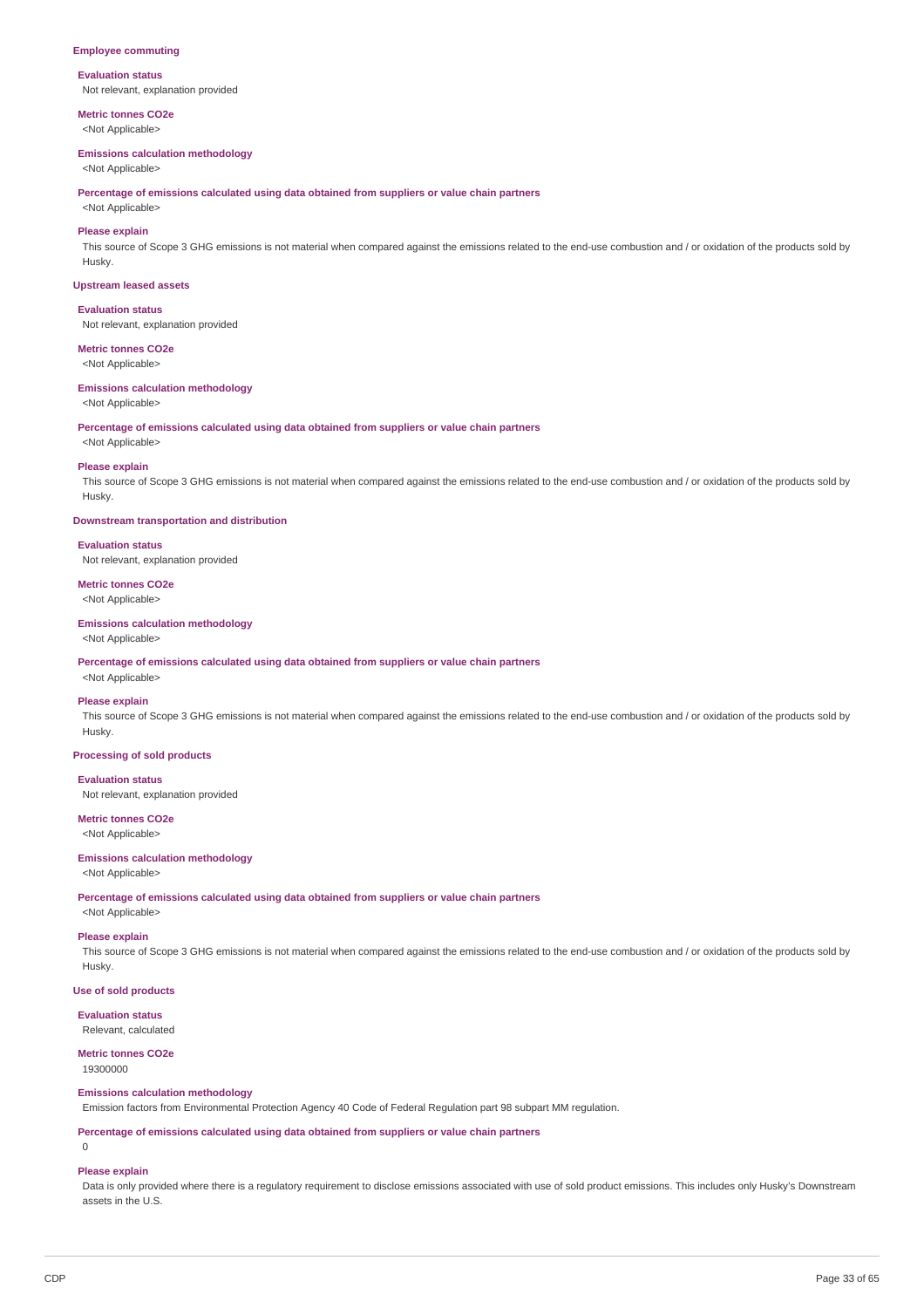#### **End of life treatment of sold products**

# **Evaluation status**

Not relevant, explanation provided

**Metric tonnes CO2e** <Not Applicable>

#### **Emissions calculation methodology**

<Not Applicable>

**Percentage of emissions calculated using data obtained from suppliers or value chain partners**

# <Not Applicable> **Please explain**

This source of Scope 3 GHG emissions is not material when compared against the emissions related to the end-use combustion and / or oxidation of the products sold by Husky.

#### **Downstream leased assets**

### **Evaluation status**

Not relevant, explanation provided

### **Metric tonnes CO2e**

<Not Applicable>

### **Emissions calculation methodology**

<Not Applicable>

**Percentage of emissions calculated using data obtained from suppliers or value chain partners**

<Not Applicable>

### **Please explain**

This source of Scope 3 GHG emissions is not material when compared against the emissions related to the end-use combustion and / or oxidation of the products sold by Husky.

### **Franchises**

#### **Evaluation status**

Not relevant, explanation provided

# **Metric tonnes CO2e**

<Not Applicable>

### **Emissions calculation methodology**

<Not Applicable>

**Percentage of emissions calculated using data obtained from suppliers or value chain partners**

# <Not Applicable>

**Please explain**

This source of Scope 3 GHG emissions is not material when compared against the emissions related to the end-use combustion and / or oxidation of the products sold by Husky.

# **Investments**

### **Evaluation status**

Not relevant, explanation provided

# **Metric tonnes CO2e**

<Not Applicable>

### **Emissions calculation methodology**

<Not Applicable>

**Percentage of emissions calculated using data obtained from suppliers or value chain partners**

# <Not Applicable>

# **Please explain**

This source of Scope 3 GHG emissions is not material when compared against the emissions related to the end-use combustion and / or oxidation of the products sold by Husky.

### **Other (upstream)**

**Evaluation status**

#### Not relevant, explanation provided

### **Metric tonnes CO2e**

<Not Applicable>

#### **Emissions calculation methodology**

<Not Applicable>

**Percentage of emissions calculated using data obtained from suppliers or value chain partners** <Not Applicable>

#### **Please explain**

This source of Scope 3 GHG emissions is not material when compared against the emissions related to the end-use combustion and / or oxidation of the products sold by Husky.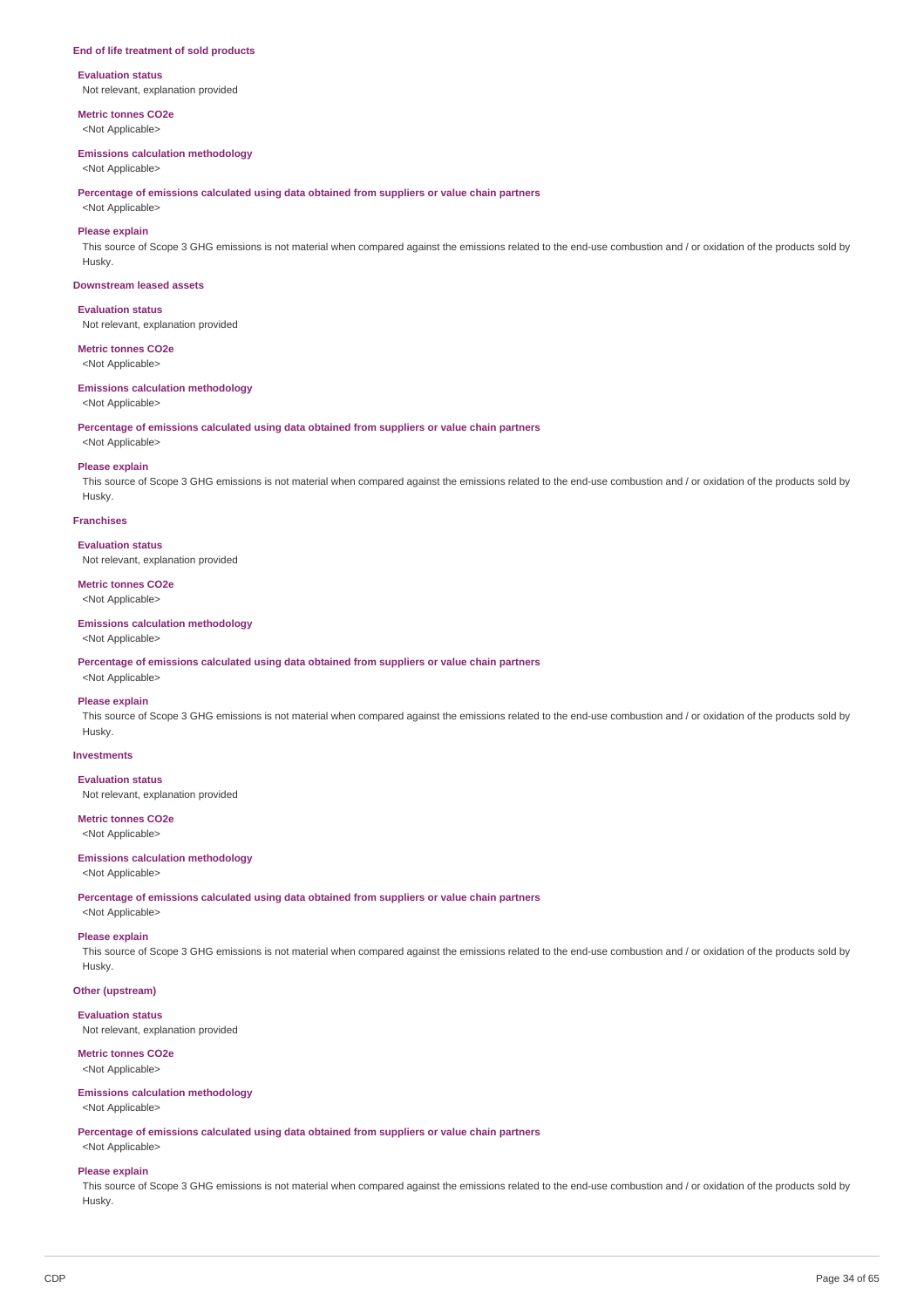# **Other (downstream)**

#### **Evaluation status**

Not relevant, explanation provided

# **Metric tonnes CO2e**

<Not Applicable>

### **Emissions calculation methodology**

<Not Applicable>

**Percentage of emissions calculated using data obtained from suppliers or value chain partners**

# <Not Applicable> **Please explain**

This source of Scope 3 GHG emissions is not material when compared against the emissions related to the end-use combustion and / or oxidation of the products sold by Husky.

# C6.7

**(C6.7) Are carbon dioxide emissions from biogenic carbon relevant to your organization?** Yes

# C6.7a

**(C6.7a) Provide the emissions from biogenic carbon relevant to your organization in metric tons CO2.**

|       | $\sqrt{\text{CO2}}$ emissions from biogenic carbon (metric tons CO2) | Comment |
|-------|----------------------------------------------------------------------|---------|
| Row 1 | 226000<br>.                                                          |         |

# C6.10

(C6.10) Describe your gross global combined Scope 1 and 2 emissions for the reporting year in metric tons CO2e per unit currency total revenue and provide any **additional intensity metrics that are appropriate to your business operations.**

# **Intensity figure**

0.000566

**Metric numerator (Gross global combined Scope 1 and 2 emissions, metric tons CO2e)** 11430000

# **Metric denominator**

unit total revenue

**Metric denominator: Unit total** 20306000000

**Scope 2 figure used** Location-based

#### **% change from previous year**

3.82

**Direction of change** Increased

### **Reason for change**

Revenues decreased primarily due to reduction in commodity prices and sales volumes

# C-OG6.12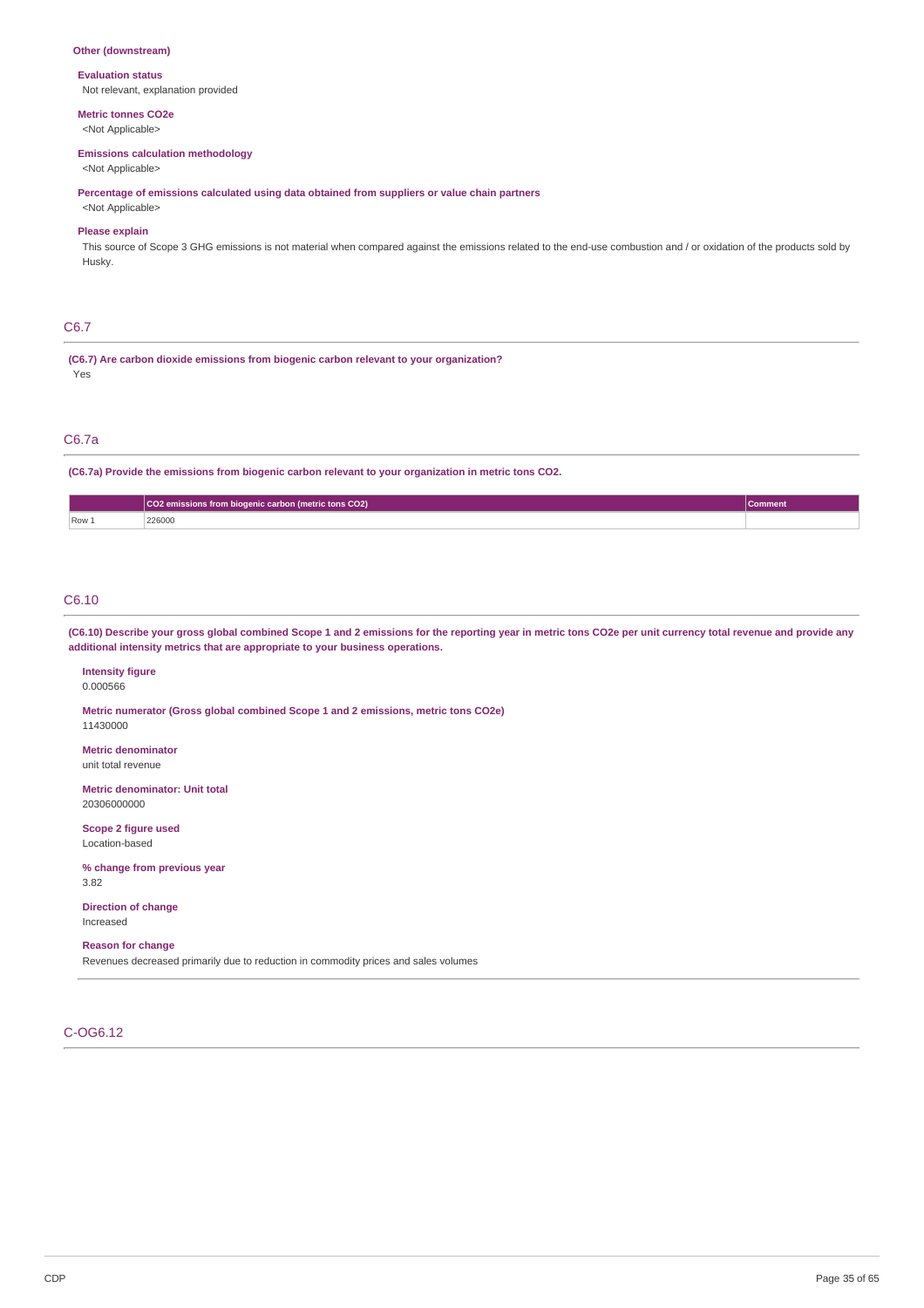#### (C-OG6.12) Provide the intensity figures for Scope 1 emissions (metric tons CO2e) per unit of hydrocarbon category.

**Unit of hydrocarbon category (denominator)** Thousand barrels of crude oil/ condensate

**Metric tons CO2e from hydrocarbon category per unit specified**

97.11

**% change from previous year**

**Direction of change**

Increased

1

# **Reason for change**

Increase in intensity for offshore oil production due to the SeaRose FPSO being offline in 2019. Offset by intensity decline for conventional oil due to natural declines in aging fields. Prior year number adjusted for methodology change to the denominator.

**Comment**

**Unit of hydrocarbon category (denominator)** Thousand barrels of oil sands (includes bitumen and synthetic crude)

**Metric tons CO2e from hydrocarbon category per unit specified**

73.89

**% change from previous year** 9

**Direction of change** Decreased

**Reason for change**

Slight increase in production with a larger decrease in emissions as no new Husky thermal facilities were steaming in 2019.

#### **Comment**

**Unit of hydrocarbon category (denominator)** Million cubic feet of natural gas

# **Metric tons CO2e from hydrocarbon category per unit specified**

1.45

# **% change from previous year**

57

# **Direction of change**

Decreased

#### **Reason for change**

Prior year number adjusted for methodology change to the denominator. Husky shut in a large number of high-carbon intensity facilities in 2019.

#### **Comment**

### **Unit of hydrocarbon category (denominator)**

Thousand barrels of refinery throughput

# **Metric tons CO2e from hydrocarbon category per unit specified**

27.32

#### **% change from previous year**

1

### **Direction of change**

Increased

#### **Reason for change**

The slight increase is due to an overall decrease in emissions with a higher relative decrease in throughput. Throughput declined at Husky's U.S. refineries in 2019 due to a shut down related to a crude oil flexibility project at the Lima Refinery and ongoing shut in of the Superior Refinery.

### **Comment**

# C-OG6.13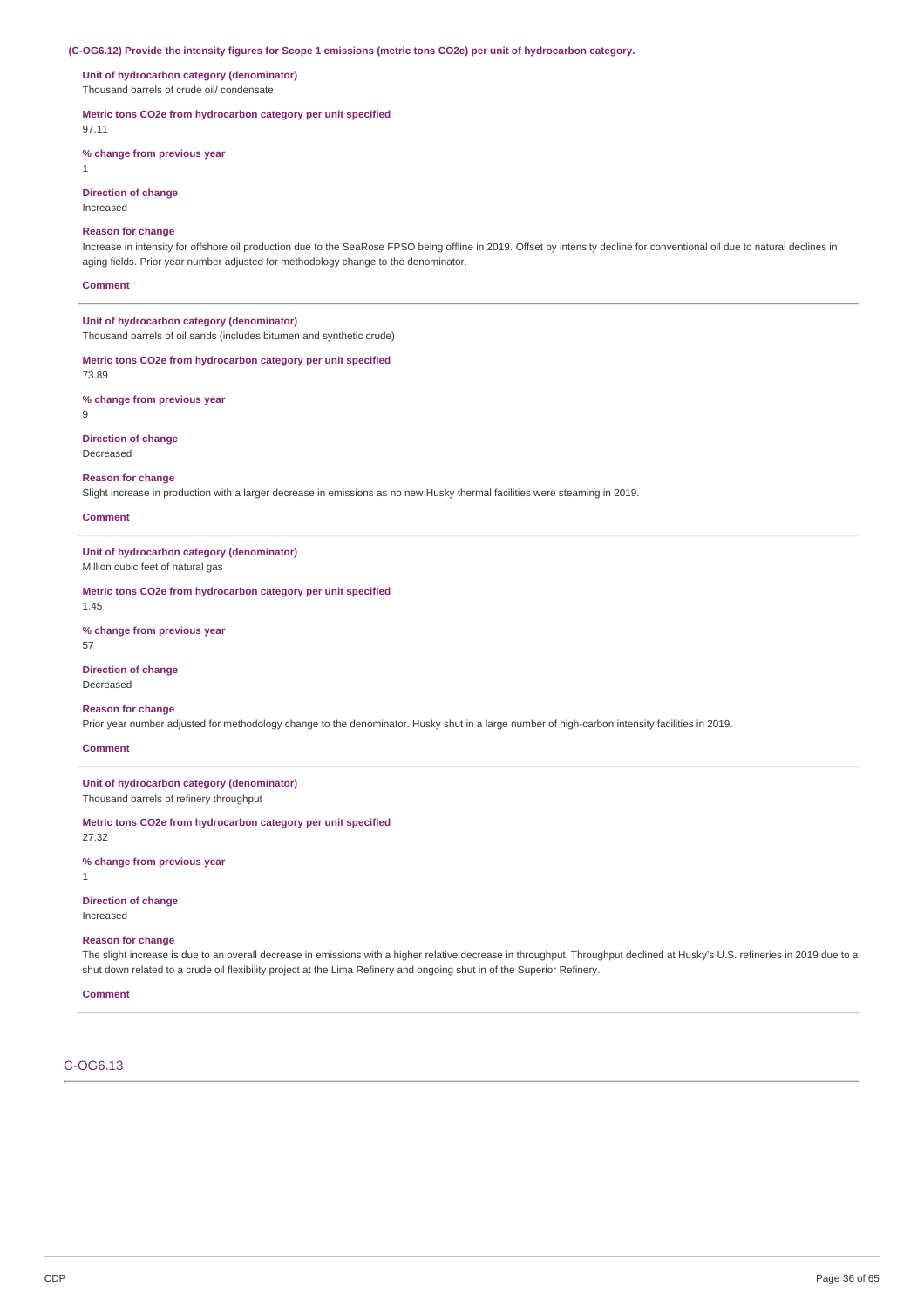**(C-OG6.13) Report your methane emissions as percentages of natural gas and hydrocarbon production or throughput.**

**Oil and gas business division** Upstream

**Estimated total methane emitted expressed as % of natural gas production or throughput at given division**

# 0.084

**Estimated total methane emitted expressed as % of total hydrocarbon production or throughput at given division**

# **Comment**

0.67

**Oil and gas business division**

# Downstream

**Estimated total methane emitted expressed as % of natural gas production or throughput at given division**

**Estimated total methane emitted expressed as % of total hydrocarbon production or throughput at given division** 0.031

#### **Comment**

Husky classifies all gas assets as Upstream

#### C7. Emissions breakdowns

# C7.1

**(C7.1) Does your organization break down its Scope 1 emissions by greenhouse gas type?** Yes

# C7.1a

(C7.1a) Break down your total gross global Scope 1 emissions by greenhouse gas type and provide the source of each used greenhouse warming potential **(GWP).**

| Scope 1 emissions (metric tons of CO2e)<br><b>IGWP Reference</b><br>Greenhouse gas |         |                                                       |
|------------------------------------------------------------------------------------|---------|-------------------------------------------------------|
| CO2                                                                                | 7796000 | IPCC Fourth Assessment Report (AR4 - 100 year)        |
| CH4                                                                                | 1742000 | <b>IPCC Fourth Assessment Report (AR4 - 100 year)</b> |
| N2O                                                                                | 34000   | IPCC Fourth Assessment Report (AR4 - 100 year)        |

# C-OG7.1b

(C-OG7.1b) Break down your total gross global Scope 1 emissions from oil and gas value chain production activities by greenhouse gas type.

**Emissions category** Combustion (excluding flaring) **Value chain** Downstream **Product** Oil **Gross Scope 1 CO2 emissions (metric tons CO2)** 1685000 **Gross Scope 1 methane emissions (metric tons CH4)** 61 **Total gross Scope 1 emissions (metric tons CO2e)** 1694000 **Comment Emissions category** Combustion (excluding flaring) **Value chain** Upstream

**Product** Gas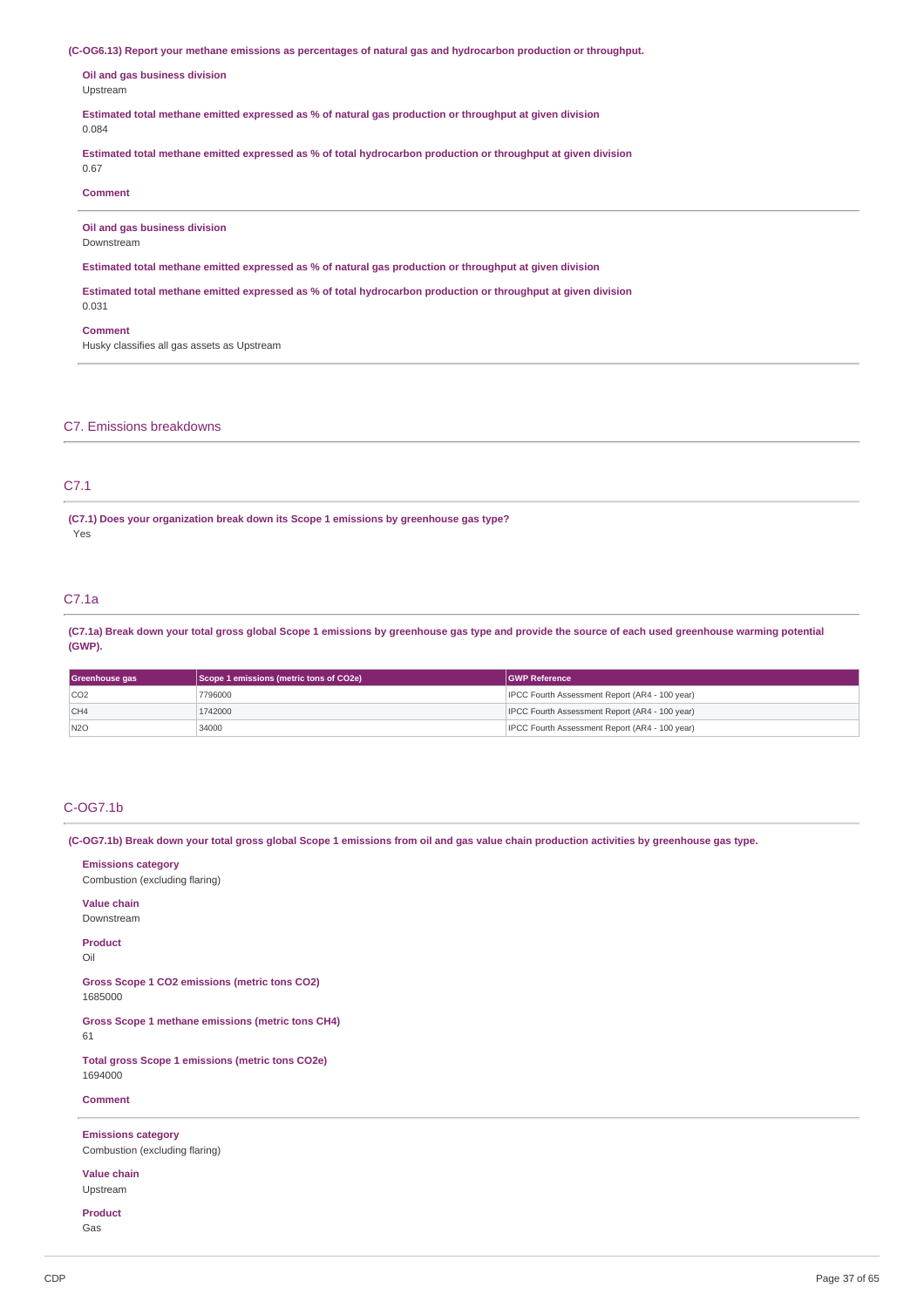Gross Scope 1 CO2 emissions (metric tons CO2) 3 1 9 0 0 0

#### Gross Scope 1 methane emissions (metric tons CH4) 1 0 0 0

**Total gross Scope 1 emissions (metric tons CO2e)** 3 4 8 0 0 0

**Comment** 

**Emissions category** Combustion (excluding flaring)

**V alu e c h ain** Upstream

**Product** Oil

Gross Scope 1 CO2 emissions (metric tons CO2) 4 7 9 5 0 0 0

Gross Scope 1 methane emissions (metric tons CH4) 2 0 0 0

**Total gross Scope 1 emissions (metric tons CO2e)** 4 8 5 8 0 0 0

**Comment** 

**Emissions category** Combustion (excluding flaring)

**V alu e c h ain** Other (please specify) (Drilling & Completions offshore)

**Product** Unable to disaggregate

Gross Scope 1 CO2 emissions (metric tons CO2) 6 0 0 0 0

**Gross Scope 1 methane emissions (metric tons CH4)** 3

**Total gross Scope 1 emissions (metric tons CO2e)** 6 2 0 0 0

**Comment** 

**Emissions category** Fla rin g

**V alu e c h ain** Downstream

**Product** Oil

Gross Scope 1 CO2 emissions (metric tons CO2) 1 4 3 0 0 0

Gross Scope 1 methane emissions (metric tons CH4) 2 0 3

**Total gross Scope 1 emissions (metric tons CO2e)** 1 4 9 0 0 0

**Comment** 

**Emissions category** Fla rin g

**V alu e c h ain** Upstream

**Product** G a s

Gross Scope 1 CO2 emissions (metric tons CO2) 1 3 0 0 0

Gross Scope 1 methane emissions (metric tons CH4) 7 2

**Total gross Scope 1 emissions (metric tons CO2e)** 1 5 0 0 0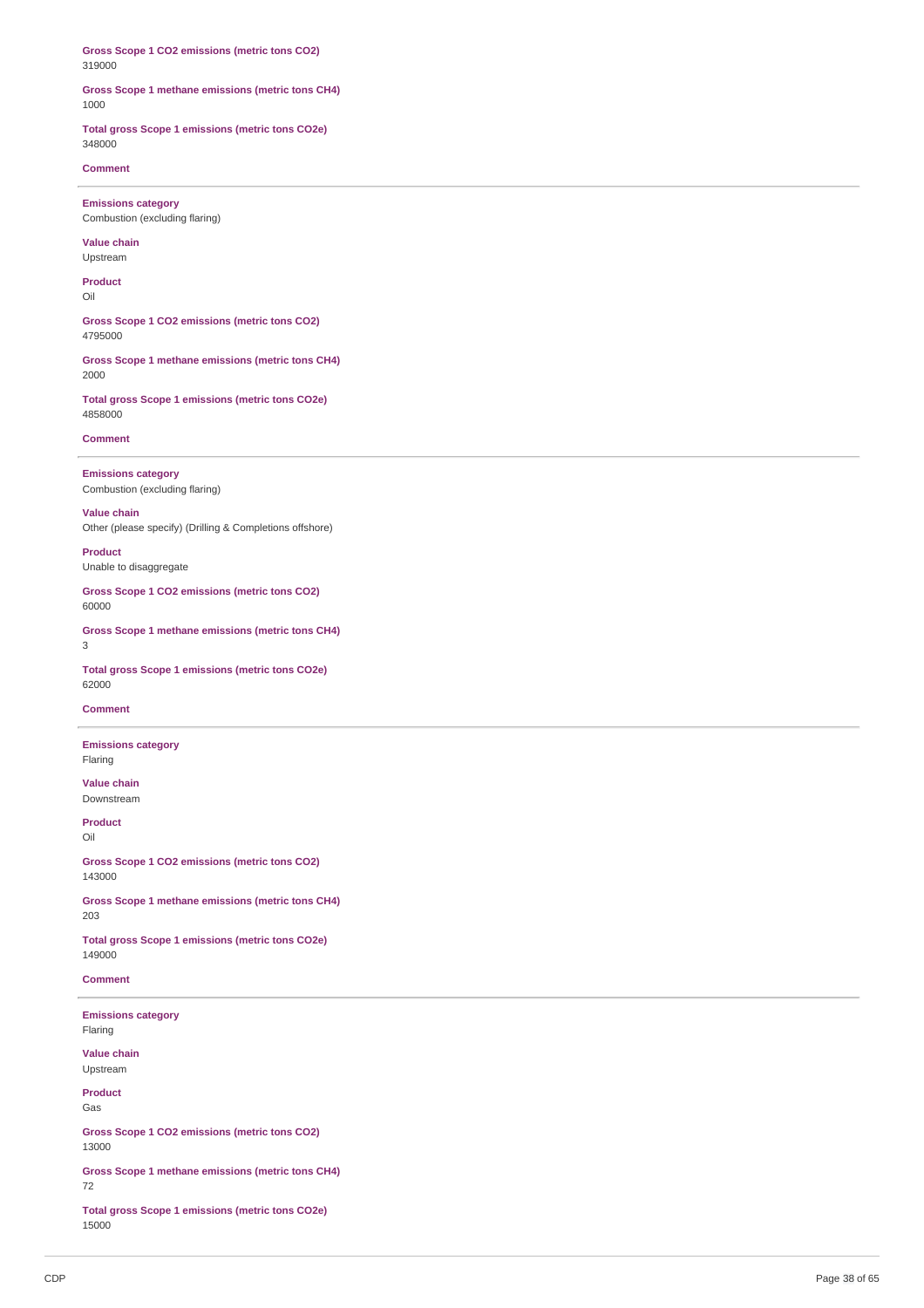**Emissions category** Fla rin g

**V alu e c h ain** Upstream

**Product** Oil

Gross Scope 1 CO2 emissions (metric tons CO2) 1 8 3 0 0 0

**Gross Scope 1 methane emissions (metric tons CH4)** 8 8 0

**Total gross Scope 1 emissions (metric tons CO2e)** 206000

**Comment** 

**Emissions category Fugitives** 

**V alu e c h ain** Downstream

**Product** Oil

Gross Scope 1 CO2 emissions (metric tons CO2) 0

Gross Scope 1 methane emissions (metric tons CH4)

3 8

**Total gross Scope 1 emissions (metric tons CO2e)** 1 0 0 0

**Comment** 

**Emissions category Fugitives** 

**V alu e c h ain** Upstream

**Product** G a s

Gross Scope 1 CO2 emissions (metric tons CO2) 2 0

Gross Scope 1 methane emissions (metric tons CH4) 3 0 0 0

**Total gross Scope 1 emissions (metric tons CO2e)** 6 8 0 0 0

**Comment** 

**Emissions category Fugitives** 

**V alu e c h ain** Upstream

**Product** 

Oil

Gross Scope 1 CO2 emissions (metric tons CO2)

1 6

Gross Scope 1 methane emissions (metric tons CH4) 4 0 0 0

**Total gross Scope 1 emissions (metric tons CO2e)** 8 8 0 0 0

**Comment** 

**Emissions category** Process (feedstock) emissions

**V alu e c h ain** Downstream

**Product**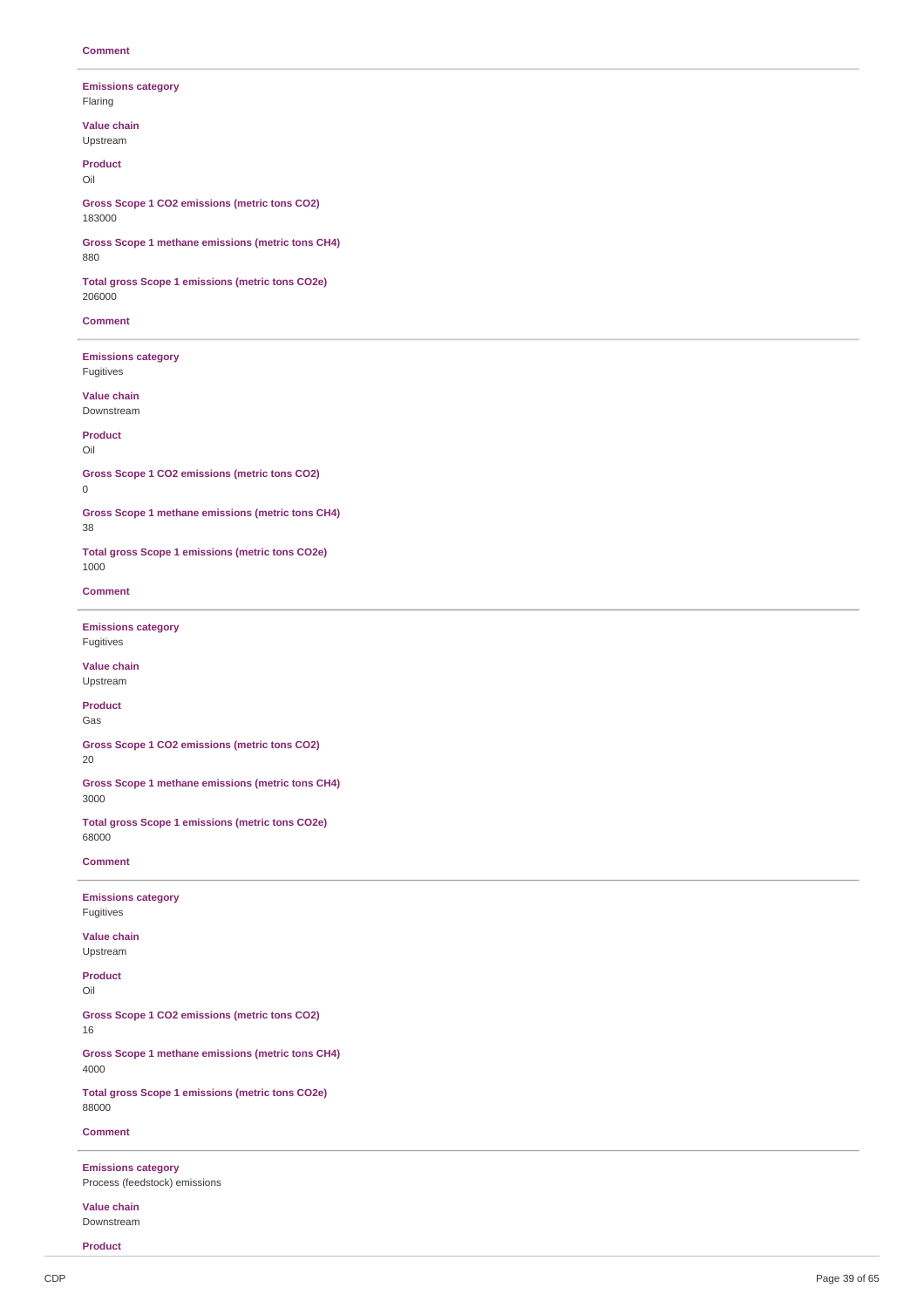Oil

**Gross Scope 1 CO2 emissions (metric tons CO2)** 190000

**Gross Scope 1 methane emissions (metric tons CH4)**

6

**Total gross Scope 1 emissions (metric tons CO2e)** 191000

**Comment**

**Emissions category** Venting

**Value chain** Downstream

**Product** Oil

**Gross Scope 1 CO2 emissions (metric tons CO2)** 335000

**Gross Scope 1 methane emissions (metric tons CH4)** 3000

**Total gross Scope 1 emissions (metric tons CO2e)** 406000

#### **Comment**

**Emissions category** Venting

**Value chain** Upstream

**Product** Gas

**Gross Scope 1 CO2 emissions (metric tons CO2)** 3000

**Gross Scope 1 methane emissions (metric tons CH4)** 2000

**Total gross Scope 1 emissions (metric tons CO2e)** 49000

**Comment**

**Emissions category** Venting

**Value chain** Upstream

**Product** Oil

**Gross Scope 1 CO2 emissions (metric tons CO2)** 58000

**Gross Scope 1 methane emissions (metric tons CH4)** 55000

**Total gross Scope 1 emissions (metric tons CO2e)** 1425000

**Comment**

**Emissions category** Other (please specify) (On-site Propane & Diesel for Transportation & Stationary Combustion) **Value chain** Upstream **Product** Gas

**Gross Scope 1 CO2 emissions (metric tons CO2)** 433

**Gross Scope 1 methane emissions (metric tons CH4)**

0

**Total gross Scope 1 emissions (metric tons CO2e)** 442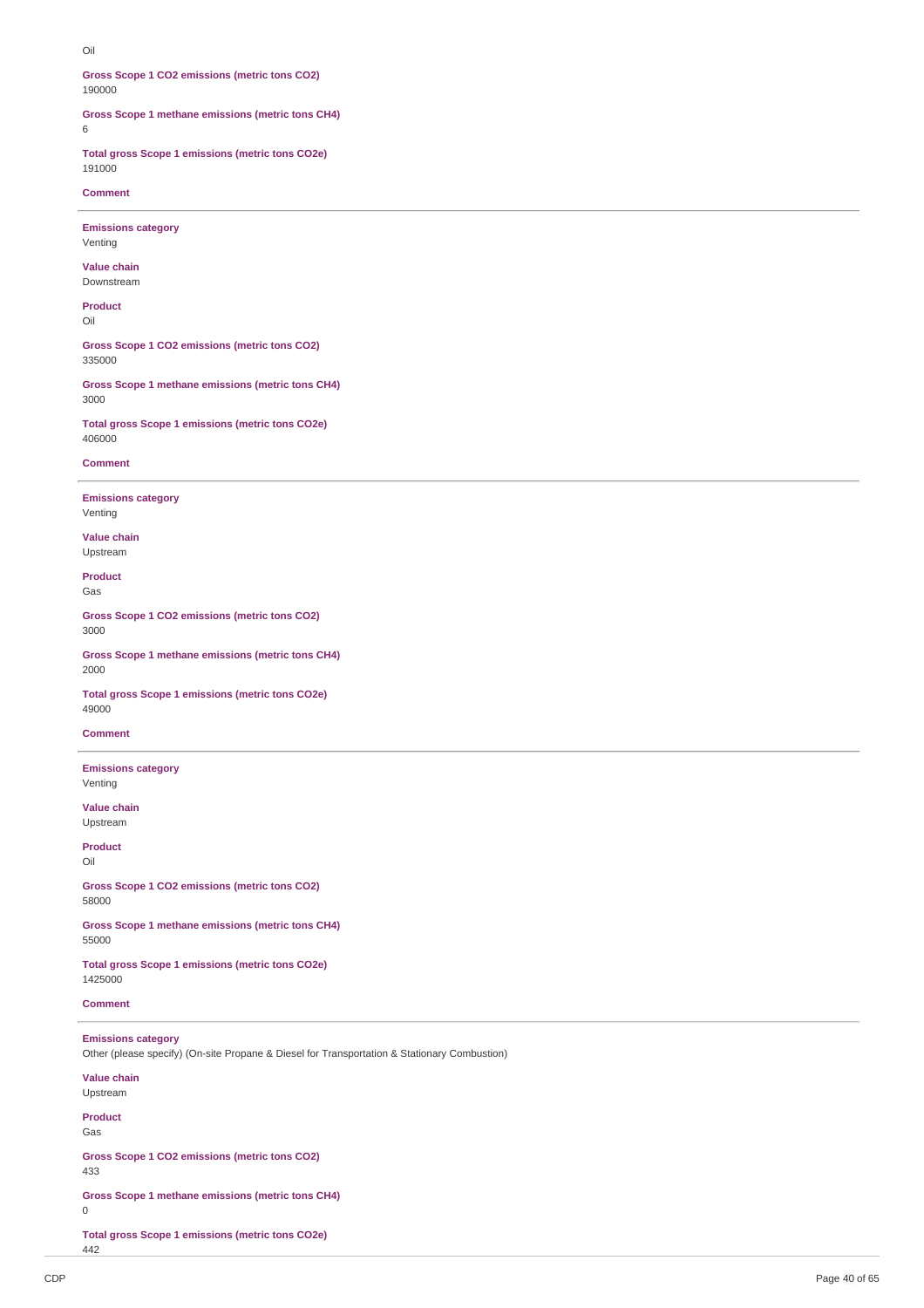# **Comment**

# **Emissions category**

Other (please specify) (On-site Propane & Diesel for Transportation & Stationary Combustion)

**Value chain** Upstream **Product** Oil **Gross Scope 1 CO2 emissions (metric tons CO2)** 8000 **Gross Scope 1 methane emissions (metric tons CH4)** 0 **Total gross Scope 1 emissions (metric tons CO2e)** 8000

**Comment**

# C7.2

**(C7.2) Break down your total gross global Scope 1 emissions by country/region.**

| <b>Country/Region</b>    | Scope 1 emissions (metric tons CO2e) |
|--------------------------|--------------------------------------|
| Canada                   | 8483000                              |
| United States of America | 1049000                              |
| China                    | 40000                                |
| Indonesia                |                                      |

# C7.3

**(C7.3) Indicate which gross global Scope 1 emissions breakdowns you are able to provide.**

By business division

By facility

By activity

# C7.3a

**(C7.3a) Break down your total gross global Scope 1 emissions by business division.**

| <b>Business division</b> | Scope 1 emissions (metric ton CO2e) |
|--------------------------|-------------------------------------|
| Upstream                 | 7131000                             |
| Downstream               | 2329000                             |
| Chemical                 | 112000                              |

# C7.3b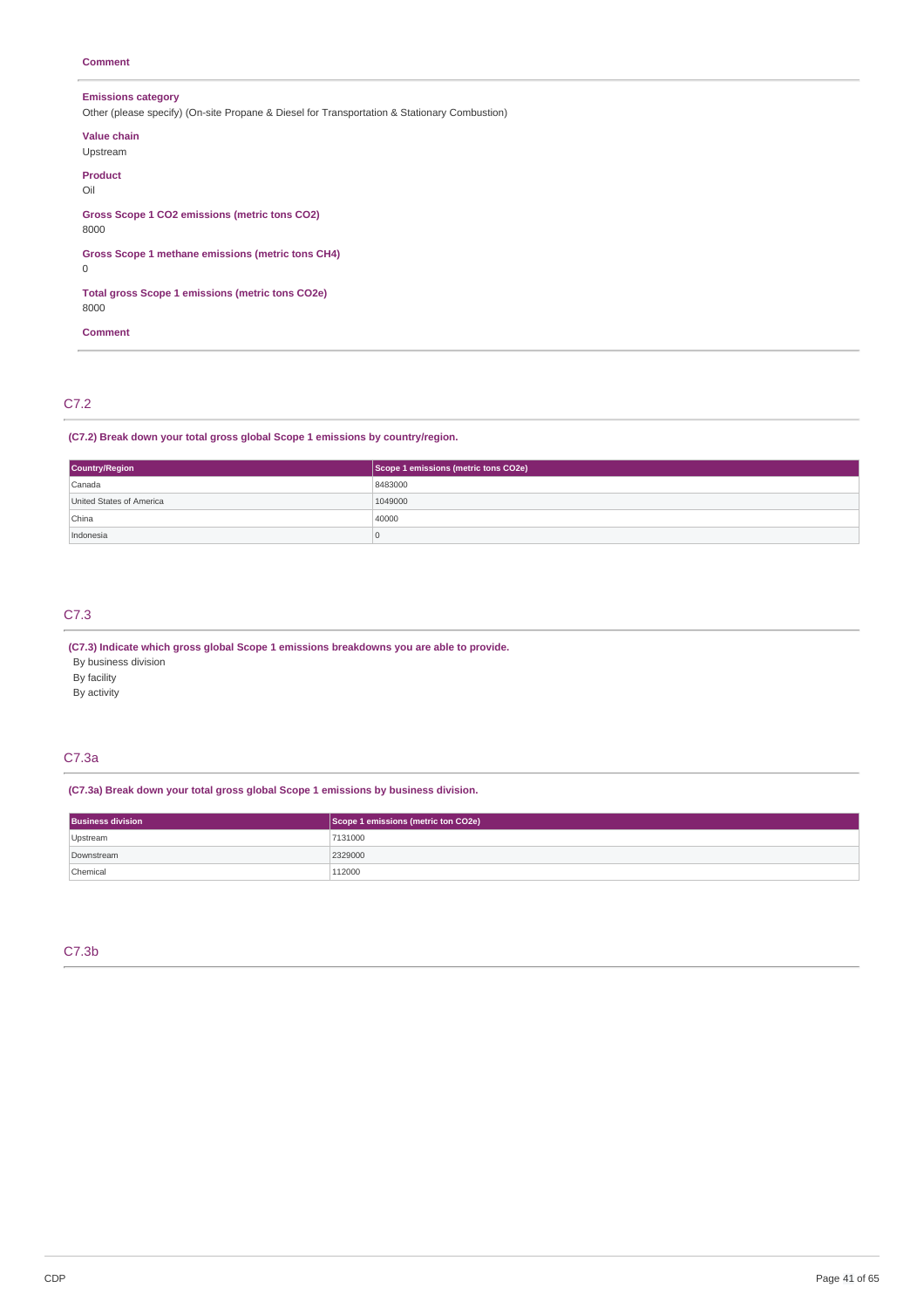### **(C7.3b) Break down your total gross global Scope 1 emissions by business facility.**

| Facility                            | Scope 1 emissions (metric tons CO2e) | Latitude | Longitude    |
|-------------------------------------|--------------------------------------|----------|--------------|
| Sunrise Energy Project              | 1420000                              | 57.2415  | $-111.06$    |
| Lloydminster Upgrader               | 1185000                              | 53.263   | $-109.949$   |
| Lima Refinery                       | 1049000                              | 40.72132 | $-84.1141$   |
| <b>Tucker Thermal Project</b>       | 863000                               | 54.3427  | $-110.329$   |
| <b>Bolney Thermal Project</b>       | 488000                               | 53.527   | $-109.357$   |
| Pikes Peak South Thermal Project    | 261000                               | 53.21062 | $-109.367$   |
| Sea Rose FPSO                       | 258000                               | 46.7215  | $-48.1341$   |
| Edam East Thermal Project           | 239000                               | 53.15615 | $-108.921$   |
| Vawn Thermal Project                | 237000                               | 53.11599 | $-108.641$   |
| Rush Lake Thermal Project           | 230000                               | 53.1135  | $-108.996$   |
| Rush Lake 2 Thermal Project         | 201000                               | 53.11622 | $-108.98205$ |
| Sandall Thermal Project             | 133000                               | 53.40071 | $-109.437$   |
| Edam West Thermal Project           | 115000                               | 53.15613 | 108.92063    |
| Paradise Hill Thermal Project       | 109000                               | 53,6023  | $-109.448$   |
| Lloydminster Refinery               | 90000                                | 53.2885  | $-110.018$   |
| Minnedosa Ethanol Plant             | 76000                                | 50.2543  | $-99.8498$   |
| Rainbow Lake Gas Plant              | 75000                                | 58,45067 | $-119.238$   |
| All other Husky Operated Facilities | 2545000                              |          |              |

# C7.3c

### **(C7.3c) Break down your total gross global Scope 1 emissions by business activity.**

| <b>Activity</b>                          | Scope 1 emissions (metric tons CO2e) |
|------------------------------------------|--------------------------------------|
| Canadian Refining and Upgrading          | 1280000                              |
| Conventional Oil                         | 1935000                              |
| Drilling and Completions                 | 62000                                |
| <b>Ethanol Production</b>                | 112000                               |
| Gas Production, Gathering and Processing | 482000                               |
| Offshore Oil Production                  | 258000                               |
| Thermal Oil Production                   | 4394000                              |
| US Refining                              | 1049000                              |

# C-CE7.4/C-CH7.4/C-CO7.4/C-EU7.4/C-MM7.4/C-OG7.4/C-ST7.4/C-TO7.4/C-TS7.4

# (C-CE7.4/C-CH7.4/C-CO7.4/C-EU7.4/C-MM7.4/C-OG7.4/C-ST7.4/C-TO7.4/C-TS7.4) Break down your organization's total gross global Scope 1 emissions by sector **production activity in metric tons CO2e.**

|                                                | <b>Gross Scope 1 emissions, metric tons CO2e</b> | Net Scope 1 emissions, metric tons CO2e | Comment                   |
|------------------------------------------------|--------------------------------------------------|-----------------------------------------|---------------------------|
| Cement production activities                   | <not applicable=""></not>                        | <not applicable=""></not>               | <not applicable=""></not> |
| Chemicals production activities                | 112000                                           | <not applicable=""></not>               |                           |
| Coal production activities                     | <not applicable=""></not>                        | <not applicable=""></not>               | <not applicable=""></not> |
| Electric utility activities                    | <not applicable=""></not>                        | <not applicable=""></not>               | <not applicable=""></not> |
| Metals and mining production activities        | <not applicable=""></not>                        | <not applicable=""></not>               | <not applicable=""></not> |
| Oil and gas production activities (upstream)   | 7131000                                          | <not applicable=""></not>               |                           |
| Oil and gas production activities (midstream)  |                                                  | <not applicable=""></not>               |                           |
| Oil and gas production activities (downstream) | 2329000                                          | <not applicable=""></not>               |                           |
| Steel production activities                    | <not applicable=""></not>                        | <not applicable=""></not>               | <not applicable=""></not> |
| Transport OEM activities                       | <not applicable=""></not>                        | <not applicable=""></not>               | <not applicable=""></not> |
| Transport services activities                  | <not applicable=""></not>                        | <not applicable=""></not>               | <not applicable=""></not> |

# C7.5

# **(C7.5) Break down your total gross global Scope 2 emissions by country/region.**

|                                     | Country/Region Scope 2, location-based<br>(metric tons CO2e) | Scope 2, market-based<br>(metric tons CO2e) | Purchased and consumed electricity,<br>heat, steam or cooling (MWh) | Purchased and consumed low-carbon electricity, heat, steam or cooling<br>accounted for in Scope 2 market-based approach (MWh) |
|-------------------------------------|--------------------------------------------------------------|---------------------------------------------|---------------------------------------------------------------------|-------------------------------------------------------------------------------------------------------------------------------|
| Canada                              | 1404000                                                      | 731000                                      | 5560000                                                             |                                                                                                                               |
| United States of 1509000<br>America |                                                              | 473000                                      | 2337000                                                             |                                                                                                                               |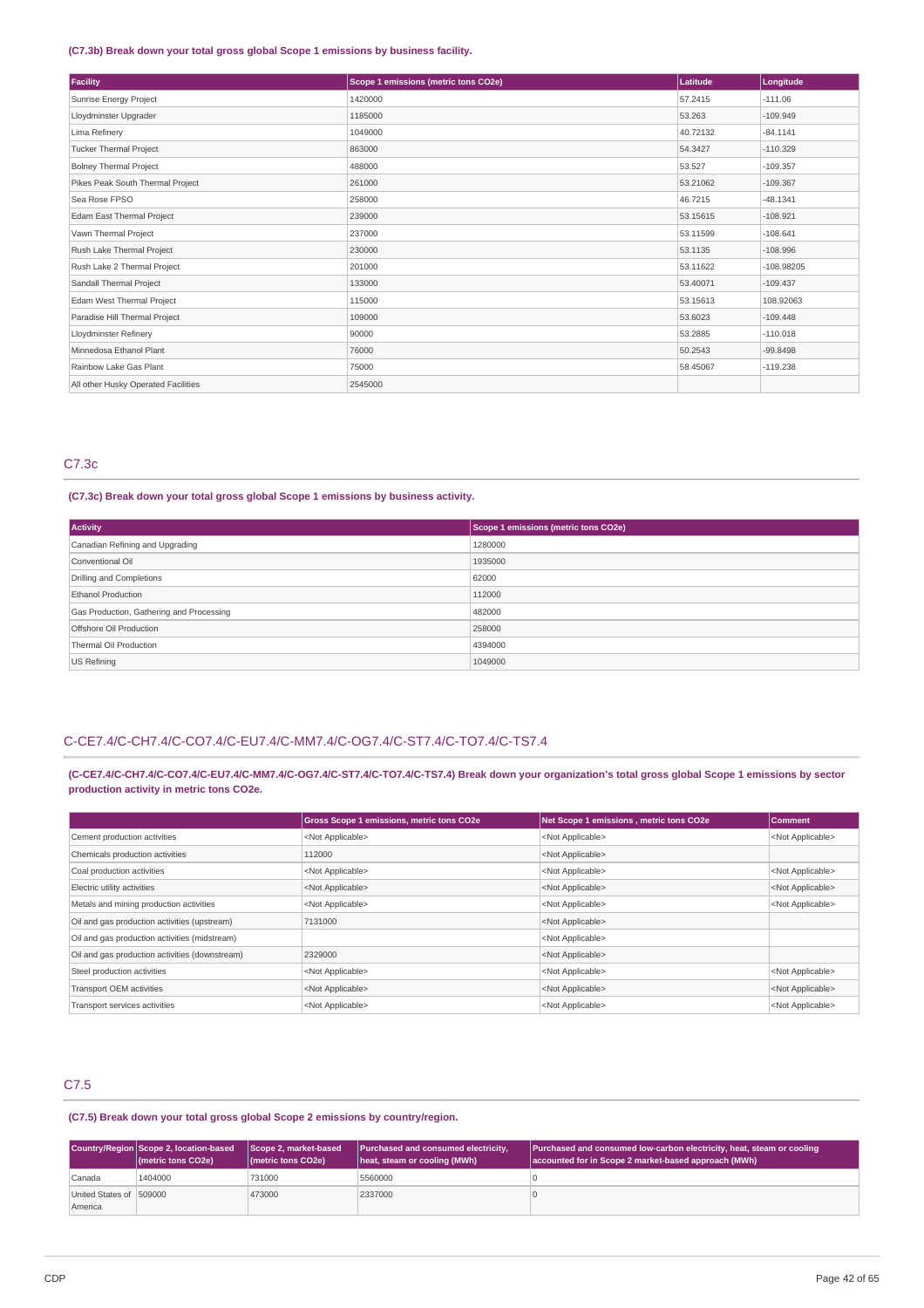# C7.6

**(C7.6) Indicate which gross global Scope 2 emissions breakdowns you are able to provide.**

- By business division
- By facility
- By activity

# C7.6a

# **(C7.6a) Break down your total gross global Scope 2 emissions by business division.**

| <b>Business division</b><br>Scope 2, location-based (metric tons CO2e) |         | Scope 2, market-based (metric tons CO2e) |  |
|------------------------------------------------------------------------|---------|------------------------------------------|--|
| Upstream                                                               | 791000  | 346000                                   |  |
| Downstream                                                             | 1067000 | 818000                                   |  |
| Chemicals                                                              | 54000   | 40000                                    |  |

# C7.6b

### **(C7.6b) Break down your total gross global Scope 2 emissions by business facility.**

| Facility                                                                             | Scope 2, location-based (metric tons CO2e) | Scope 2, market-based (metric tons CO2e) |
|--------------------------------------------------------------------------------------|--------------------------------------------|------------------------------------------|
| Lima Refinery                                                                        | 509000                                     | 473000                                   |
| Lloydminster Upgrader                                                                | 441000                                     | 292000                                   |
| Sunrise Thermal Plant                                                                | 180000                                     | 86000                                    |
| Rainbow Lake Gas Plant                                                               | 139000                                     | 66000                                    |
| Tucker Lake Thermal Plant                                                            | 77000                                      | 37000                                    |
| Lloydminster Ethanol Plant                                                           | 54000                                      | 12000                                    |
| <b>Bolney Thermal Plant</b>                                                          | 50000                                      | 17000                                    |
| Lloydminster Refinery                                                                | 47000                                      | 22000                                    |
| Pikes Peak South Thermal Plant                                                       | 28000                                      | 9000                                     |
| Vawn Thermal Plant                                                                   | 25000                                      | 8000                                     |
| Rush Lake Thermal Plant                                                              | 24000                                      | 8000                                     |
| Edam West Thermal Plant                                                              | 24000                                      | 8000                                     |
| Edam East Thermal Plant                                                              | 23000                                      | 8000                                     |
| All remaining Husky operated facilities (<20,000 tonnes location-based per facility) | 292000                                     | 158000                                   |

# C7.6c

**(C7.6c) Break down your total gross global Scope 2 emissions by business activity.**

| <b>Activity</b>                           | Scope 2, location-based (metric tons CO2e) | Scope 2, market-based (metric tons CO2e) |
|-------------------------------------------|--------------------------------------------|------------------------------------------|
| Canadian Refining and Upgrading           | 558000                                     | 344000                                   |
| Conventional Oil Production               | 126000                                     | 57000                                    |
| U.S. Refining                             | 509000                                     | 473000                                   |
| Gas Production, Gathering, and Processing | 201000                                     | 96000                                    |
| Thermal Oil Production                    | 464000                                     | 193000                                   |
| <b>Ethanol Production</b>                 | 54000                                      | 40000                                    |

# C-CE7.7/C-CH7.7/C-CO7.7/C-MM7.7/C-OG7.7/C-ST7.7/C-TO7.7/C-TS7.7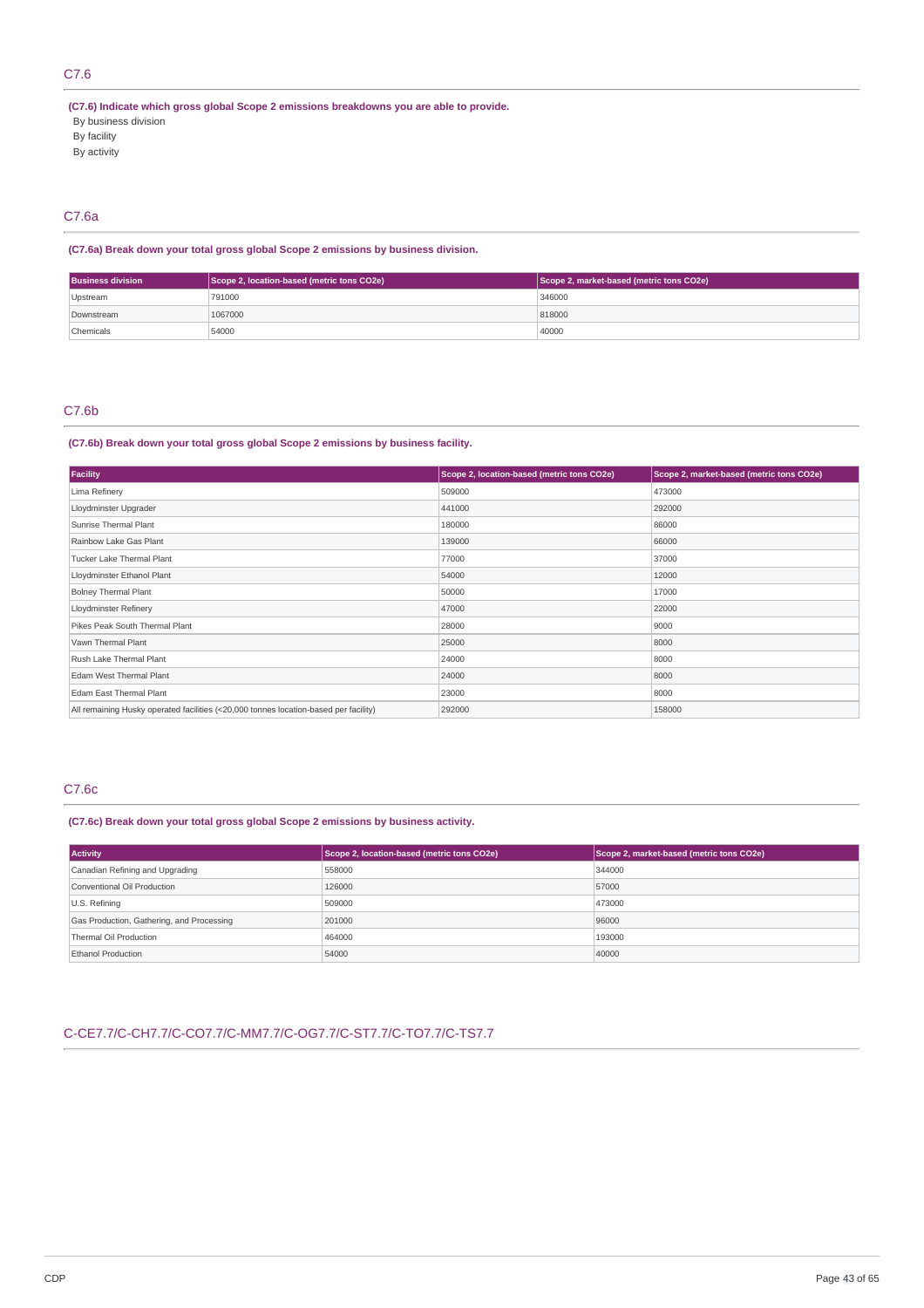### (C-CE7.7/C-CH7.7/C-CO7.7/C-MM7.7/C-OG7.7/C-ST7.7/C-TO7.7/C-TS7.7) Break down your organization's total gross global Scope 2 emissions by sector production **activity in metric tons CO2e.**

|                                                | Scope 2, location-based, metric tons CO2e | Scope 2, market-based (if applicable), metric tons CO2e | Comment                   |
|------------------------------------------------|-------------------------------------------|---------------------------------------------------------|---------------------------|
| Cement production activities                   | <not applicable=""></not>                 | <not applicable=""></not>                               | <not applicable=""></not> |
| Chemicals production activities                | 54000                                     | 40000                                                   |                           |
| Coal production activities                     | <not applicable=""></not>                 | <not applicable=""></not>                               | <not applicable=""></not> |
| Metals and mining production activities        | <not applicable=""></not>                 | <not applicable=""></not>                               | <not applicable=""></not> |
| Oil and gas production activities (upstream)   | 791000                                    | 346000                                                  |                           |
| Oil and gas production activities (midstream)  |                                           |                                                         |                           |
| Oil and gas production activities (downstream) | 1067000                                   | 818000                                                  |                           |
| Steel production activities                    | <not applicable=""></not>                 | <not applicable=""></not>                               | <not applicable=""></not> |
| <b>Transport OEM activities</b>                | <not applicable=""></not>                 | <not applicable=""></not>                               | <not applicable=""></not> |
| Transport services activities                  | <not applicable=""></not>                 | <not applicable=""></not>                               | <not applicable=""></not> |

# C-CH7.8

(C-CH7.8) Disclose the percentage of your organization's Scope 3, Category 1 emissions by purchased chemical feedstock.

| <b>Purchased feedstock</b> | Percentage of Scope 3, Category 1 tCO2e from purchased feedstock | <b>Explain calculation methodology</b> |
|----------------------------|------------------------------------------------------------------|----------------------------------------|
|                            |                                                                  |                                        |

# C-CH7.8a

**(C-CH7.8a) Disclose sales of products that are greenhouse gases.**

|                            | Sales, metric tons | <b>Comment</b> |
|----------------------------|--------------------|----------------|
| Carbon dioxide (CO2)       |                    |                |
| Methane (CH4)              |                    |                |
| Nitrous oxide (N2O)        |                    |                |
| Hydrofluorocarbons (HFC)   |                    |                |
| Perfluorocarbons (PFC)     |                    |                |
| Sulphur hexafluoride (SF6) |                    |                |
| Nitrogen trifluoride (NF3) |                    |                |

# C7.9

(C7.9) How do your gross global emissions (Scope 1 and 2 combined) for the reporting year compare to those of the previous reporting year? Decreased

# C7.9a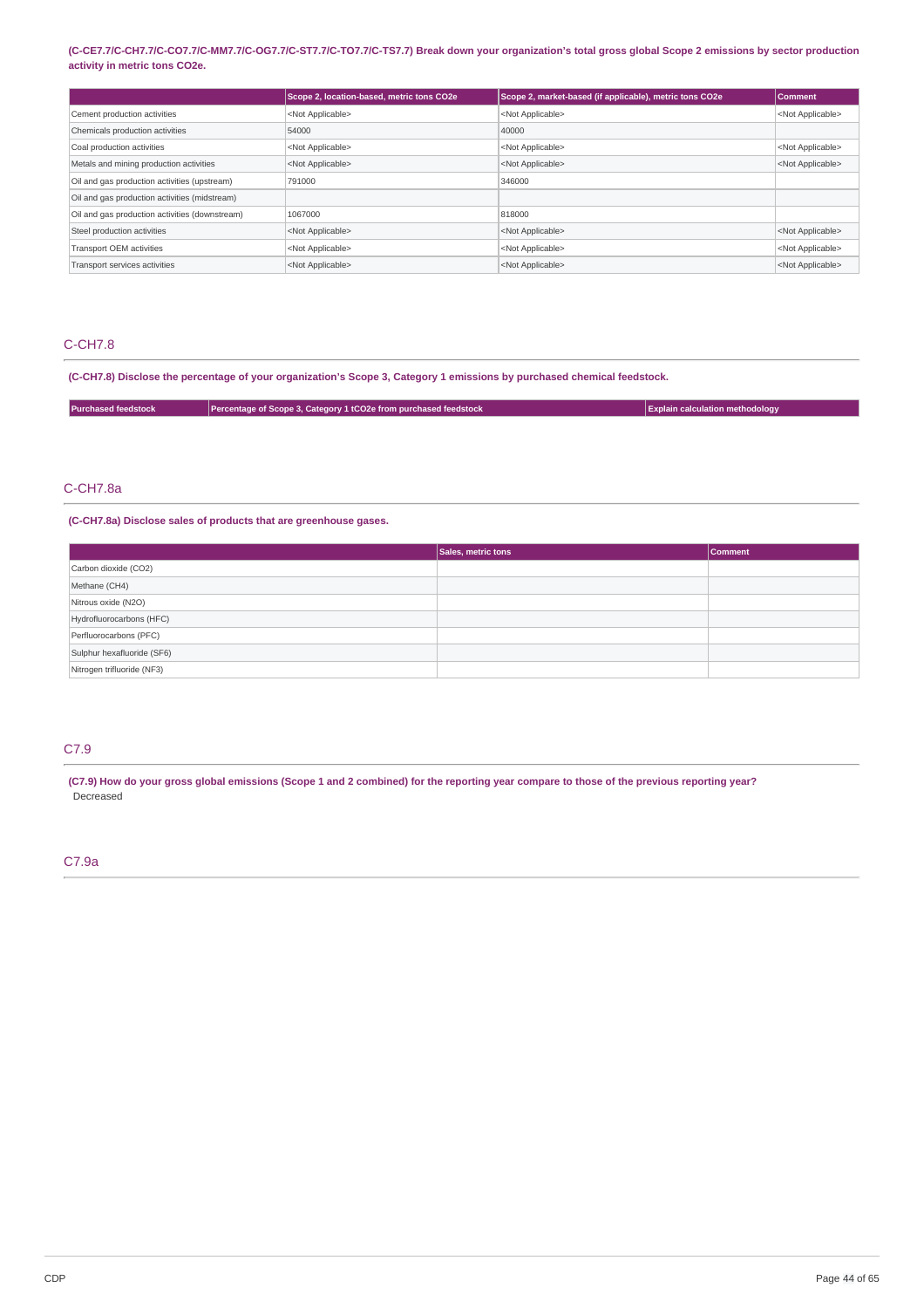### (C7.9a) Identify the reasons for any change in your gross global emissions (Scope 1 and 2 combined), and for each of them specify how your emissions compare **to the previous year.**

|                                                  | Change in<br>emissions<br>(metric tons<br>CO <sub>2e</sub> ) | <b>Direction</b><br>of change value     | <b>Emissions</b><br>(percentage) | Please explain calculation                                                                                                                                                                                                                                                                                                                                                                                                                                                                                                |
|--------------------------------------------------|--------------------------------------------------------------|-----------------------------------------|----------------------------------|---------------------------------------------------------------------------------------------------------------------------------------------------------------------------------------------------------------------------------------------------------------------------------------------------------------------------------------------------------------------------------------------------------------------------------------------------------------------------------------------------------------------------|
| Change in<br>renewable<br>energy<br>consumption  |                                                              | $<$ Not<br>Applicable<br>5              |                                  |                                                                                                                                                                                                                                                                                                                                                                                                                                                                                                                           |
| Other<br>emissions<br>reduction<br>activities    | 38386                                                        | Decreased 0.31                          |                                  | Emissions reduction projects implemented in 2019 resulted in a reduction of 38,386 tonnes CO2e as per the initiatives listed in C4.3b. This figure assumes 1<br>month of partial upgrading, 1 month of CCS/U and 6 months of methane reduction activities as listed in C4.3b. ( $[37,412$ tCo2e + 900 tCo2e + 74 tCo2e /<br>$[10,265,000$ tCo2e + 2,035,000 tCo2e] = 0.31 %)                                                                                                                                              |
| Divestment                                       | 131000                                                       | Decreased 1.07                          |                                  | PG Refinery Sale. (131,000 / 12,300,000 = 1.07%)                                                                                                                                                                                                                                                                                                                                                                                                                                                                          |
| Acquisitions                                     |                                                              | $<$ Not<br>Applicable                   |                                  |                                                                                                                                                                                                                                                                                                                                                                                                                                                                                                                           |
| Mergers                                          |                                                              | $<$ Not<br>Applicable                   |                                  |                                                                                                                                                                                                                                                                                                                                                                                                                                                                                                                           |
| Change in<br>output                              | 629000                                                       | Decreased 5.11                          |                                  | Lima Refinery offline for Crude Oil Flexibility Project (decrease 158k tonnes), Superior Refinery offline full year 2019 (decrease 153k tonnes), shut in of<br>SeaRose FPSO for part of 2019 (decrease 110k tonnes). Natural declines in aging reservoirs (production and related emissions) in conventional oil assets<br>(decrease 108k). Steam reductions at thermal facilities that are fully online and no longer steaming new reservoir (100k).<br>$([158,000+153,000+110,000+108,000+100,000]/12,300,000 = 5.11\%$ |
| Change in<br>methodology                         | 60000                                                        | Increased                               | 0.49                             | Regulatory methodology change - reporting threshold removed, now include Propane/Diesel emissions for all facilities (60,000/12,300,000 = 0.49)                                                                                                                                                                                                                                                                                                                                                                           |
| Change in<br>boundary                            |                                                              | $<$ Not<br>Applicable<br>$\mathbf{r}$   |                                  |                                                                                                                                                                                                                                                                                                                                                                                                                                                                                                                           |
| Change in<br>physical<br>operating<br>conditions |                                                              | $<$ Not<br>Applicable<br>$\overline{ }$ |                                  | Production curtailment mandated by provincial regulator                                                                                                                                                                                                                                                                                                                                                                                                                                                                   |
| Unidentified                                     |                                                              | $<$ Not<br>Applicable                   |                                  |                                                                                                                                                                                                                                                                                                                                                                                                                                                                                                                           |
| Other                                            |                                                              | <not<br>Applicable</not<br>             |                                  |                                                                                                                                                                                                                                                                                                                                                                                                                                                                                                                           |

# C7.9b

(C7.9b) Are your emissions performance calculations in C7.9 and C7.9a based on a location-based Scope 2 emissions figure or a market-based Scope 2 **emissions figure?**

Location-based

# C8. Energy

# C8.1

**(C8.1) What percentage of your total operational spend in the reporting year was on energy?** More than 10% but less than or equal to 15%

# C8.2

**(C8.2) Select which energy-related activities your organization has undertaken.**

|                                                    | Indicate whether your organization undertook this energy-related activity in the reporting year |
|----------------------------------------------------|-------------------------------------------------------------------------------------------------|
| Consumption of fuel (excluding feedstocks)         | Yes                                                                                             |
| Consumption of purchased or acquired electricity   | Yes                                                                                             |
| Consumption of purchased or acquired heat          | l No                                                                                            |
| Consumption of purchased or acquired steam         | Yes                                                                                             |
| Consumption of purchased or acquired cooling       | No                                                                                              |
| Generation of electricity, heat, steam, or cooling | Yes                                                                                             |

# C8.2a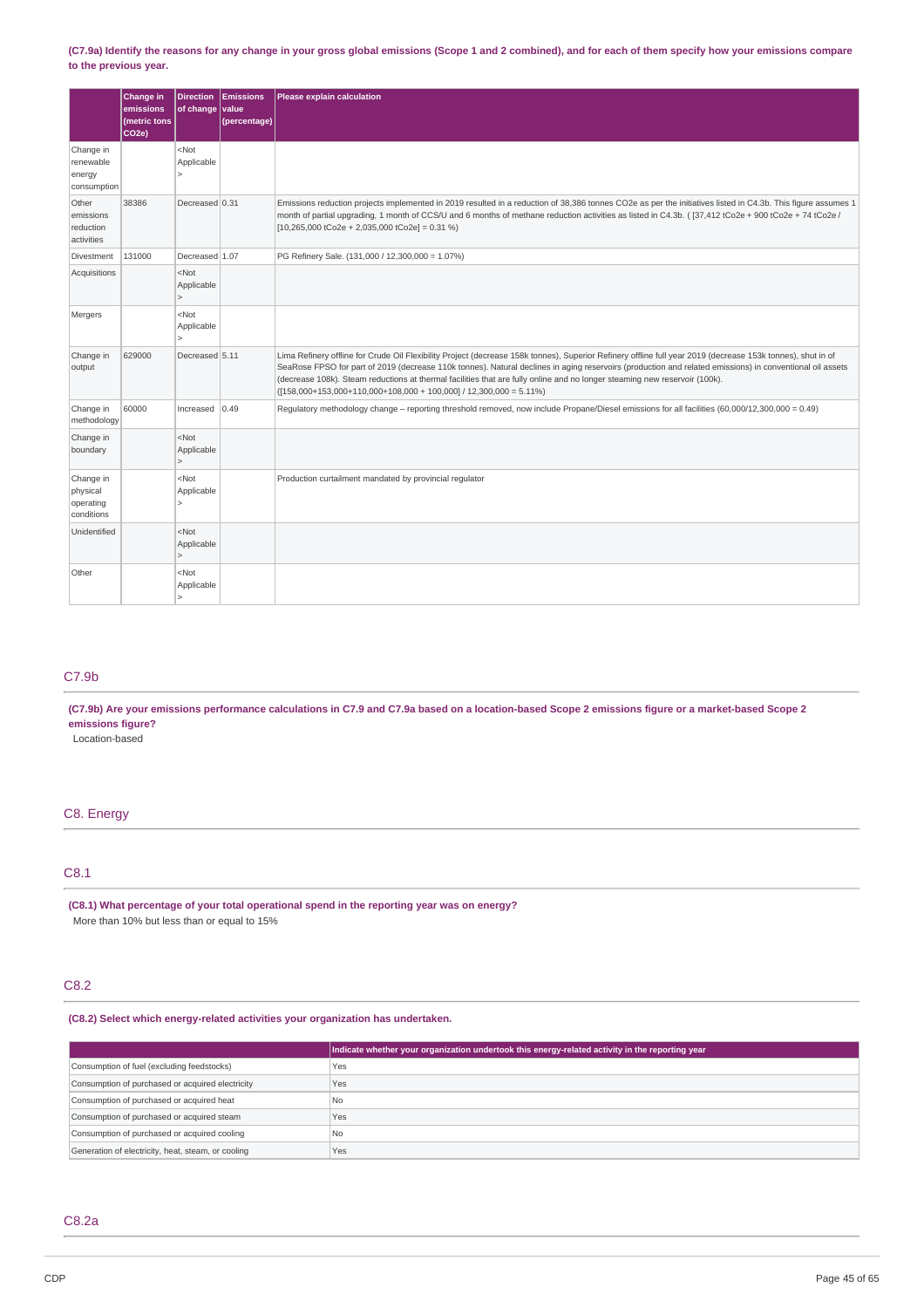# **(C8.2a) Report your organization's energy consumption totals (excluding feedstocks) in MWh.**

|                                                         | <b>Heating value</b>                   |                           | MWh from renewable sources   MWh from non-renewable sources | Total (renewable and non-renewable) MWh |
|---------------------------------------------------------|----------------------------------------|---------------------------|-------------------------------------------------------------|-----------------------------------------|
| Consumption of fuel (excluding feedstock)               | HHV (higher heating value) $ 0\rangle$ |                           | 37215000                                                    | 37215000                                |
| Consumption of purchased or acquired electricity        | <not applicable=""></not>              |                           | 5655000                                                     | 5655000                                 |
| Consumption of purchased or acquired heat               | <not applicable=""></not>              | <not applicable=""></not> | <not applicable=""></not>                                   | <not applicable=""></not>               |
| Consumption of purchased or acquired steam              | <not applicable=""></not>              |                           | 2220000                                                     | 2220000                                 |
| Consumption of purchased or acquired cooling            | <not applicable=""></not>              | <not applicable=""></not> | <not applicable=""></not>                                   | <not applicable=""></not>               |
| Consumption of self-generated non-fuel renewable energy | <not applicable=""></not>              |                           | <not applicable=""></not>                                   |                                         |
| Total energy consumption                                | <not applicable=""></not>              |                           | 45090000                                                    | 45090000                                |

# C-CH8.2a

### (C-CH8.2a) Report your organization's energy consumption totals (excluding feedstocks) for chemical production activities in MWh.

|                                                         | <b>Heating value</b>       | <b>Total MWh</b>          |
|---------------------------------------------------------|----------------------------|---------------------------|
| Consumption of fuel (excluding feedstock)               | HHV (higher heating value) | 615000                    |
| Consumption of purchased or acquired electricity        | <not applicable=""></not>  | 230000                    |
| Consumption of purchased or acquired heat               | <not applicable=""></not>  | <not applicable=""></not> |
| Consumption of purchased or acquired steam              | <not applicable=""></not>  | 105000                    |
| Consumption of purchased or acquired cooling            | <not applicable=""></not>  | <not applicable=""></not> |
| Consumption of self-generated non-fuel renewable energy | <not applicable=""></not>  |                           |
| Total energy consumption                                | <not applicable=""></not>  | 950000                    |

### C8.2b

# **(C8.2b) Select the applications of your organization's consumption of fuel.**

|                                                         | Indicate whether your organization undertakes this fuel application |
|---------------------------------------------------------|---------------------------------------------------------------------|
| Consumption of fuel for the generation of electricity   | Yes                                                                 |
| Consumption of fuel for the generation of heat          | Yes                                                                 |
| Consumption of fuel for the generation of steam         | Yes                                                                 |
| Consumption of fuel for the generation of cooling       | No                                                                  |
| Consumption of fuel for co-generation or tri-generation | l No                                                                |

### C8.2c

**(C8.2c) State how much fuel in MWh your organization has consumed (excluding feedstocks) by fuel type.**

**Fuels (excluding feedstocks)** Natural Gas

**Heating value**

HHV (higher heating value)

**Total fuel MWh consumed by the organization** 29105000

**MWh fuel consumed for self-generation of electricity** 815000

**MWh fuel consumed for self-generation of heat** 6510000

**MWh fuel consumed for self-generation of steam** 21780000

**MWh fuel consumed for self-generation of cooling** <Not Applicable>

**MWh fuel consumed for self-cogeneration or self-trigeneration** <Not Applicable>

**Emission factor** 296

**Unit** kg CO2e per MWh

### **Emissions factor source**

This figure is a calculated average of all combustion emissions Husky has classified as Natural Gas. Emissions from natural gas combustion are calculated using analyzed gas samples that are assigned to emissions inventories at the equipment level.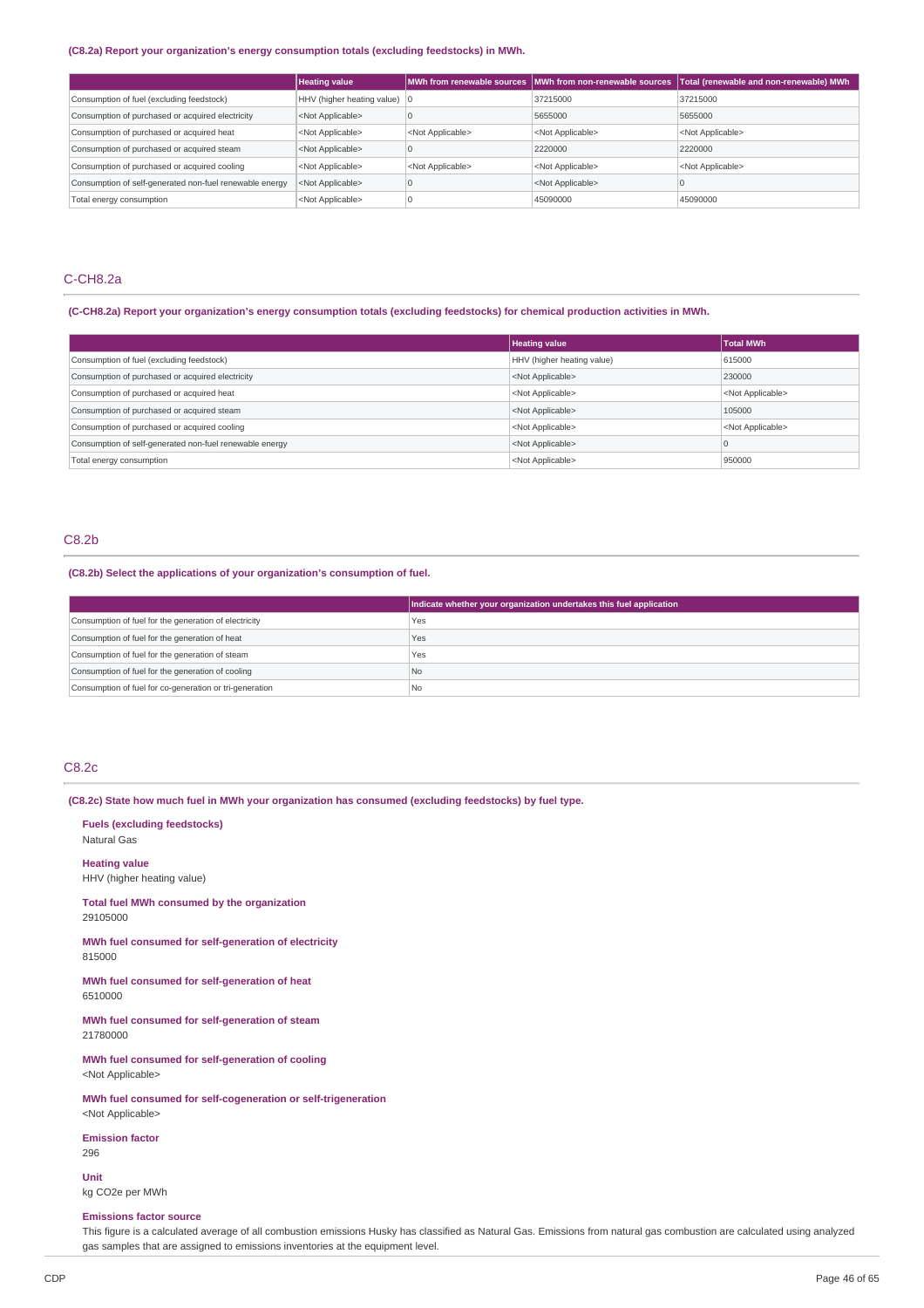#### **Comment**

0

Husky includes both marketable and non-marketable gas in its natural gas fuel category for the purposes of this response.

**Fuels (excluding feedstocks)** Refinery Gas

**Heating value** HHV (higher heating value)

**Total fuel MWh consumed by the organization** 7740000

**MWh fuel consumed for self-generation of electricity**

**MWh fuel consumed for self-generation of heat** 7365000

**MWh fuel consumed for self-generation of steam** 375000

**MWh fuel consumed for self-generation of cooling** <Not Applicable>

**MWh fuel consumed for self-cogeneration or self-trigeneration** <Not Applicable>

**Emission factor** 111

**Unit** kg CO2e per MWh

#### **Emissions factor source**

This figure is a calculated average of all combustion emissions Husky has classified as Refinery Gas. Emissions from refinery gas combustion are calculated using analyzed gas samples that are assigned to emissions inventories at the equipment level.

#### **Comment**

Husky includes all refinery gases that are not natural gas or propane as part of this fuel category for the purposes of this response.

**Fuels (excluding feedstocks)** Diesel

**Heating value** HHV (higher heating value)

**Total fuel MWh consumed by the organization** 278000

**MWh fuel consumed for self-generation of electricity**  $\Omega$ 

**MWh fuel consumed for self-generation of heat** 278000

**MWh fuel consumed for self-generation of steam**

0

296

**MWh fuel consumed for self-generation of cooling** <Not Applicable>

**MWh fuel consumed for self-cogeneration or self-trigeneration** <Not Applicable>

**Emission factor**

**Unit** kg CO2e per MWh

**Emissions factor source** API Compendium Table 4.1

#### **Comment**

In some cases, Husky uses equipment specific diesel emission factors. The value reported is a weighted average value.

**Fuels (excluding feedstocks)** Marine Gas Oil

**Heating value** HHV (higher heating value)

**Total fuel MWh consumed by the organization** 72000

**MWh fuel consumed for self-generation of electricity** 34000

**MWh fuel consumed for self-generation of heat** 16000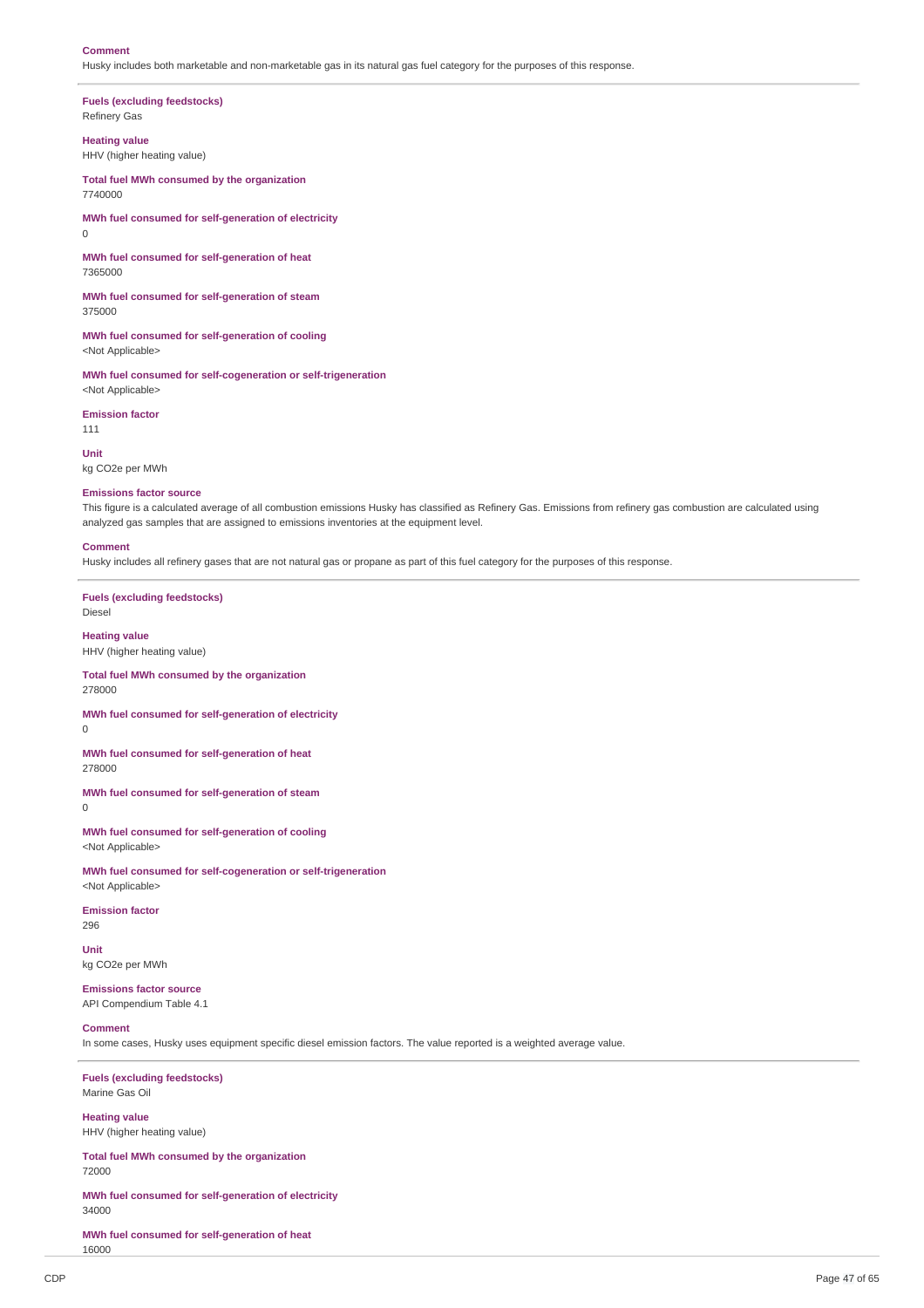### **MWh fuel consumed for self-generation of steam** 22000

### **MWh fuel consumed for self-generation of cooling** <Not Applicable>

#### **MWh fuel consumed for self-cogeneration or self-trigeneration** <Not Applicable>

**Emission factor**

261

# **Unit**

kg CO2e per MWh **Emissions factor source**

WCI Final Essential Requirements of Mandatory Reporting Canada Dec 2011 Table 20-2

# **Comment**

**Fuels (excluding feedstocks)** Propane Liquid

### **Heating value** HHV (higher heating value)

**Total fuel MWh consumed by the organization**

#### 22000

**MWh fuel consumed for self-generation of electricity**  $\Omega$ 

**MWh fuel consumed for self-generation of heat** 22000

**MWh fuel consumed for self-generation of steam**  $\Omega$ 

**MWh fuel consumed for self-generation of cooling** <Not Applicable>

**MWh fuel consumed for self-cogeneration or self-trigeneration** <Not Applicable>

#### **Emission factor** 219

**Unit** kg CO2e per MWh

# **Emissions factor source**

Husky uses emission factors specific to the regulatory reporting requirements of the region. The value reported is a weighted average.

# **Comment**

**Fuels (excluding feedstocks)** Motor Gasoline

# **Heating value**

HHV (higher heating value)

**Total fuel MWh consumed by the organization** 490

**MWh fuel consumed for self-generation of electricity**  $\Omega$ 

**MWh fuel consumed for self-generation of heat** 490

**MWh fuel consumed for self-generation of steam**

0

**MWh fuel consumed for self-generation of cooling** <Not Applicable>

**MWh fuel consumed for self-cogeneration or self-trigeneration** <Not Applicable>

**Emission factor**

254

**Unit** kg CO2e per MWh

#### **Emissions factor source**

Husky uses emission factors specific to the regulatory reporting requirements of the region. The value reported is a weighted average.

**Comment**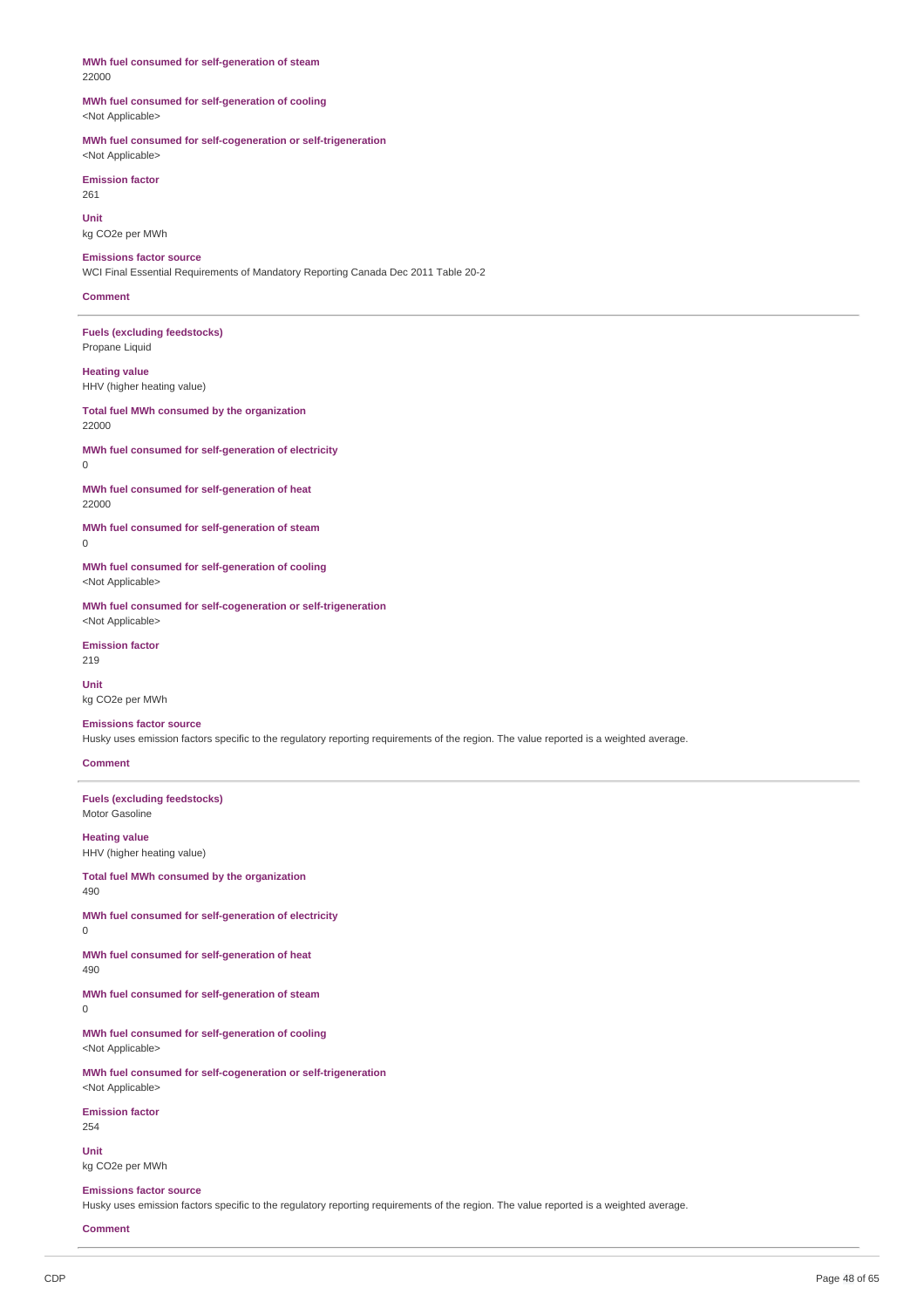(C8.2d) Provide details on the electricity, heat, steam, and cooling your organization has generated and consumed in the reporting year.

|                           | <b>Total Gross generation</b><br>(MWh) | Generation that is consumed by the<br>organization (MWh) | (MWh) | Gross generation from renewable sources Generation from renewable sources that is consumed by the<br>organization (MWh) |
|---------------------------|----------------------------------------|----------------------------------------------------------|-------|-------------------------------------------------------------------------------------------------------------------------|
| Electricity 860000        |                                        | 860000                                                   |       |                                                                                                                         |
| Heat                      | 22270000                               | 22270000                                                 |       |                                                                                                                         |
| Steam                     | 21960000                               | 21960000                                                 |       |                                                                                                                         |
| $\vert$ Cooling $\vert$ 0 |                                        |                                                          |       |                                                                                                                         |

# C-CH8.2d

(C-CH8.2d) Provide details on electricity, heat, steam, and cooling your organization has generated and consumed for chemical production activities.

|                               | Total gross generation (MWh) inside chemicals sector boundary | Generation that is consumed (MWh) inside chemicals sector boundary |  |
|-------------------------------|---------------------------------------------------------------|--------------------------------------------------------------------|--|
| Electricity<br>$\overline{0}$ |                                                               |                                                                    |  |
| Heat                          | 710000                                                        | 710000                                                             |  |
| 245000<br>Steam               |                                                               | 245000                                                             |  |
| Cooling                       | ١O                                                            |                                                                    |  |

# C8.2e

(C8.2e) Provide details on the electricity, heat, steam, and/or cooling amounts that were accounted for at a zero emission factor in the market-based Scope 2 **figure reported in C6.3.**

# **Sourcing method**

Heat/steam/cooling supply agreement

#### **Low-carbon technology type**

Other, please specify (Recycled waste steam)

**Country/region of consumption of low-carbon electricity, heat, steam or cooling** Canada

**MWh consumed accounted for at a zero emission factor** 230000

#### **Comment**

The Lloydminster Ethanol Plant receives low pressure steam from the Husky Lloydminster Upgrader (HLU), which is a waste steam for the HLU.

# C-CH8.3

**(C-CH8.3) Does your organization consume fuels as feedstocks for chemical production activities?** No

# C9. Additional metrics

# C9.1

**(C9.1) Provide any additional climate-related metrics relevant to your business.**

# C-OG9.2a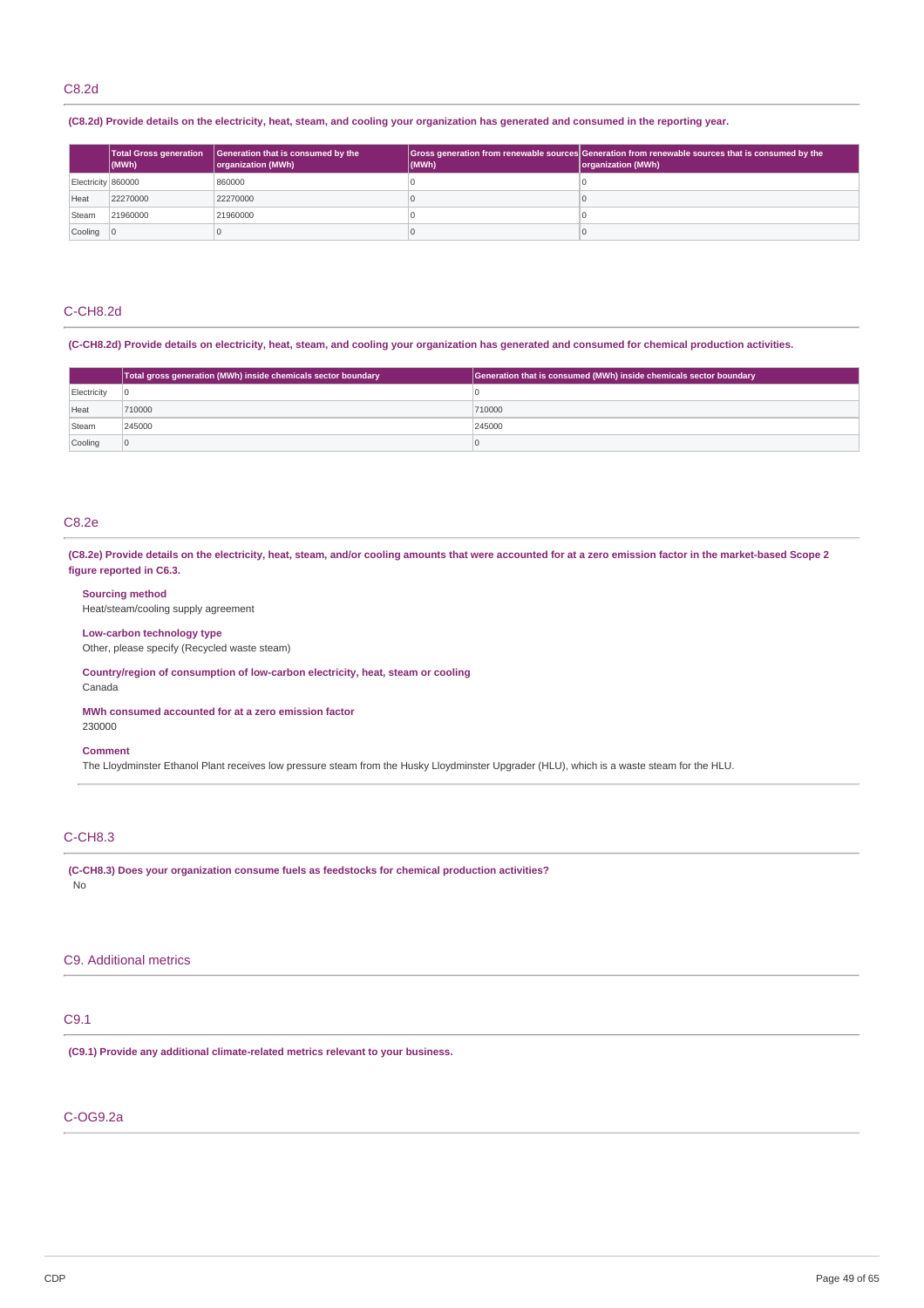#### (C-OG9.2a) Disclose your net liquid and gas hydrocarbon production (total of subsidiaries and equity-accounted entities).

|                                 |                                                                   | In-year net production | <b>Comment</b>                               |
|---------------------------------|-------------------------------------------------------------------|------------------------|----------------------------------------------|
|                                 | Crude oil and condensate, million barrels                         | 20                     | Includes light & medium, and heavy crude oil |
|                                 | Natural gas liquids, million barrels                              |                        | Natural gas liquids includes condensate      |
|                                 | Oil sands, million barrels (includes bitumen and synthetic crude) | $\overline{4}$         |                                              |
| Natural gas, billion cubic feet |                                                                   | 183                    |                                              |

# C-OG9.2b

(C-OG9.2b) Explain which listing requirements or other methodologies you use to report reserves data. If your organization cannot provide data due to legal **restrictions on reporting reserves figures in certain countries, please explain this.**

Husky's oil and gas reserves are estimated in accordance with the standards contained in the Canadian Oil and Gas Evaluation Handbook ("COGEH"), and the reserves data disclosed conforms with the requirements of National Instrument 51-101 Standards of Disclosure for Oil and Gas Activities ("NI 51-101"). All of Husky's oil and gas reserves estimates are prepared by internal qualified reserves evaluation staff using a formalized process for determining, approving and booking reserves.

For the purposes of Husky's NI 51-101 reserves disclosure in the 2019 AIF, Sproule Associates Ltd. ("Sproule"), an independent firm of qualified reserves evaluators, was engaged to conduct a complete audit and review of 100% of Husky's oil and gas reserves estimates. Sproule issued an audit opinion stating that Husky's internally generated proved and probable reserves and net present values based on forecast and constant price assumptions are, in aggregate, reasonable, and have been prepared in accordance with generally accepted oil and gas engineering and evaluation practices as set out in the COGEH. Sproule has also this year executed the Form 51-101F2 attached as Appendix B to the AIF.

The Board of Directors has approved, on the recommendation of the Audit Committee, the content of Husky's disclosure of its reserves data and other oil and gas information. The reserves in C-OG9.2 are Husky's gross reserves, which are the working interest share of reserves before deduction of royalties and without including any royalty interests.

# C-OG9.2c

(C-OG9.2c) Disclose your estimated total net reserves and resource base (million boe), including the total associated with subsidiaries and equity-accounted **entities.**

| $+$ probable reserves (2P)<br>$ $ (million BOE) | <b>Estimated total net proved Estimated total net proved +</b><br>probable + possible reserves<br>(3P) (million BOE) | <b>Estimated net total Comment</b><br><b>resource base</b><br>$ $ (million BOE) |                                                                                                                                                                                                                                                                                            |
|-------------------------------------------------|----------------------------------------------------------------------------------------------------------------------|---------------------------------------------------------------------------------|--------------------------------------------------------------------------------------------------------------------------------------------------------------------------------------------------------------------------------------------------------------------------------------------|
| Row 2105                                        |                                                                                                                      |                                                                                 | Total gross working interest proved plus probable reserves. Resource base is not disclosed externally other than<br>selected properties in the 2019 Investor Day presentation. Disclosure requires descriptions, risks and uncertainties as<br>detailed in the 2019 Investor Day Advisory. |

# C-OG9.2d

(C-OG9.2d) Provide an indicative percentage split for 2P, 3P reserves, and total resource base by hydrocarbon categories.

|                                                        | Net proved + probable<br>reserves (2P) (%) | Net proved + probable + possible Net total resource Comment<br>reserves (3P) (%) | $\vert$ base (%) |                                                                                                                                            |
|--------------------------------------------------------|--------------------------------------------|----------------------------------------------------------------------------------|------------------|--------------------------------------------------------------------------------------------------------------------------------------------|
| Crude oil/ condensate/ natural<br>gas liquids          | 18                                         |                                                                                  |                  | Possible reserves not disclosed. Resource base also not disclosed other than for selected<br>properties in 2019 Investor Day presentation. |
| Natural gas                                            | ᆦ                                          |                                                                                  |                  |                                                                                                                                            |
| Oil sands (includes bitumen and 65<br>synthetic crude) |                                            |                                                                                  |                  |                                                                                                                                            |

# C-OG9.2e

(C-OG9.2e) Provide an indicative percentage split for production, 1P, 2P, 3P reserves, and total resource base by development types.

| <b>Development type</b><br>Other, please specify (Light & Medium Crude Oil) |
|-----------------------------------------------------------------------------|
| In-year net production (%)<br>8                                             |
| Net proved reserves (1P) (%)                                                |

7

**Net proved + probable reserves (2P) (%)**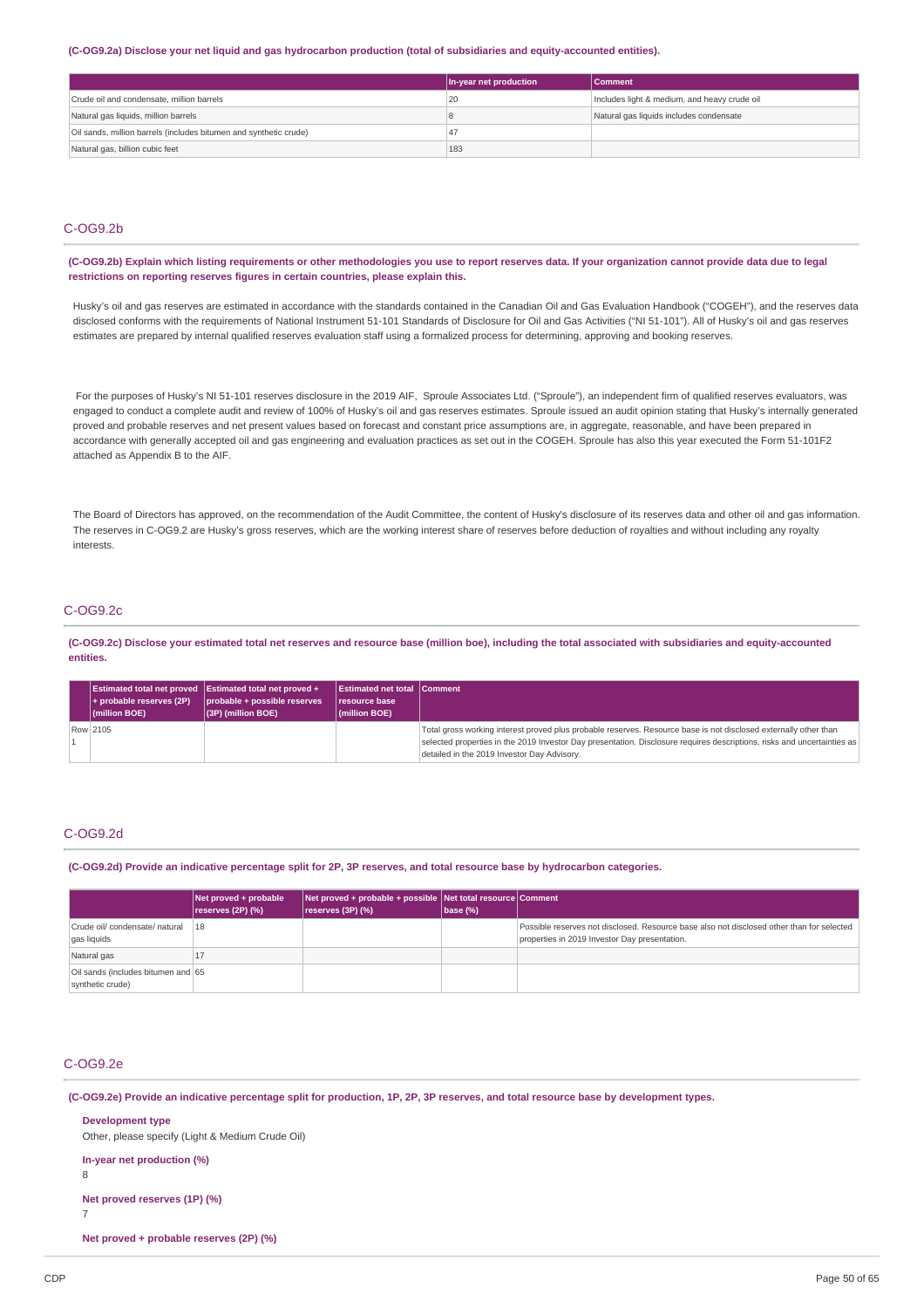### **Net proved + probable + possible reserves (3P) (%)**

#### **Net total resource base (%)**

#### **Comment**

Possible reserves are not disclosed

#### **Development type**

Other, please specify (Heavy Crude Oil)

# **In-year net production (%)**

11

# **Net proved reserves (1P) (%)**

3 **Net proved + probable reserves (2P) (%)**

# 3

**Net proved + probable + possible reserves (3P) (%)**

#### **Net total resource base (%)**

**Comment**

### **Development type** Other, please specify (Bitumen)

# **In-year net production (%)**

44

# **Net proved reserves (1P) (%)**

66

# **Net proved + probable reserves (2P) (%)**

65

### **Net proved + probable + possible reserves (3P) (%)**

**Net total resource base (%)**

### **Comment**

# **Development type**

Other, please specify (Conventional Natural Gas)

# **In-year net production (%)**

29

# **Net proved reserves (1P) (%)**

18

#### **Net proved + probable reserves (2P) (%)** 17

**Net proved + probable + possible reserves (3P) (%)**

### **Net total resource base (%)**

**Comment**

### **Development type** Other, please specify (Natural Gas Liquid)

# **In-year net production (%)**

8

# **Net proved reserves (1P) (%)**

6

# **Net proved + probable reserves (2P) (%)**

6

# **Net proved + probable + possible reserves (3P) (%)**

**Net total resource base (%)**

#### **Comment**

# C-CH9.3a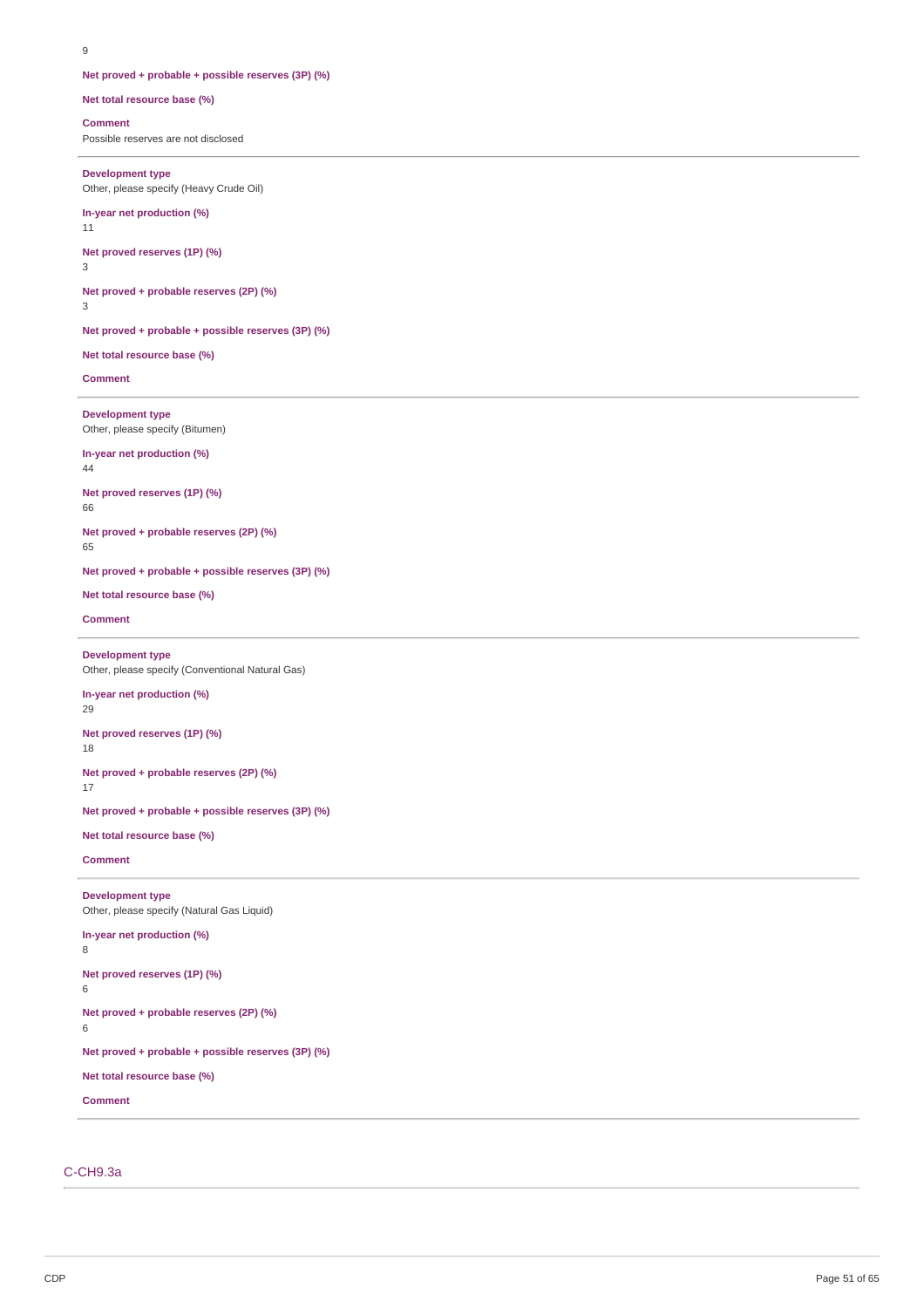**(C-CH9.3a) Provide details on your organization's chemical products.**

| <b>Output product</b><br>Ethanol                                                |
|---------------------------------------------------------------------------------|
| <b>Production (metric tons)</b><br>247580                                       |
| Capacity (metric tons)<br>205000                                                |
| Direct emissions intensity (metric tons CO2e per metric ton of product)<br>0.21 |
| Electricity intensity (MWh per metric ton of product)<br>0.93                   |
| Steam intensity (MWh per metric ton of product)<br>1.27                         |
| Steam/heat recovered (MWh per metric ton of product)                            |
| <b>Comment</b>                                                                  |

# C-OG9.3a

**(C-OG9.3a) Disclose your total refinery throughput capacity in the reporting year in thousand barrels per day.**

|          | Total refinery throughput capacity (Thousand barrels per day) |
|----------|---------------------------------------------------------------|
| Capacity | 308<br>.                                                      |

#### C-OG9.3b

**(C-OG9.3b) Disclose feedstocks processed in the reporting year in million barrels per year.**

|                     | Throughput Comment<br>Million<br>barrels) |                                                                                                                                                                                                                                                                                                                                                                                  |
|---------------------|-------------------------------------------|----------------------------------------------------------------------------------------------------------------------------------------------------------------------------------------------------------------------------------------------------------------------------------------------------------------------------------------------------------------------------------|
| $ $ Oil             | 112.42                                    | Throughput information is from Husky's 2019 Annual Report. Information report is on a net equity basis. Canadian Refining and Upgrading throughput of 108.5 mbbls/day. U.S. Refining<br>throughput of 199.5 mbbls/day. Total throughput of 308.0 mbbls/day * 365 days / 1000 = 112.42 MMbbls                                                                                     |
| Other<br>feedstocks | 1.36                                      | Natural gas is used as feedstock for hydrogen production through steam methane reforming (SMR). Hydrogen is required for hydrotreating and hydrocracking as an integral part of the<br>upgrading and refining operations. 8,169 million standard cubic feet of total natural gas used as SMR feedstock at Husky Downstream facilities / MMBOE MMscf/MMBOE = 1.36<br><b>MMBOE</b> |
| Total               | 113.78                                    | <b>MMBOE</b>                                                                                                                                                                                                                                                                                                                                                                     |

### C-OG9.3c

**(C-OG9.3c) Are you able to break down your refinery products and net production?** No

# C-CE9.6/C-CG9.6/C-CH9.6/C-CN9.6/C-CO9.6/C-EU9.6/C-MM9.6/C-OG9.6/C-RE9.6/C-ST9.6/C-TO9.6/C-TS9.6

**(C-CE9.6/C-CG9.6/C-CH9.6/C-CN9.6/C-CO9.6/C-EU9.6/C-MM9.6/C-OG9.6/C-RE9.6/C-ST9.6/C-TO9.6/C-TS9.6) Does your organization invest in research and development (R&D) of low-carbon products or services related to your sector activities?**

|         | Investment in low-carbon R&D | Comment                                                                                                                               |
|---------|------------------------------|---------------------------------------------------------------------------------------------------------------------------------------|
| $Row_1$ | 'Yes                         | Husky is currently investing in CO2 capture. This technology has been piloted at Husky's Pike Peak South thermal facility since 2016. |

# C-CH9.6a

(C-CH9.6a) Provide details of your organization's investments in low-carbon R&D for chemical production activities over the last three years.

Technology area Stage of development in the reporting year Average % of total R&D investment over the last 3 years R&D investment figure in the reporting year (optional) Comment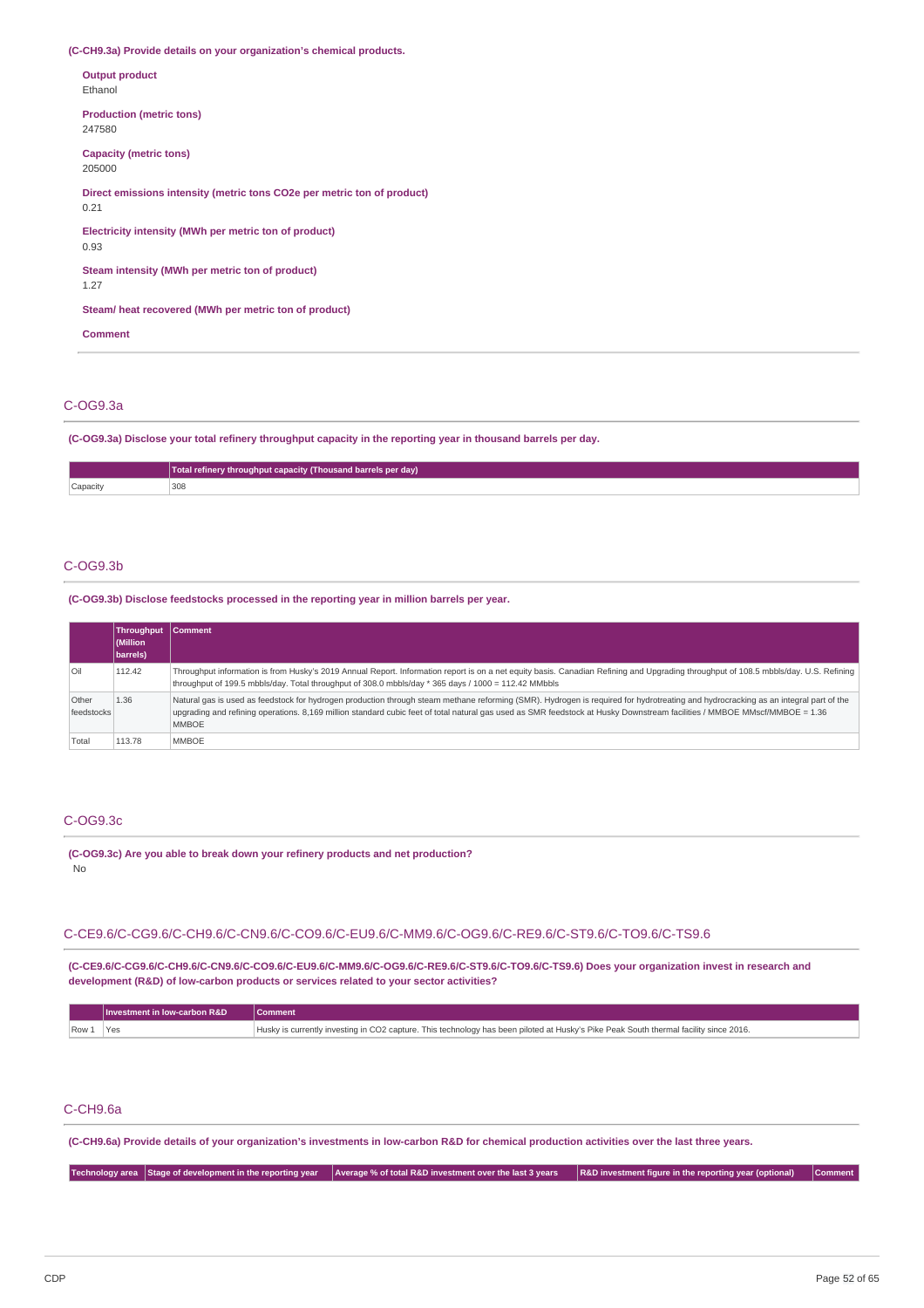# C-CO9.6a/C-EU9.6a/C-OG9.6a

# (C-CO9.6a/C-EU9.6a/C-OG9.6a) Provide details of your organization's investments in low-carbon R&D for your sector activities over the last three years.

| <b>Technology area</b>                                                                                    | <b>Stage of</b><br>development total R&D<br>l in the<br>reporting<br>vear | Average % of<br>linvestment over<br>the last 3 years | <b>R&amp;D investment Comment</b><br>figure in the<br>reporting year<br>(optional) |                                                                                                                                                                                                                                                                                                                                                                                                          |
|-----------------------------------------------------------------------------------------------------------|---------------------------------------------------------------------------|------------------------------------------------------|------------------------------------------------------------------------------------|----------------------------------------------------------------------------------------------------------------------------------------------------------------------------------------------------------------------------------------------------------------------------------------------------------------------------------------------------------------------------------------------------------|
| Carbon capture and<br>storage/utilisation<br>CO <sub>2</sub> capture                                      | Pilot<br>demonstration                                                    | ≤20%                                                 | 2200000                                                                            | This investment was made to facilitate upscale of CO2 capture technology from 0.5TPD to 30TPD capture. Plant became<br>operational in Dec, 2019. The average percentage of R&D represents the share of investment in low carbon R&D. Husky did<br>not report total R&D until the 2019 reporting year. This figure can be found in the Company's ESG report.                                              |
| Carbon capture and<br>storage/utilisation<br>CO2 capture and liquefaction                                 | Small scale<br>commercial<br>deployment                                   | 21-40%                                               | 4313200                                                                            | Facility was originally developed as a pilot in 2011. This investment represents expense to operate the CO2 liquefaction. The<br>average percentage of R&D represents the share of investment in low carbon R&D. Husky did not report total R&D until the<br>2019 reporting year. This figure can be found in the Company's ESG report.                                                                  |
| Enhanced Oil Recovery (EOR) Pilot<br>techniques                                                           | demonstration                                                             | 21-40%                                               | 16229000                                                                           | Husky has four operational EOR pilot schemes with varying geological characteristics. The average percentage of R&D<br>represents the share of investment in low carbon R&D. Husky did not report total R&D until the 2019 reporting year. This<br>figure can be found in the Company's ESG report.                                                                                                      |
| Other energy efficiency<br>measures in the oil and gas<br>value chain<br><b>SAGD SOR AI Optimization</b>  | Small scale<br>commercial<br>deployment                                   | < 20%                                                | 1800000                                                                            | Husky has been working to develop a tool to utilize machine learning and artificial intelligence models to improve steam oil<br>ratios and optimize performance at its thermal facilities. The average percentage of R&D represents the share of investment<br>in low carbon R&D. Husky did not report total R&D until the 2019 reporting year. This figure can be found in the Company's<br>ESG report. |
| Other, please specify (HDR<br>technology development for<br>partial upgrading to reduce<br>diluent usage) | Pilot<br>demonstration                                                    | 21-40%                                               | 1779398                                                                            | HDR technology development for partial upgrading to reduce diluent usage. The average percentage of R&D represents the<br>share of investment in low carbon R&D. Husky did not report total R&D until the 2019 reporting year. This figure can be found<br>in the Company's ESG report.                                                                                                                  |
| Enhanced Oil Recovery (EOR)<br>techniques                                                                 | Pilot<br>demonstration                                                    | < 20%                                                | 392324                                                                             | Non-condensable gas injection pilot for partial pressure maintenance and steam-oil ratio reduction. The average percentage<br>of R&D represents the share of investment in low carbon R&D. Husky did not report total R&D until the 2019 reporting year.<br>This figure can be found in the Company's ESG report.                                                                                        |
| Enhanced Oil Recovery (EOR)<br>techniques                                                                 | Applied<br>research and<br>development                                    | < 20%                                                | 250000                                                                             | Solvent steam additives laboratory testing for reducing steam usage. The average percentage of R&D represents the share<br>of investment in low carbon R&D. Husky did not report total R&D until the 2019 reporting year. This figure can be found in the<br>Company's ESG report.                                                                                                                       |

# C-OG9.7

(C-OG9.7) Disclose the breakeven price (US\$/BOE) required for cash neutrality during the reporting year, i.e. where cash flow from operations covers CAPEX and **dividends paid/ share buybacks.**

37

# C-OG9.8

**(C-OG9.8) Is your organization involved in the sequestration of CO2?** Yes

# C-OG9.8a

(C-OG9.8a) Provide, in metric tons CO2, gross masses of CO2 transferred in and out of the reporting organization (as defined by the consolidation basis).

|                                | CO2 transferred – reporting year (metric tons CO2) |
|--------------------------------|----------------------------------------------------|
| CO <sub>2</sub> transferred in |                                                    |
| CO2 transferred out            |                                                    |

# C-OG9.8b

(C-OG9.8b) Provide gross masses of CO2 injected and stored for the purposes of CCS during the reporting year according to the injection and storage pathway.

| Injection and storage pathway                                                    | Injected CO2 (metric   | Percentage of injected CO2 intended for long-term | <b>Near in which</b>  | Cumulative CO2 injected and stored |
|----------------------------------------------------------------------------------|------------------------|---------------------------------------------------|-----------------------|------------------------------------|
|                                                                                  | tons CO <sub>2</sub> ) | $ $ (>100 year) storage                           | injection began       | ( <i>I</i> metric tons CO2)        |
| CO2 used for enhanced oil recovery (EOR) or enhanced 63149<br>gas recovery (EGR) |                        |                                                   | <b>January 1 2008</b> | 703639                             |

# C-OG9.8c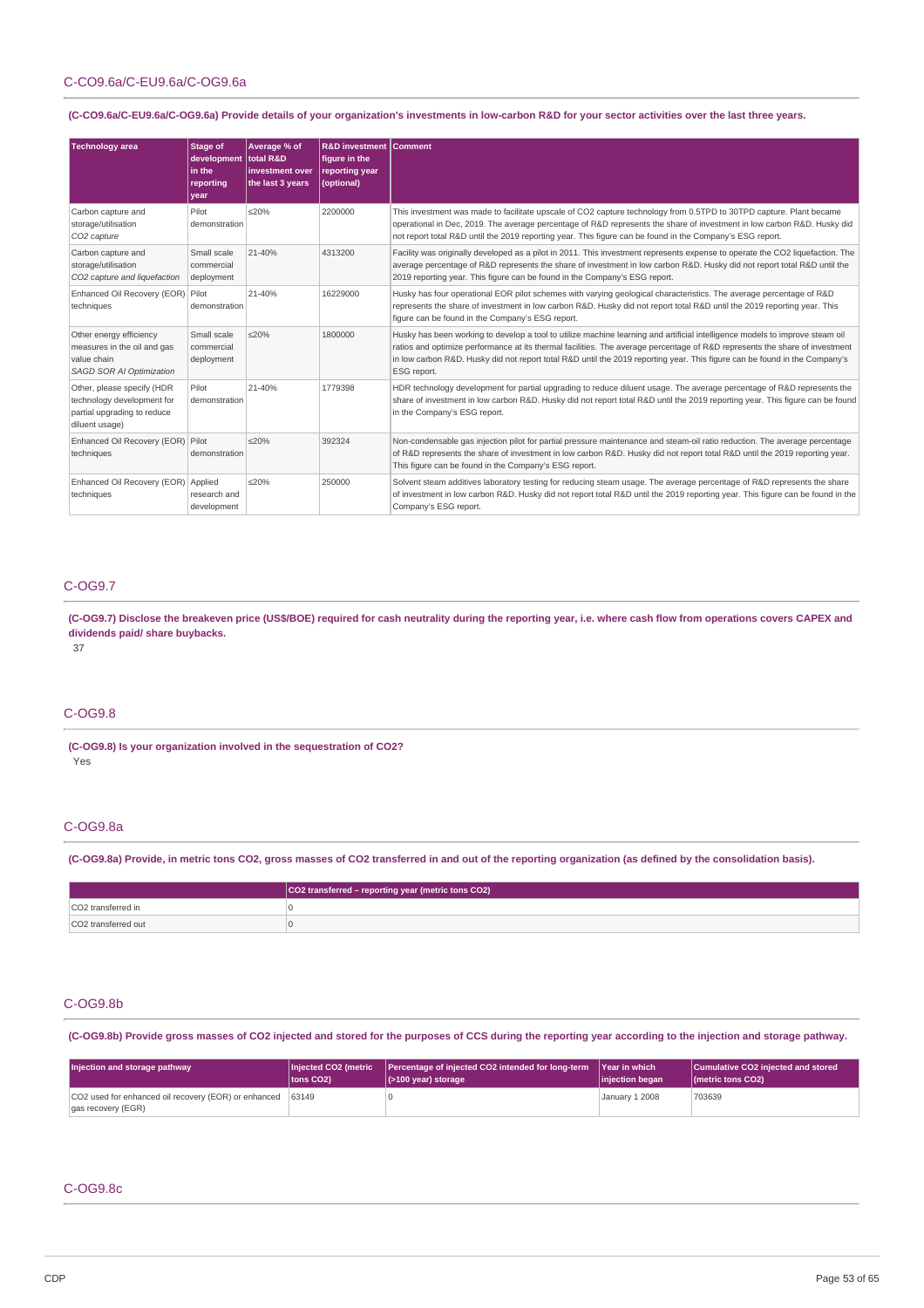#### (C-OG9.8c) Provide clarification on any other relevant information pertaining to your activities related to transfer and sequestration of CO2.

Husky is not currently operating a dedicated carbon capture and sequestration project. However, its CO2 EOR activities do result in partial retention and storage of carbon dioxide during and following operation.

Husky injects CO2 into several reservoirs in the Lloydminster area of Saskatchewan for the purposes of enhanced oil recovery. While some CO2 is retained, this activity is cyclic and not specifically designed to store CO2 in the formation. There is no assurance of long-term storage implied. As understanding of the reservoir response increases, Husky will be able to determine storage and retention capacity of the formation.

### C10. Verification

### C10.1

**(C10.1) Indicate the verification/assurance status that applies to your reported emissions.**

|                                          | Verification/assurance status                          |
|------------------------------------------|--------------------------------------------------------|
| Scope 1                                  | Third-party verification or assurance process in place |
| Scope 2 (location-based or market-based) | Third-party verification or assurance process in place |
| Scope 3                                  | No third-party verification or assurance               |

# C10.1a

(C10.1a) Provide further details of the verification/assurance undertaken for your Scope 1 emissions, and attach the relevant statements.

**Verification or assurance cycle in place** Annual process

### **Status in the current reporting year**

Underway but not complete for reporting year – previous statement of process attached

**Type of verification or assurance** Limited assurance

**Attach the statement** ESG Report 2019.pdf

**Page/ section reference** pp. 49 - 50

**Relevant standard** ISAE3000

**Proportion of reported emissions verified (%)** 100

# C10.1b

(C10.1b) Provide further details of the verification/assurance undertaken for your Scope 2 emissions and attach the relevant statements.

**Scope 2 approach** Scope 2 location-based

**Verification or assurance cycle in place** Annual process

**Status in the current reporting year** Underway but not complete for reporting year – previous statement of process attached

**Type of verification or assurance** Limited assurance

**Attach the statement** ESG Report 2019.pdf

**Page/ section reference** pp. 49 - 50

**Relevant standard** ISAE3000

**Proportion of reported emissions verified (%)** 100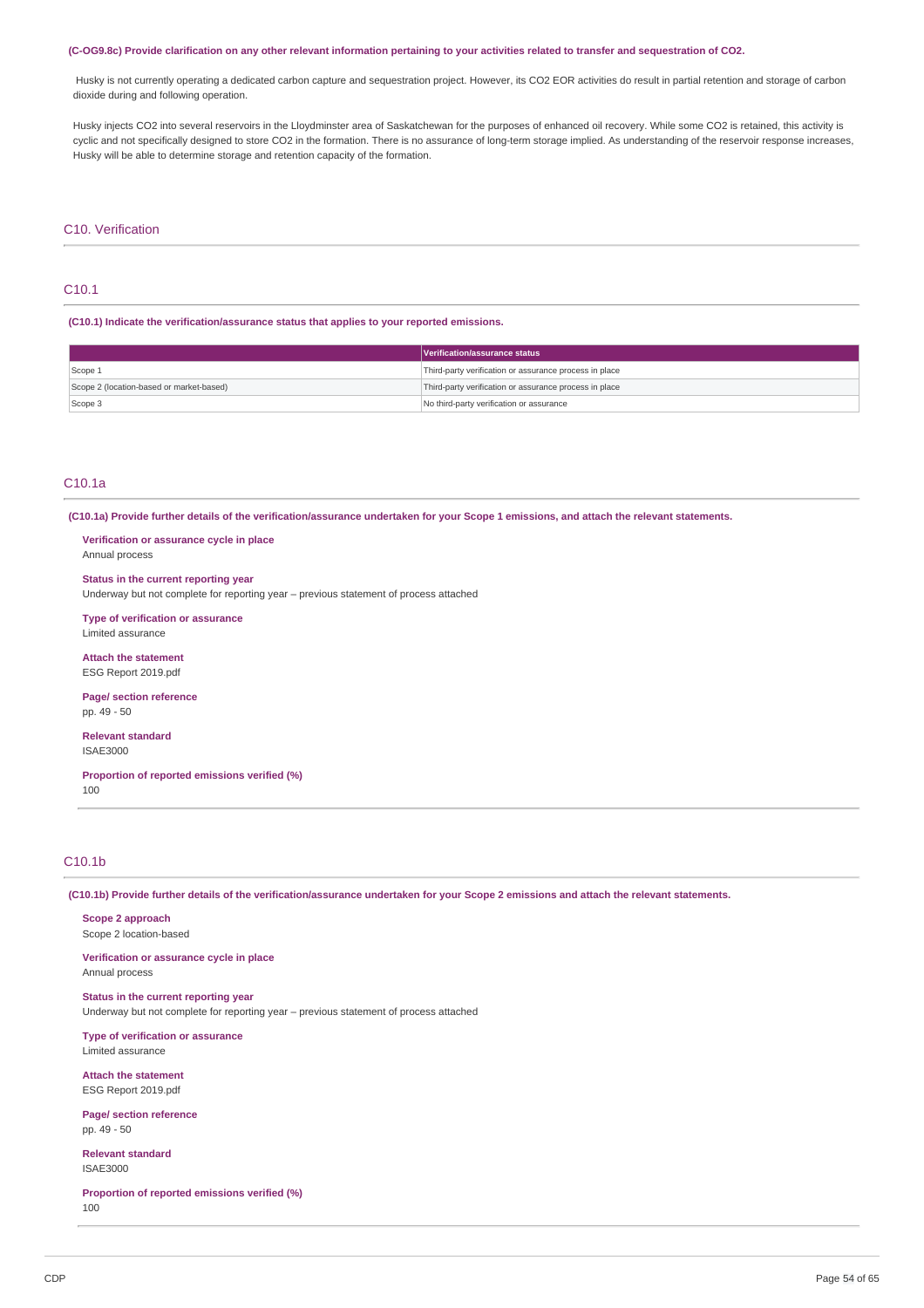# C10.2

(C10.2) Do you verify any climate-related information reported in your CDP disclosure other than the emissions figures reported in C6.1, C6.3, and C6.5? Yes

# C10.2a

(C10.2a) Which data points within your CDP disclosure have been verified, and which verification standards were used?

| <b>Disclosure</b>                 |             |                  | Data verified Verification Please explain                                                                                                                                   |
|-----------------------------------|-------------|------------------|-----------------------------------------------------------------------------------------------------------------------------------------------------------------------------|
| l module                          |             | standard         |                                                                                                                                                                             |
| verification<br><b>relates to</b> |             |                  |                                                                                                                                                                             |
|                                   |             |                  |                                                                                                                                                                             |
| C8. Energy                        | Energy      | <b>ISAE 3000</b> | Husky publishes our total energy use (GJ) with limited assurance.                                                                                                           |
|                                   | consumption |                  |                                                                                                                                                                             |
| C4. Targets                       | Progress    |                  | ISO14064-3 For facilities that are governed by the Alberta Carbon Competitiveness Incentive regulation and Saskatchewan Management and Reduction of Greenhouse Gases        |
| and                               | against     |                  | Regulations, verification work is in relation to a baseline year for the purposes of evaluating progress towards emissions reduction obligations. For facilities (Minnedosa |
| performance                       | emissions   |                  | Ethanol Plant) that are regulated under the federal Output-Based Pricing System (OBPS Regulations), under the Federal Greenhouse Gas Pollution Pricing Act                  |
|                                   | reduction   |                  | (GGPPA).                                                                                                                                                                    |
|                                   | target      |                  |                                                                                                                                                                             |

# C11. Carbon pricing

# C11.1

(C11.1) Are any of your operations or activities regulated by a carbon pricing system (i.e. ETS, Cap & Trade or Carbon Tax)? Yes

# C11.1a

**(C11.1a) Select the carbon pricing regulation(s) which impacts your operations.** Alberta Carbon Competitive Incentive Regulation (CCIR) – ETS BC carbon tax Canada federal fuel charge Canada federal Output Based Pricing System (OBPS) - ETS Newfoundland and Labrador carbon tax Saskatchewan OBPS - ETS Other carbon tax, please specify (Alberta Carbon Tax)

# C11.1b

**(C11.1b) Complete the following table for each of the emissions trading schemes you are regulated by.**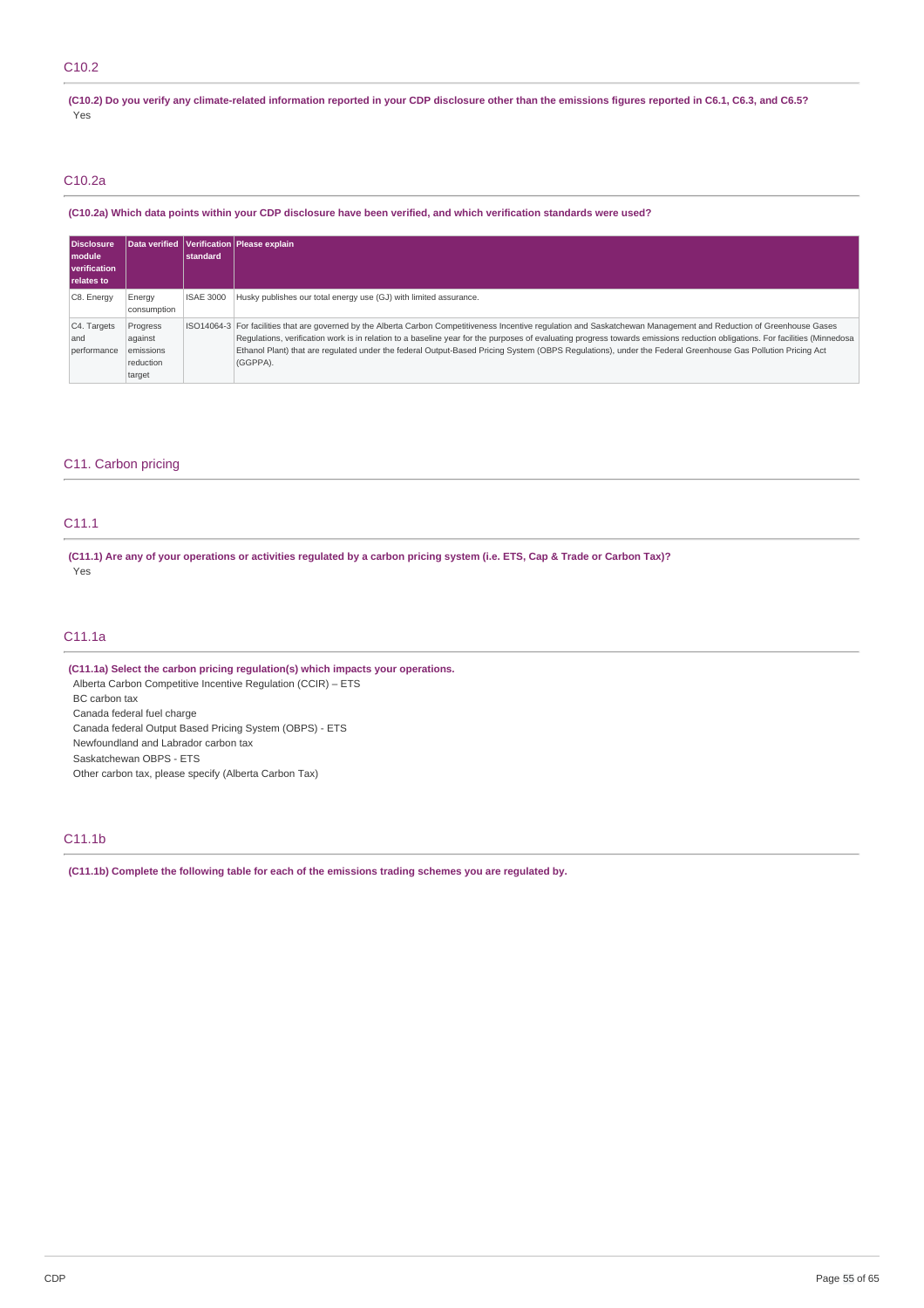#### **Alberta Carbon Competitive Incentive Regulation (CCIR) – ETS**

**% of Scope 1 emissions covered by the ETS** 5.45

**% of Scope 2 emissions covered by the ETS** 6.21

**Period start date** January 1 2019

**Period end date**

December 31 2019

**Allowances allocated** 1752305

**Allowances purchased** 521781

**Verified Scope 1 emissions in metric tons CO2e** 2274087

**Verified Scope 2 emissions in metric tons CO2e** 118899

# **Details of ownership**

Other, please specify (Operated and owned outright or jointly)

*Sunrise: 50% ownership with BP Tucker: 100% Husky ownership*

#### **Comment**

Husky's Sunrise and Tucker thermal projects were subject to Alberta's CCIR in 2019. Both facilities exceeded their output-based allocation limit in 2019 and used a combination of compliance fund and offset/EPC credit purchases.

### **Canada federal OBPS - ETS**

**% of Scope 1 emissions covered by the ETS** 0.24

**% of Scope 2 emissions covered by the ETS**

0

**Period start date** January 1 2019

**Period end date** December 31 2019

**Allowances allocated** 52281

**Allowances purchased**

23302

**Verified Scope 1 emissions in metric tons CO2e** 75583

**Verified Scope 2 emissions in metric tons CO2e**

### **Details of ownership**

Other, please specify (Operated and owned outright or jointly)

**Comment**

Verification of Scope 1 data underway. The facility included in the federal Output-Based Pricing System is the Minnedosa Ethanol Plant.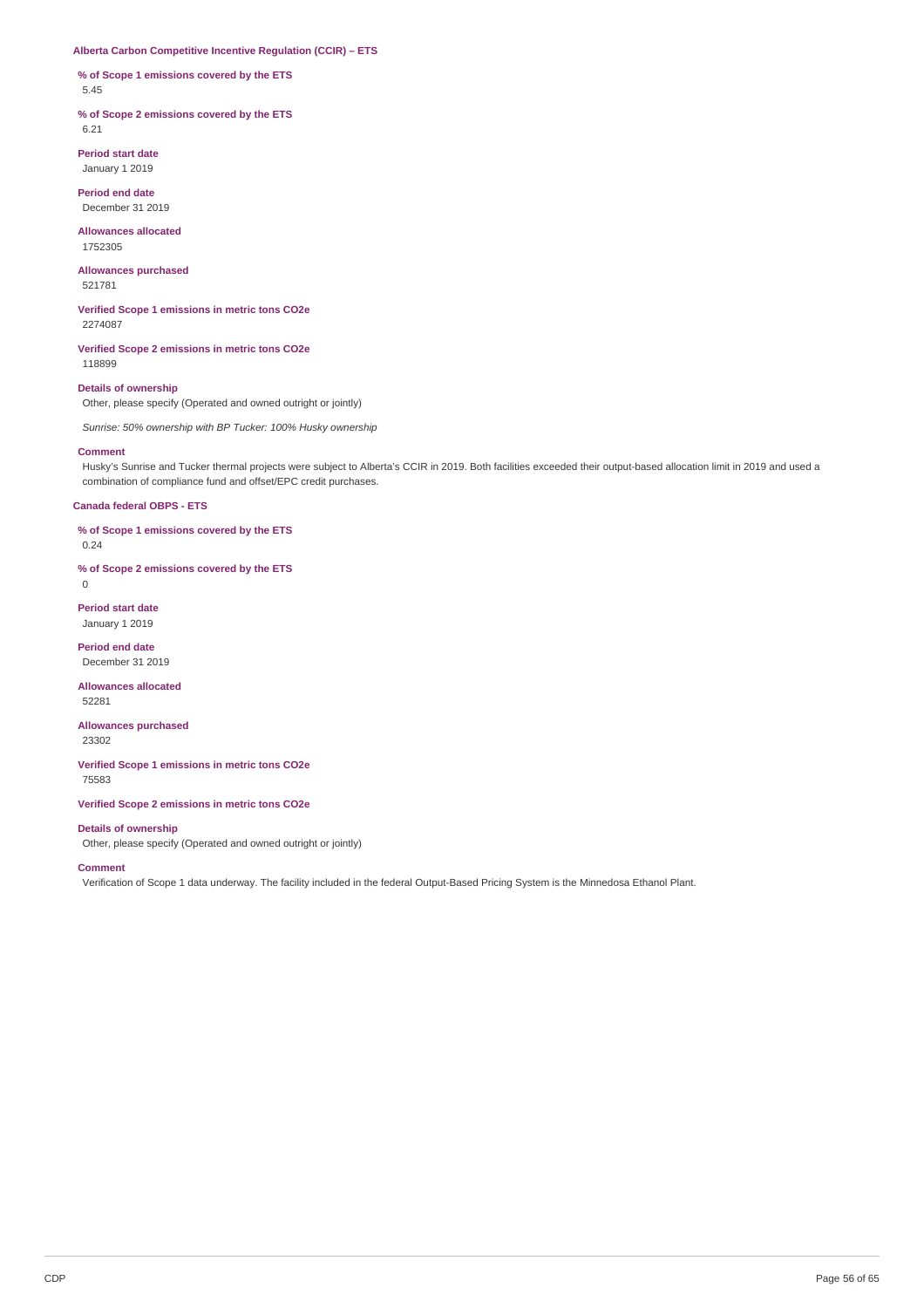#### **Saskatchewan OBPS - ETS**

### **% of Scope 1 emissions covered by the ETS** 1.55

**% of Scope 2 emissions covered by the ETS**

 $\Omega$ 

**Period start date** January 1 2019

**Period end date** December 31 2019

**Allowances allocated** 2364256

**Allowances purchased**

148257

**Verified Scope 1 emissions in metric tons CO2e** 2490048

**Verified Scope 2 emissions in metric tons CO2e**

#### **Details of ownership**

Other, please specify (Operated and owned outright or jointly)

#### **Comment**

The allocations are purchased allowances and are estimated based on the facility-specific baseline applications under the SK output-based performance standards which are pending approval from the SK Ministry of Environment. The payments/credits for 2019 facility performance will be paid/issued as part of the 2021 reporting cycle as per SK output-based performance standards. Facilities included in the SK output-based performance standards include the Lloydminster Upgrader, Lloydminster Ethanol Plant, and the Bolney, Paradise Hill, Pikes Peak South, Rush Lake, Sandall, and Vawn thermal plants.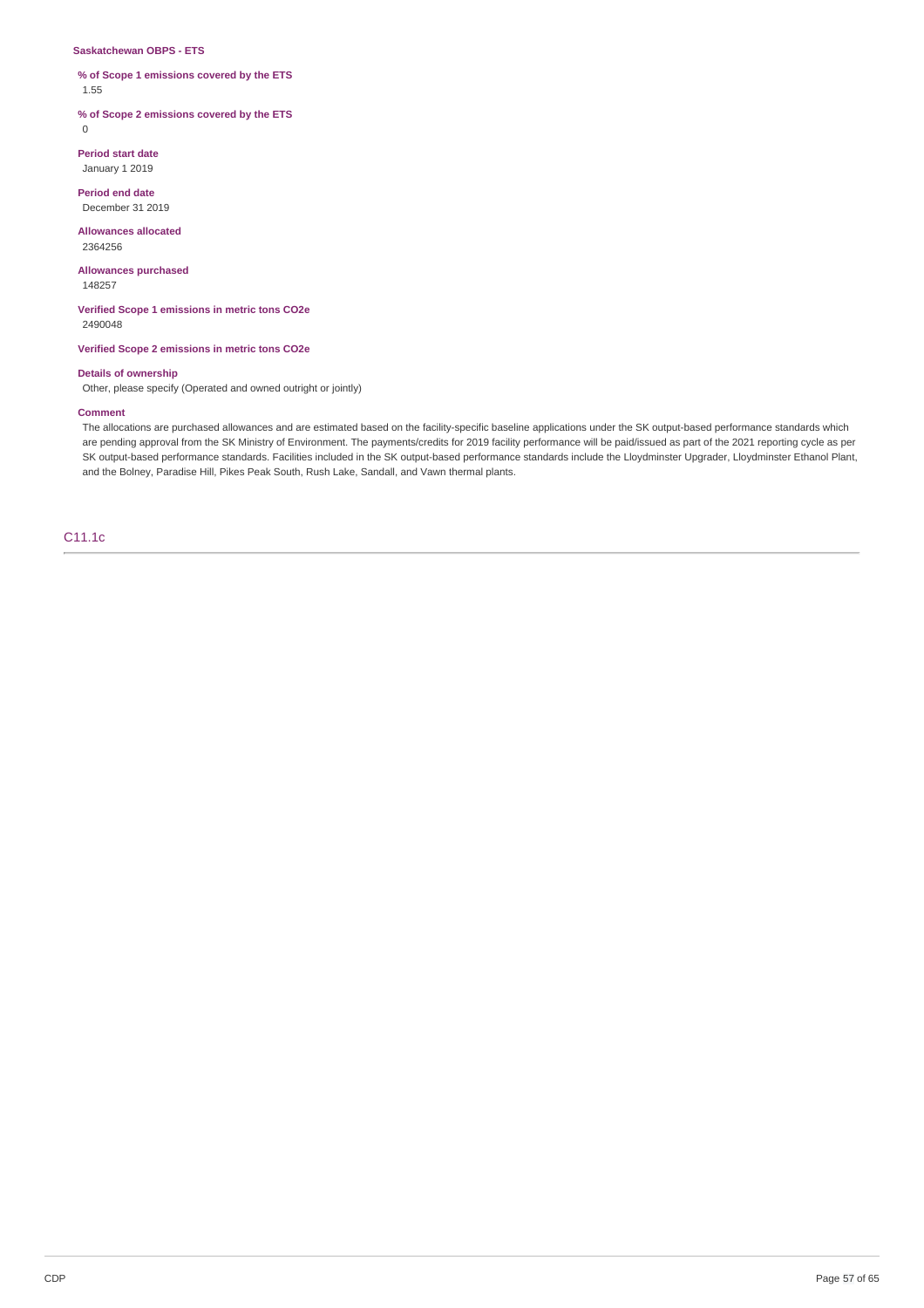#### **(C11.1c) Complete the following table for each of the tax systems you are regulated by.**

### **BC carbon tax**

**Period start date** January 1 2019

**Period end date** December 31 2019

**% of total Scope 1 emissions covered by tax** 0.29

**Total cost of tax paid** 550740

**Comment** BC fuel levy.

### **Canada federal fuel charge**

**Period start date** April 1 2019

**Period end date** December 31 2019

**% of total Scope 1 emissions covered by tax** 2.33

**Total cost of tax paid** 249000

**Comment** Federal Fuel Levy imposed as of April 1, 2019.

**Newfoundland and Labrador carbon tax**

**Period start date**

January 1 2019

**Period end date** December 31 2019

**% of total Scope 1 emissions covered by tax** 0.58

**Total cost of tax paid** 1258325

**Comment** Newfoundland and Labrador Fuel Levy

#### **Other carbon tax, please specify**

**Period start date** January 1 2019

**Period end date** May 29 2019

**% of total Scope 1 emissions covered by tax** 0.39

**Total cost of tax paid** 1423929

#### **Comment**

AB Carbon Tax. Alberta Fuel levy was rescinded effective May 29, 2019. Federal Fuel levy not in effect until Jan 1, 2020.

# C11.1d

(C11.1d) What is your strategy for complying with the systems you are regulated by or anticipate being regulated by?

Husky seeks to reduce emissions at its facilities through improved energy and emissions management and generation of carbon offsets, and offsets the balance of compliance obligations through the use of emissions performance credits, purchases of project-based carbon offsets, and purchases of technology fund credits

# C11.2

**(C11.2) Has your organization originated or purchased any project-based carbon credits within the reporting period?** Yes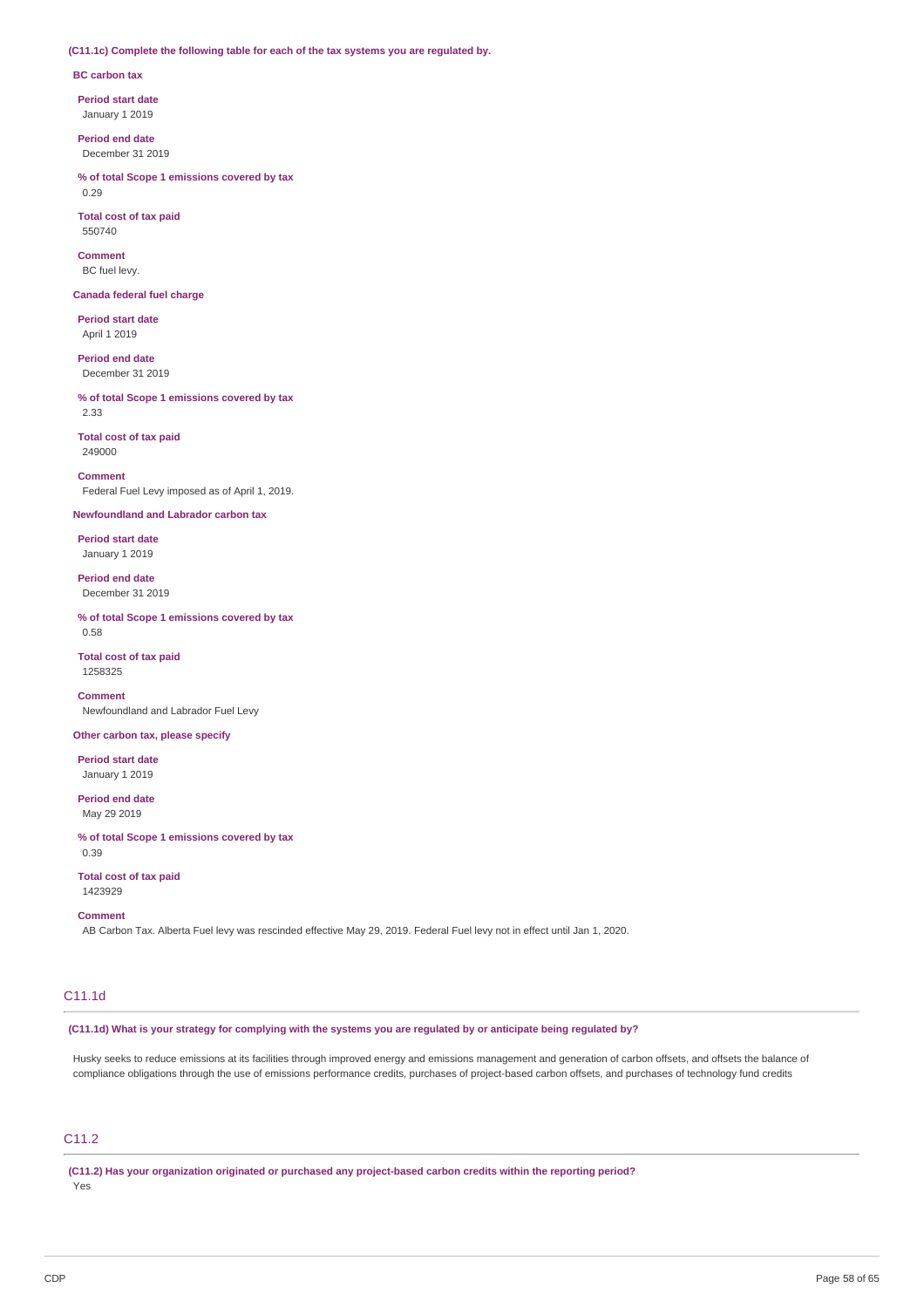(C11.2a) Provide details of the project-based carbon credits originated or purchased by your organization in the reporting period.

**Credit origination or credit purchase** Credit origination

**Project type**

Methane avoidance

#### **Project identification**

Husky has almost 100 methane reduction projects capable of generating offset credits in Alberta. These projects are either high-to-low bleed conversions or device electrification (solar). All projects are located on natural gas wellsites. In past years these projects have prevented emissions of 12,000-15,000 tonnes CO2e per year. Verification of 2019 volumes are ongoing. Numbers of credits (metric tons CO2e) for 2019 are not yet confirmed, however, it is conservatively estimated they will be at least 5,000 tonnes

#### **Verified to which standard**

Other, please specify (Alberta Standard for Validation, Verification, and Audit)

**Number of credits (metric tonnes CO2e)**

5000

**Number of credits (metric tonnes CO2e): Risk adjusted volume** 5000

**Credits cancelled**

No

**Purpose, e.g. compliance** Compliance

# C11.3

**(C11.3) Does your organization use an internal price on carbon?** Yes

### C11.3a

**(C11.3a) Provide details of how your organization uses an internal price on carbon.**

**Objective for implementing an internal carbon price**

Navigate GHG regulations Stakeholder expectations Change internal behavior Drive energy efficiency Stress test investments Supplier engagement

#### **GHG Scope**

Scope 1 Scope 2

**Application**

Upstream and Downstream Canadian operations

**Actual price(s) used (Currency /metric ton)**

50

#### **Variance of price(s) used**

Husky employs a geographically differentiated shadow price that is sensitive to the realistic pricing assumptions of each jurisdiction in which it operates. For Canada, this results in an evolutionary pricing model that is based on the proposed Pan-Canadian Climate Framework, which calls for annual escalating prices approaching \$50/tonne by 2022. The starting point for this pricing varies by province based on the carbon pricing regulations currently in place.

#### **Type of internal carbon price**

Shadow price

#### **Impact & implication**

Husky uses an internal price on carbon to evaluate projects in jurisdictions where there is a regulatory compliance obligation for GHG emissions or where there is a reasonable expectation that additional material compliance obligations will be implemented in the near to mid-term. The Company considers both the cost and value of GHGs; for example, Husky places a value on CO2 as a means to enhance heavy oil production. Husky has evaluated investments in energy efficiency at the Sunrise and Tucker thermal facilities using internal carbon pricing in line with current and proposed regulations of \$30 per tonne, escalating to \$50 per tonne by 2022 to determine additional sensitivity for the projects.

### C12. Engagement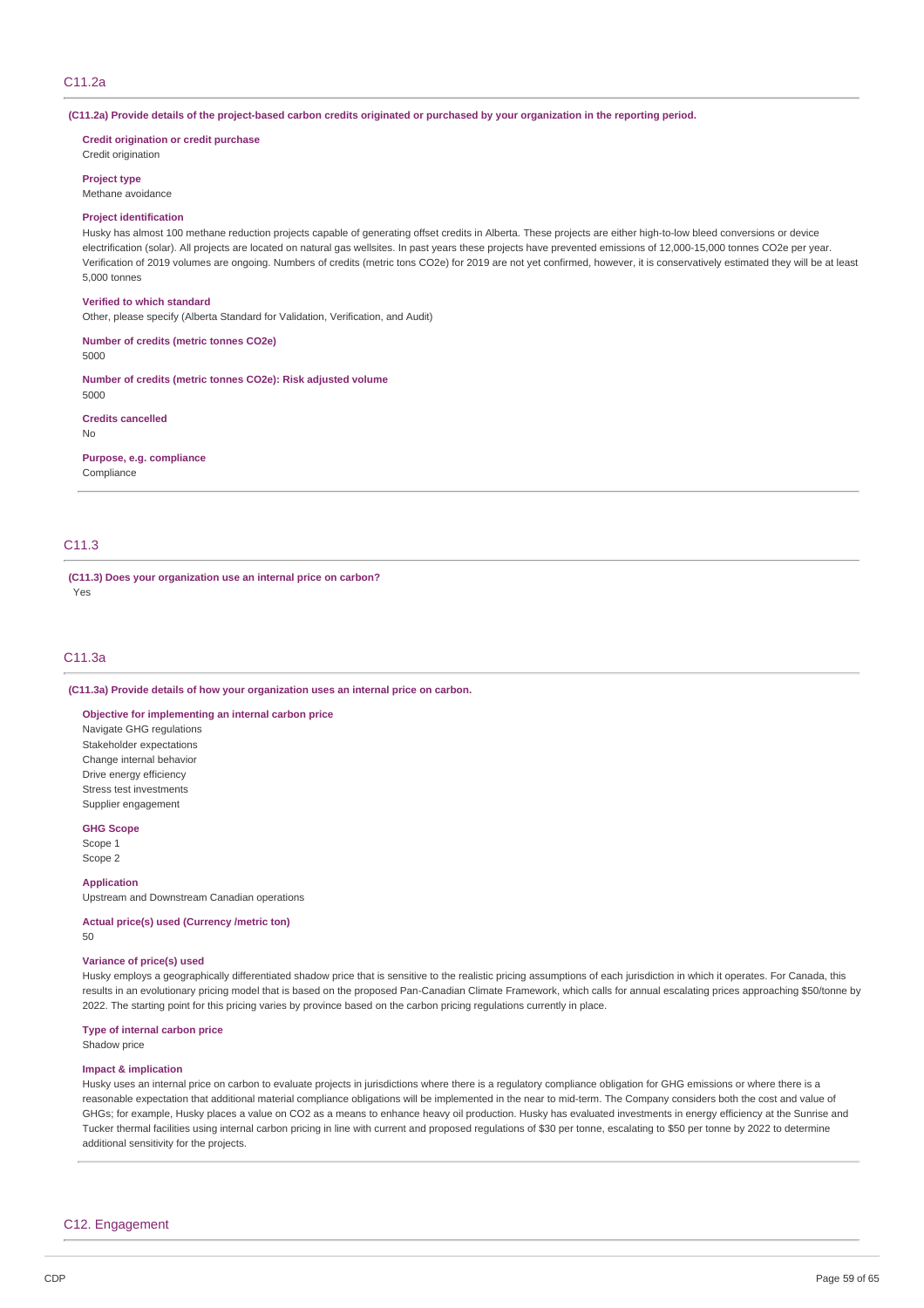### C12.1

#### **(C12.1) Do you engage with your value chain on climate-related issues?**

Yes, our suppliers

Yes, other partners in the value chain

# C12.1a

#### **(C12.1a) Provide details of your climate-related supplier engagement strategy.**

#### **Type of engagement**

Compliance & onboarding

### **Details of engagement**

Included climate change in supplier selection / management mechanism

#### **% of suppliers by number**

100

#### **% total procurement spend (direct and indirect)**

4.96

#### **% of supplier-related Scope 3 emissions as reported in C6.5**

#### **Rationale for the coverage of your engagement**

All new trades payable suppliers are required to respond to a series of questions in the supplier pre-qualification questionnaire. In this questionnaire, suppliers are asked specific questions regarding their disclosure of climate related information. Additionally, they are asked if they comply with all applicable environmental laws and regulations, which include climate-related regulations, within their jurisdiction.

#### **Impact of engagement, including measures of success**

Impact: Suppliers are aware that Husky is interested in their climate risks disclosure. Measure of success: New trades payable suppliers to complete the questionnaire.

#### **Comment**

100% of new suppliers onboarded in 2019. 4.96% = 2019 new supplier spend & suppliers onboarded in 2019, over 2019's total procurement spend.

#### **Type of engagement**

Engagement & incentivization (changing supplier behavior)

#### **Details of engagement**

Other, please specify (Emissions reduction initiative)

#### **% of suppliers by number**

18.8

#### **% total procurement spend (direct and indirect)**

63

# **% of supplier-related Scope 3 emissions as reported in C6.5**

#### **Rationale for the coverage of your engagement**

In 2016, Husky joined the SmartWay Transport Partnership. This collaboration is designed to help businesses reduce fuel costs while transporting goods in the cleanest, most efficient way possible. SmartWay works with freight carriers and shippers that are committed to benchmarking their operations, tracking their fuel consumption and improving their annual performance. While not all Husky suppliers are SmartWay members, as the program grows, Husky anticipates further fuel efficiency and cost improvements in the supply chain. By joining SmartWay, Husky is signalling a commitment to clean freight to its suppliers.

#### **Impact of engagement, including measures of success**

Impact: Husky's Canadian Products Marketing business unit participates to drive fuel cost reductions, contributing to improved efficiency. Measure of success: Onboarded additional carriers. Tracked total tonne-kilometers driven and emissions by Canadian Products Marketing's Downstream operations carriers to measure year-on-year performance.

#### **Comment**

18.8% = SmartWay-registered carriers for Canadian Products Marketing Light and Heavy Oil freight services (Six carriers out of 32 total). 63% = Total 2019 spend on SmartWay carriers over total procurement spend on Canadian Products Marketing Light and Heavy Oil.

# C12.1d

**(C12.1d) Give details of your climate-related engagement strategy with other partners in the value chain.**

Husky engages with its JV partners on large projects through JV committees that discuss numerous issues, including GHG emissions. Specifically, Husky and BP collaborate on GHG issues related to BP-Husky Refining LLC and the Sunrise Energy Project with the aim of achieving compliance strategy consensus. Husky prioritizes GHG engagement with value chain partners where there is a major risk posed by exposure to climate-related issues such as regulatory changes. Success is measured through financial indicators, including performance against carbon-related fee targets for facilities that fall under a regulatory scheme that includes a compliance cost for carbon emissions.

### C12.3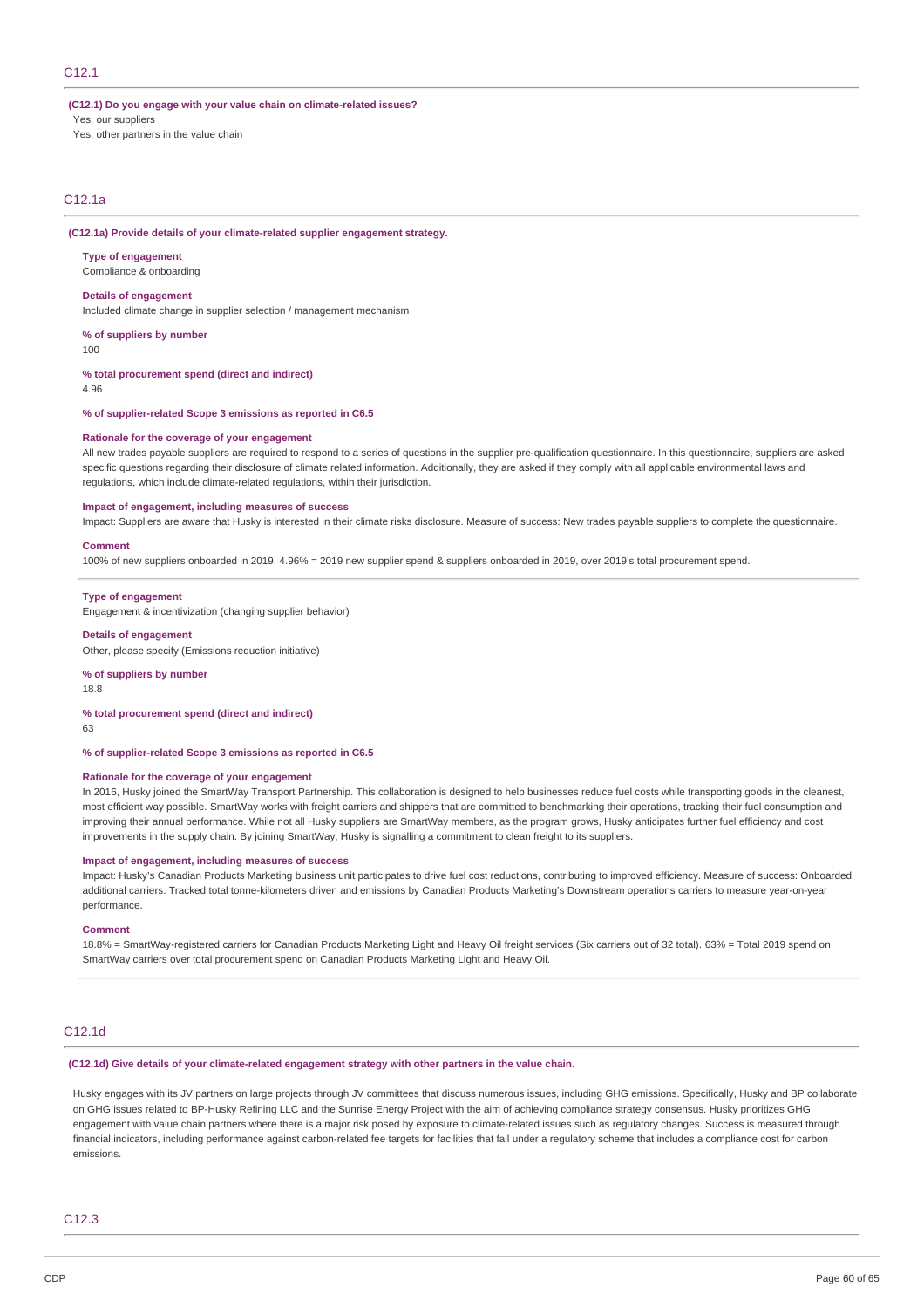(C12.3) Do you engage in activities that could either directly or indirectly influence public policy on climate-related issues through any of the following? Direct engagement with policy makers Trade associations Funding research organizations

### C12.3a

#### **(C12.3a) On what issues have you been engaging directly with policy makers?**

| <b>Focus of legislation</b>                                                                         | position | <b>Corporate Details of engagement</b>                                                                                                                                                                                               | <b>Proposed legislative solution</b>                                                                                                                                                                                                                                                 |
|-----------------------------------------------------------------------------------------------------|----------|--------------------------------------------------------------------------------------------------------------------------------------------------------------------------------------------------------------------------------------|--------------------------------------------------------------------------------------------------------------------------------------------------------------------------------------------------------------------------------------------------------------------------------------|
| Carbon tax                                                                                          | Support  | Husky continues to engage directly with provincial and federal<br>government agencies through pro-active outreach, as well as through<br>input to industry associations representing broad industry consensus.                       | Husky supports efforts to price carbon in a way that is equitable for all GHG emitters and<br>preserves industry competitiveness.                                                                                                                                                    |
| Regulation of methane<br>emissions                                                                  | Support  | Husky continues to engage directly with provincial and federal<br>government agencies through proactive outreach, as well as through<br>input to industry associations representing broad industry consensus.                        | Husky supports incentives for early action on methane emission reductions that give industry<br>the flexibility to manage reductions efficiently.                                                                                                                                    |
| Other, please specify (Clean<br>Fuel Standard)                                                      | Support  | Husky continues to engage directly with provincial and federal<br>with major government agencies through pro-active outreach, as well as through<br>exceptions input to industry associations representing broad industry consensus. | Husky supports efforts to reduce the carbon intensity of all fuels, including transportation fuels.<br>The Company encourages the recognition and mitigation of overlapping carbon regulations by<br>regulators, while allowing companies to define the best pathways to compliance. |
| Other, please specify<br>(Technology Fund and Offset<br>Program Developments)                       | Support  | Husky continues to engage directly with provincial and federal<br>government agencies through proactive outreach, as well as through<br>input to industry associations representing broad industry consensus.                        | Husky supports development of provincial and federal technology funds and offsets programs<br>to incentivize emissions reduction projects.                                                                                                                                           |
| Other, please specify (Support<br>for Clean Technology<br>Development in the oil and gas<br>sector) | Support  | Husky continues to engage directly with provincial and federal<br>government agencies through proactive outreach, as well as through<br>input to industry associations representing broad industry consensus.                        | Husky supports an expanded role for government in providing funding to develop and deploy<br>innovation and/or technology that improves GHG performance in the sector.                                                                                                               |

# C12.3b

**(C12.3b) Are you on the board of any trade associations or do you provide funding beyond membership?** Yes

#### C12.3c

#### (C12.3c) Enter the details of those trade associations that are likely to take a position on climate change legislation.

#### **Trade association**

Canadian Association of Petroleum Producers (CAPP)

# **Is your position on climate change consistent with theirs?**

**Consistent** 

### **Please explain the trade association's position**

CAPP's climate change policy principles as shown at https://www.capp.ca/environment/climate-change/ CAPP supports climate policies that are effective and efficient in managing greenhouse gas emissions while maintaining a vibrant and competitive oil and natural gas sector. This includes an emphasis on environmental innovation as well as the creation of effective policies and regulations. CAPP's climate change policy principles are: Collaborative and Solutions-Oriented •Given Canada's climate commitments and industry impacts, CAPP will proactively collaborate with governments and stakeholders towards appropriate policy solutions. •Policy solutions need to be adaptive and carefully consider environmental, economic, and social outcomes. Efficient, Effective and Predictable •Climate policy should target reductions where they are most efficient and effective right across the entire energy value chain from production to end use and considering fairly all sectors and jurisdictions. •Climate change policies should achieve emissions reductions at the least cost to Canadians, the economy and industry. •Revenues from climate policy should be fully recycled back into the economy to incent innovation, assist transition or reduce other taxes and levies. Technology and Innovation Focused •Policy should incent technology and innovation to address climate change, and capture the opportunity to export solutions to the world. •Considerable future emissions reductions will stem from improving the hydrocarbon energy sector requiring continuing strong innovation and policy in these areas. Globally Competitive •Canada's climate policies must ensure our resource development is cost and carbon competitive with other jurisdictions, especially the U.S. as our largest trading partner. •Canada's climate policy leadership should bring proportionate benefits to Canada, including ensuring we receive full value for Canadian energy products through effective access to global markets. •Canada is highly dependent on the development and trade of its natural resources, and on its ability to attract foreign investment. Canada's climate policies must be designed to maintain our ability to raise global investment capital.

#### **How have you influenced, or are you attempting to influence their position?**

Husky participates in working groups within CAPP to inform the industry association's position relative to climate change policy in Canada.

#### **Trade association**

Canadian Fuels Association (CFA)

### **Is your position on climate change consistent with theirs?**

Consistent

# **Please explain the trade association's position**

CFA's policy position is presented at http://www.canadianfuels.ca/IssuesPolicy/Policy-Positions under the Climate Change and GHG Emission Reduction section. CFA's Position on Climate Change To address the risks of climate change, reducing GHG emissions has become an important global issue. Under the auspices of the Paris Agreement, virtually every country has committed to reduce their GHG emissions. For Canada, our collective efforts to achieve a sustainable, lower carbon future must be founded on three key actions: •Explore, define and evaluate GHG emission-reduction pathways in collaboration with all stakeholders before targets are set. •Recognize Canada's productivity and competitiveness as core considerations in the development and implementation of a national GHG-reduction strategy. •Ensure that sound evidence and cost-benefit analyses drive decision-making and are transparently shared with citizens. Climate policy has far reaching implications for citizens, business and society in general. Canadian Fuels Association and its members support policy approaches that minimize the overall cost to society of reducing climate risks. Broad-based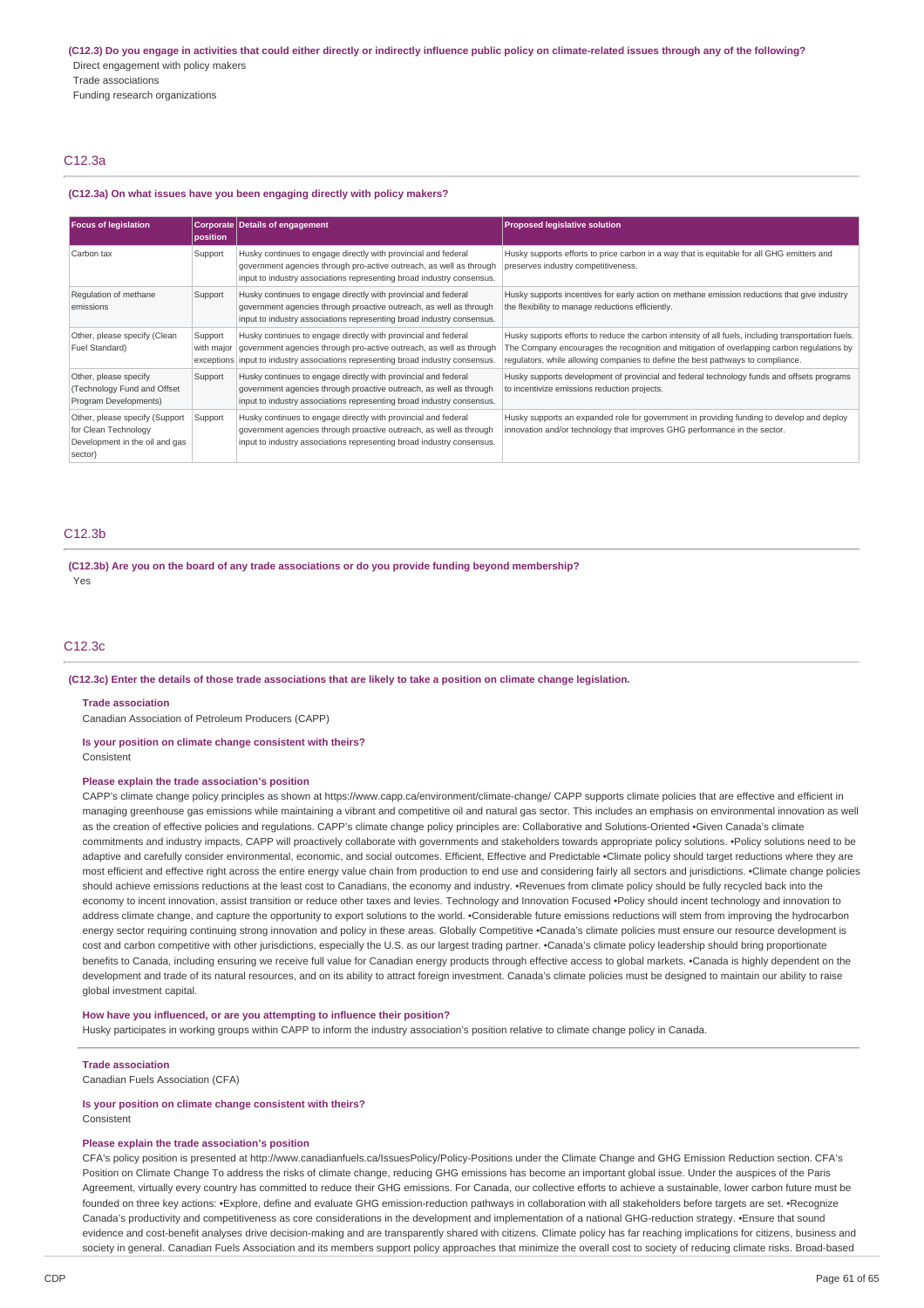carbon pricing mechanisms that are transparent, uniform and predictable are useful tools to send clear price signals across the economy that can effectively and efficiently reduce Canada's carbon footprint.

#### **How have you influenced, or are you attempting to influence their position?**

Husky participates in working groups within CFA to inform the industry association's position relative to climate change policy in Canada.

#### **Trade association**

Canadian Manufacturers and Exporters Association

#### **Is your position on climate change consistent with theirs?** Consistent

#### **Please explain the trade association's position**

CME Advocacy Highlights: https://cme-mec.ca/blog/initiatives/lowering-business-costs/ including position on Carbon Taxes and Revenue Recycling and the Clean Fuel Standard. CME's policy position on carbon taxation and revenue recycling: "CME is calling for the revenue-neutral distribution of carbon pricing monies. Funds collected under the federal backstop system should be returned to the "person" (the company) to invest in projects that improve environmental performance and increase investment in emissions-reducing machinery, equipment and technologies. We believe that federal carbon pricing backstop system must be balanced and cannot compromise economic growth, industrial investment, or the global competitiveness of manufacturers. The system must be designed in such a way so that companies receive access to funds directly in proportion to how much they pay in carbon taxes or cap-and-trade expenses". CME's policy position on Clean Fuel Standard: "CME supports efforts to reduce GHG emissions intensity across Canada but is concerned about the impact the CFS will have on Canada's business competitiveness. The CFS will add cost to doing business and will further discourage investment in Canada. CME calls on the on the federal government to: 1. Complete a comprehensive economic analysis and modelling exercise; and, 2. Exempt all manufacturing fuels from the CFS. The CFS must not result in carbon leakage –whereby companies simply shift their production to other jurisdictions with less stringent regulations, a loss of manufacturing jobs, a weaker economy, or a net increase in global GHG emissions".

#### **How have you influenced, or are you attempting to influence their position?**

Husky participates in working groups within CME to inform the industry association's position relative to climate change policy in Canada.

#### **Trade association**

Canadian Chamber of Commerce

### **Is your position on climate change consistent with theirs?**

Consistent

#### **Please explain the trade association's position**

The Canadian Chamber of Commerce recognizes that climate policy must be part of a broader national conversation about Canada's competitiveness. This discussion must include concrete action to address the decline in foreign direct investment in Canada, and our inability to move forward on major infrastructure projects. The CCC has supported putting a price on carbon since 2011. However, the organization believes it must be part of coherent strategy to deal with climate change, and not simply add to a hodge-podge of other measures. The Canadian Chamber of Commerce's Statement on Carbon Pricing is presented at: http://www.chamber.ca/media/newsreleases/20181217\_statement\_on\_carbon\_pricing/ The CCC's support for putting a price on carbon is not unconditional. It depends upon the carbon pricing mechanism being revenue neutral, that the overall regulatory burden on business is reduced, and that the revenue generated is used to help businesses invest in innovation and technologies to reduce their carbon emissions and energy costs. The Chamber believes that a well-executed carbon pricing policy has the potential to reduce the overall costs to business through the reduction or elimination of other duplicative regulatory burdens. The CCC released a report that outlined the cumulative costs of climate policy in Canada. The CCC recognized the imperative need for Canada to pursue greenhouse gas emissions reductions at the lowest possible cost to Canadians and Canadian businesses. The report highlighted the layering of different carbon prices and increased costs of jurisdictional overlaps will needlessly raise the cost of compliance for Canadian businesses. Energy affordability is key to Canada's economic competitiveness, and the impacts of additional implicit carbon pricing costs must be carefully balanced so energy remains affordable for households, and businesses remain competitive with other jurisdictions that may not face the same regulations. Policymakers must continue to be attentive to how implicit and explicit carbon pricing makes Canada a more expensive place to invest in energy-intensive projects when compared to other jurisdictions. The CCC recommends that emission reductions be approached in a manner that balances the environment, the economy and energy affordability.

# **How have you influenced, or are you attempting to influence their position?**

Husky participates in working groups within CCC to inform the industry association's position relative to climate change policy in Canada.

**Trade association**

American Fuel & Petroleum Manufacturers

# **Is your position on climate change consistent with theirs?**

# Consistent

#### **Please explain the trade association's position**

AFPM acknowledges climate change is real and is committed to the development of sound policies that enable our members to supply the fuel and petrochemicals that growing global populations and economies need to thrive, and to do so in an environmentally sustainable way. Position link here: https://www.afpm.org/issues/environment/climate Policies addressing climate change must be: •Balanced and measured to improve quality of life, ensuring the long-term

economic, energy, and environmental needs of humanity are met; ·Protective of U.S. competitiveness and prevent the shifting of production, jobs, and emissions from the United States to other countries; •Harmonized, preemptive, and economy-wide; •Simple and transparent; and •Achievable and flexible to adjust as necessary. AFPM and our members are further committed to: «Delivering affordable, reliable fuel and petrochemicals products that lift the standards of living for people all over the world; •Improving the efficiency and sustainability of our operations; •Offering fuels and petrochemicals that make engines and other products more efficient; and •Continuing research, innovation, and application of new technologies and products.

#### **How have you influenced, or are you attempting to influence their position?**

Husky participates in working groups within AFPM to inform the industry association's position relative to climate change policy in the United States.

# C12.3d

**(C12.3d) Do you publicly disclose a list of all research organizations that you fund?** Yes

C12.3f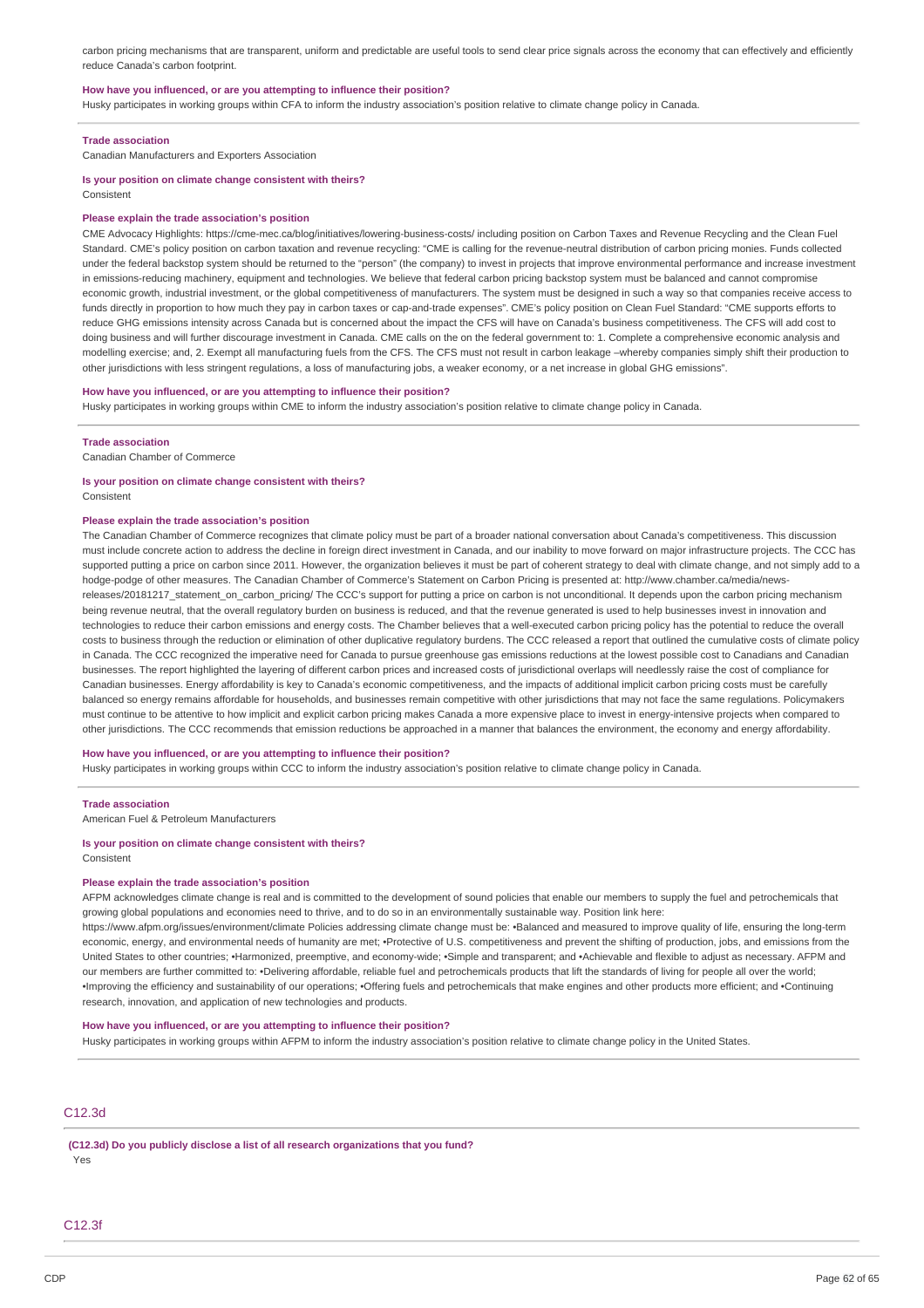#### (C12.3f) What processes do you have in place to ensure that all of your direct and indirect activities that influence policy are consistent with your overall climate **change strategy?**

Key individuals in the business units and supporting service groups collaborate to align Husky's position through the Carbon Management Regulatory Monitoring Committee. The Company's climate change strategy is clearly communicated to policy makers either directly or through participation in industry association working groups within the jurisdictions where the Company operates. Husky's Government Relations department works with Company representatives involved in policy engagement to ensure that policy advocacy activities are aligned. As of 2020 Husky has a Government Relations Policy that directs behaviour related to advocacy, including industry association participation that ensures consistent application of the Company's corporate position across all engagement. The Policy also includes direction on Husky not participating in industry associations that do not align with its corporate vision on climate change and climate policy.

# C12.4

(C12.4) Have you published information about your organization's response to climate change and GHG emissions performance for this reporting year in places **other than in your CDP response? If so, please attach the publication(s).**

#### **Publication**

In voluntary sustainability report

**Status** Complete

**Attach the document** ESG Report 2020.pdf

#### **Page/Section reference**

Key Performance Data (pp. 5) Climate-Related Risks and Air Emissions (pp. 23 - 27)

#### **Content elements**

Governance Strategy Risks & opportunities Emissions figures Emission targets Other metrics

#### **Comment**

#### **Publication**

In mainstream reports

**Status** Complete

**Attach the document** AIF 2019.pdf

#### **Page/Section reference**

Air and Climate Change (pp. 46-49), Social, Environmental and Governance Considerations: Climate Change (pp. 53-54), Climate Change Risks (pp. 60-61).

**Content elements** Governance

Risks & opportunities

**Comment**

**Publication** In other regulatory filings

**Status** Complete

**Attach the document**

**Page/Section reference**

**Content elements** Emissions figures Emission targets

**Comment**

### C15. Signoff

C-FI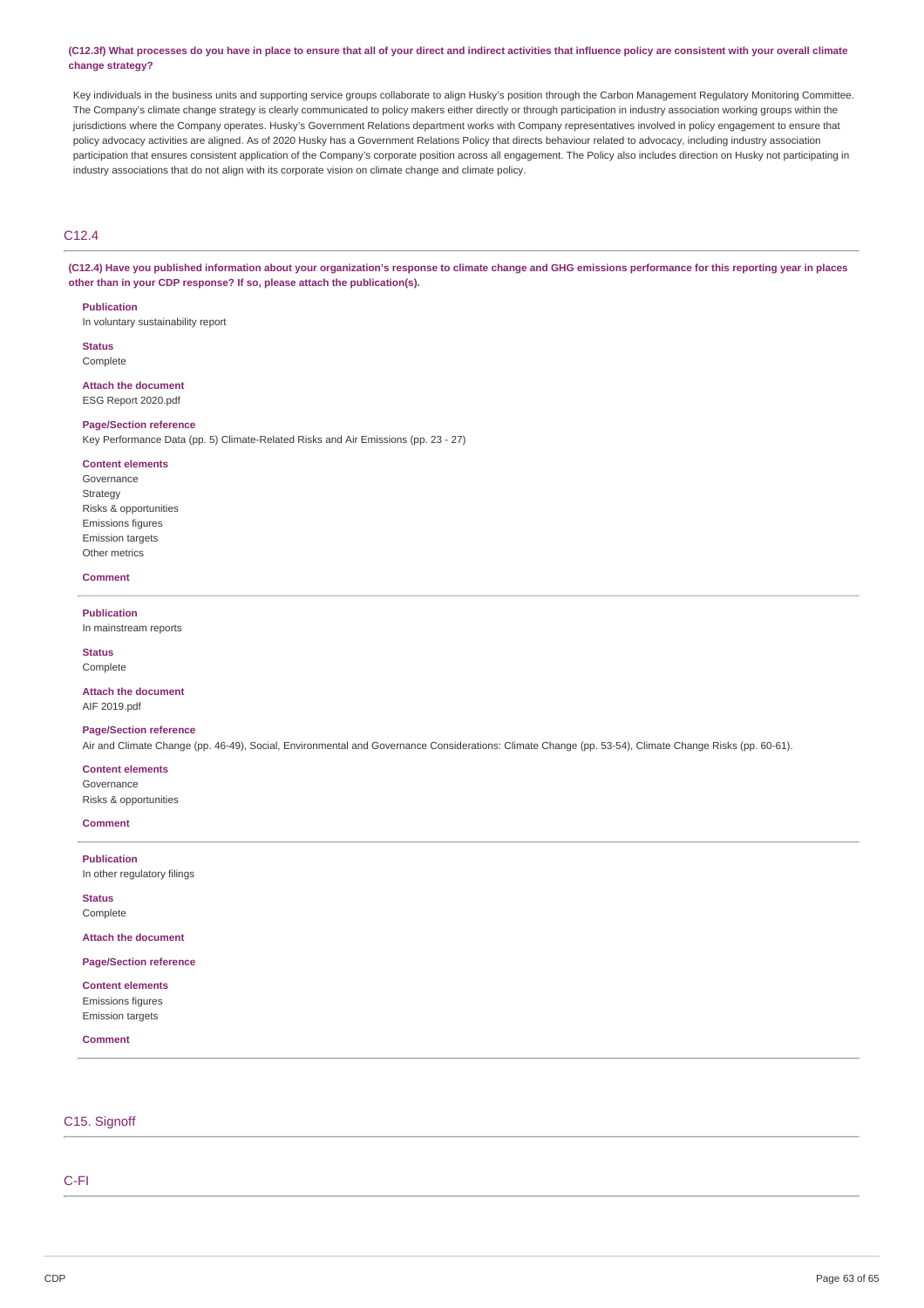#### **READER ADVISORIES**

#### **Forward-Looking Statements and Information**

Certain statements in this document are forward-looking statements and information (collectively "forward-looking statements"), within the meaning of applicable Canadian securities legislation, Section 21E of the United States Securities Exchange Act of 1934, as amended, and Section 27A of the United States Securities Act of 1933, as amended. The forward-looking statements contained in this document are forward-looking and not historical facts.

Some of the forward-looking statements may be identified by statements that express, or involve discussions as to, expectations, beliefs, plans, objectives, assumptions or future events or performance (often, but not always, through the use of words or phrases such as "will likely result", "are expected to", "will continue", "is anticipated", "is targeting", "estimated", "intend", "plan", "projection", "forecast", "guidance", "could", "may", "would", "aim", "vision", "goals", "objective", "target", "schedules" and "outlook"). In particular, forward-looking statements in this document include, but are not limited to, references to: the Company's general strategic plans and growth strategies; anticipated increases to carbon-related payments; potential financial impacts and time horizons of identified risks; potential climate-related opportunities and their corresponding likelihood, time horizon, magnitude of impact, potential financial impact and the costs and strategies to realize the opportunities; the results of the Company's scenario analysis; Scope 1 greenhouse gas emissions reduction targets and associated timelines; methane reduction target and associated timeline; number of emissions reduction initiatives at various stages of development and their estimated annual CO2e savings; estimated annual CO2e savings, annual monetary savings, investment required, payback period and estimated lifetime of implemented emissions reduction initiatives; and a proposed investment in Husky Diluent Reduction.

In addition, statements relating to "reserves" are deemed to be forward-looking statements as they involve the implied assessment based on certain estimates and assumptions that the reserves described can be profitably produced in the future. There are numerous uncertainties inherent in estimating quantities of reserves and in projecting future rates of production and the timing of development expenditures. The total amount or timing of actual future production may vary from reserve and production estimates.

Although the Company believes that the expectations reflected by the forward-looking statements presented in this document are reasonable, the Company's forward-looking statements have been based on assumptions and factors concerning future events that may prove to be inaccurate. Those assumptions and factors are based on information currently available to the Company about itself and the businesses in which it operates. Information used in developing forward-looking statements has been acquired from various sources, including third party consultants, suppliers and regulators, among others.

Because actual results or outcomes could differ materially from those expressed in any forward-looking statements, investors should not place undue reliance on any such forward-looking statements. By their nature, forward-looking statements involve numerous assumptions, inherent risks and uncertainties, both general and specific, which contribute to the possibility that the predicted outcomes will not occur. Some of these risks, uncertainties and other factors are similar to those faced by other oil and gas companies and some are unique to the Company.

The Company's Annual Information Form for the year ended December 31, 2019 and other documents filed with securities regulatory authorities (accessible through the SEDAR website www.sedar.com and the EDGAR website www.sec.gov) describe risks, material assumptions and other factors that could influence actual results and are incorporated herein by reference.

New factors emerge from time to time and it is not possible for management to predict all of such factors and to assess in advance the impact of each such factor on the Company's business or the extent to which any factor, or combination of factors, may cause actual results to differ materially from those contained in any forward-looking statement. The impact of any one factor on a particular forward-looking statement is not determinable with certainty as such factors are dependent upon other factors, and the Company's course of action would depend upon management's assessment of the future considering all information available to it at the relevant time. Any forward-looking statement speaks only as of the date on which such statement is made and, except as required by applicable securities laws, the Company undertakes no obligation to update any forward-looking statement to reflect events or circumstances after the date on which such statement is made or to reflect the occurrence of unanticipated events.

#### **Non-GAAP Measures**

This document contains reference to the term "breakeven price", which does not have a standardized meaning prescribed by International Financial Reporting Standards ("IFRS") and is therefore unlikely to be comparable to similar measures presented by other issuers. This measure is not used to enhance the Company's reported financial performance or position and there are no comparable measures to this non-GAAP measure in accordance with IFRS.

Breakeven price reflects the estimated WTI oil price per barrel priced in US dollars required in order to generate funds flow from operations equal to the Company's sustaining capital requirements in Canadian dollars over a 12-month period ending December 31. This assumption is based on holding several variables constant throughout the period, including: foreign exchange rate, light-heavy oil differentials, realized refining margins, forecast utilization of downstream facilities, estimated production levels, and other factors consistent with normal oil and gas company operations. Breakeven price is used to assess the impact of changes in WTI oil prices on the net earnings of the Company and could impact future investment decisions.

#### **Disclosure of Oil and Gas Information**

Unless otherwise indicated: (i) reserves estimates in this document have been prepared by internal qualified reserves evaluators in accordance with the Canadian Oil and Gas Evaluation Handbook, have an effective date of December 31 in the years indicated and represent the Company's working interest share before royalties; (ii) projected and historical production volumes provided represent the Company's working interest share before royalties; and (iii) historical production volumes provided are for the year ended December 31, 2019.

The Company uses the term barrels of oil equivalent ("boe"), which is consistent with other oil and gas companies' disclosures, and is calculated on an energy equivalence basis applicable at the burner tip whereby one barrel of crude oil is equivalent to six thousand cubic feet of natural gas. The term boe is used to express the sum of the total company products in one unit that can be used for comparisons. Readers are cautioned that the term boe may be misleading, particularly if used in isolation. This measure is used for consistency with other oil and gas companies and does not represent value equivalency at the wellhead.

#### C15.1